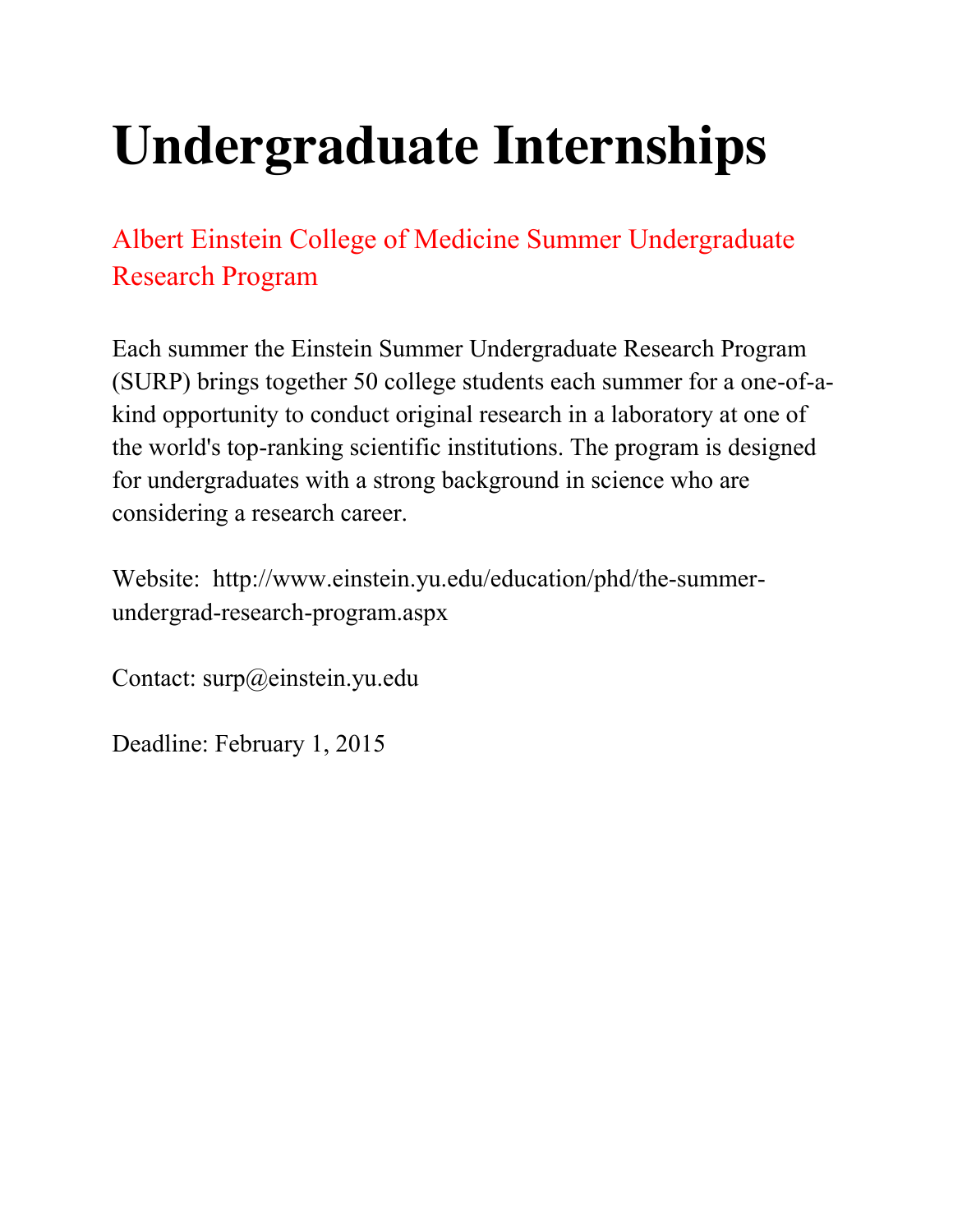### Undergraduate Summer Research Opportunities

The Graduate Studies Program at the Albany Medical College is offering a research program for undergraduates interested in furthering their training in science, and in exploring career options in research. Students will have their own research project, be advised by a faculty mentor who will provide guidance and insight, and will be able to take advantage of a variety of enrichment activities designed to illuminate the profession of a researcher in the biomedical sciences.

Website: http://www.amc.edu

Contact: graduate-studies@mail.amc.edu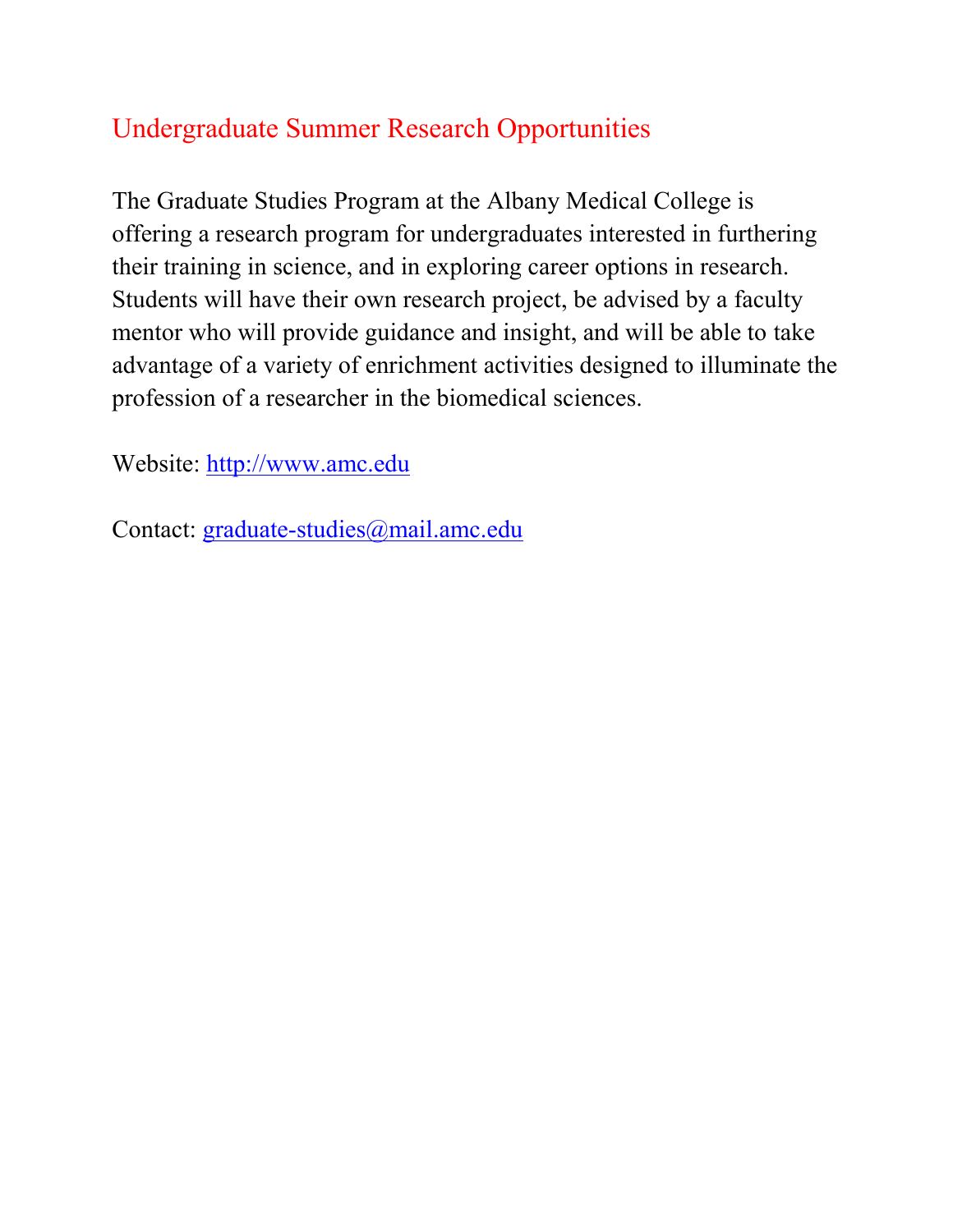## American Chemical Society Nuclear and Radiochemistry Undergraduate Summer Schools

The Division of Nuclear Chemistry and Technology of the American Chemical Society is sponsoring two intensive six-week summer schools in nuclear and radiochemistry for undergraduates. Funding is provided by the U.S. Department of Energy.

Website: http://chemistry.missouri.edu/nucsummer/

Contact: Professor Paul Mantica at mantica@msu.edu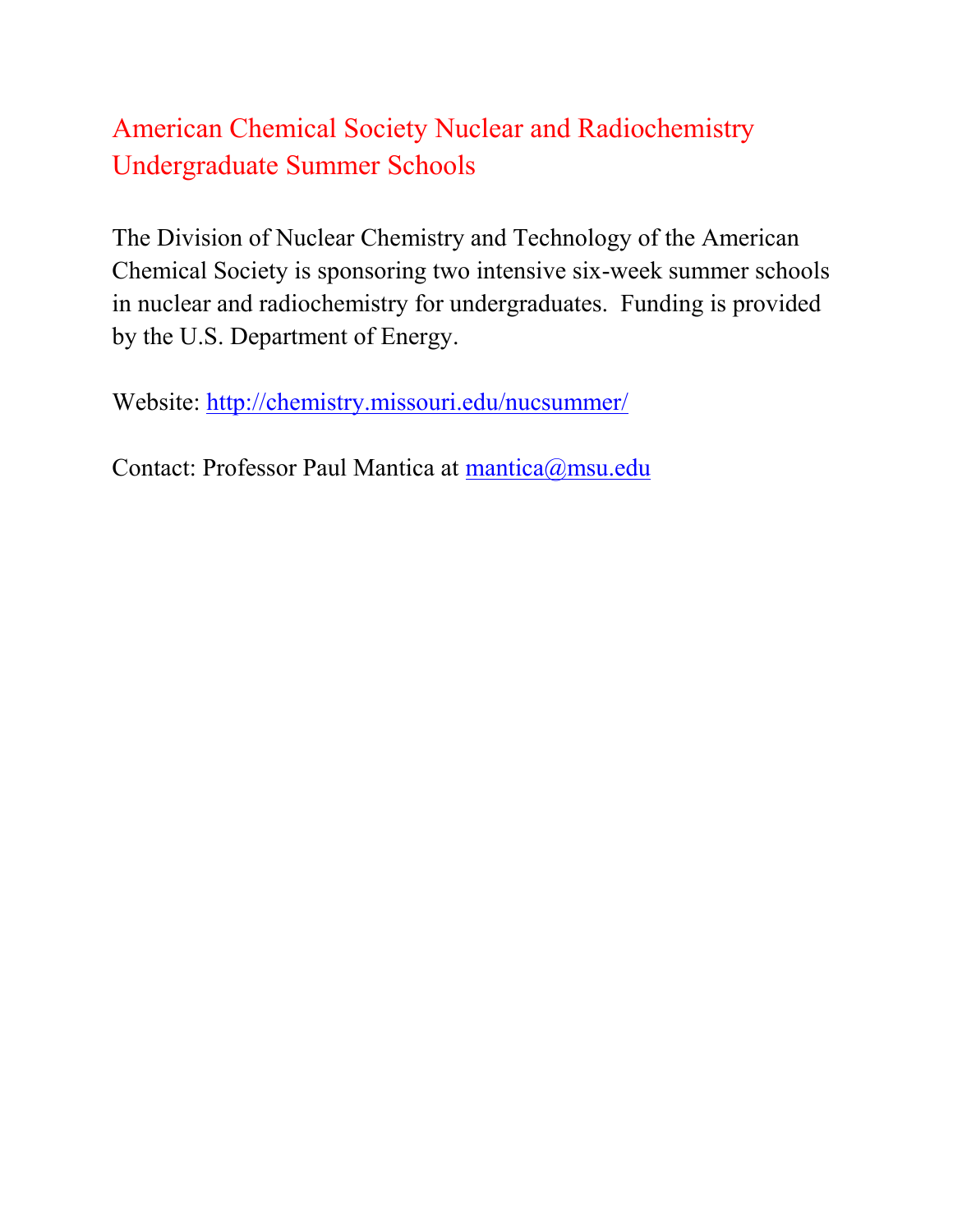## American Society for Microbiology-Microbiology Undergraduate Research Fellowship

The Microbiology Undergraduate Research Fellowship is a 10-week program in the summer intended for undergraduate students from underrepresented and historically excluded groups who wish to, and have demonstrated the ability to pursue graduate careers (Ph. D. or M.D./Ph.D.) in microbiology. Students will have the opportunity to conduct full-time research with an American Society Microbiology member at their home institution or at a host institution.

Website: http://www.asm.org/index.php/fellowships/25 education/students/7827-asm-undergraduate-research-fellowship-asmurf

Contact: fellowships-careerinformation@asmusa.org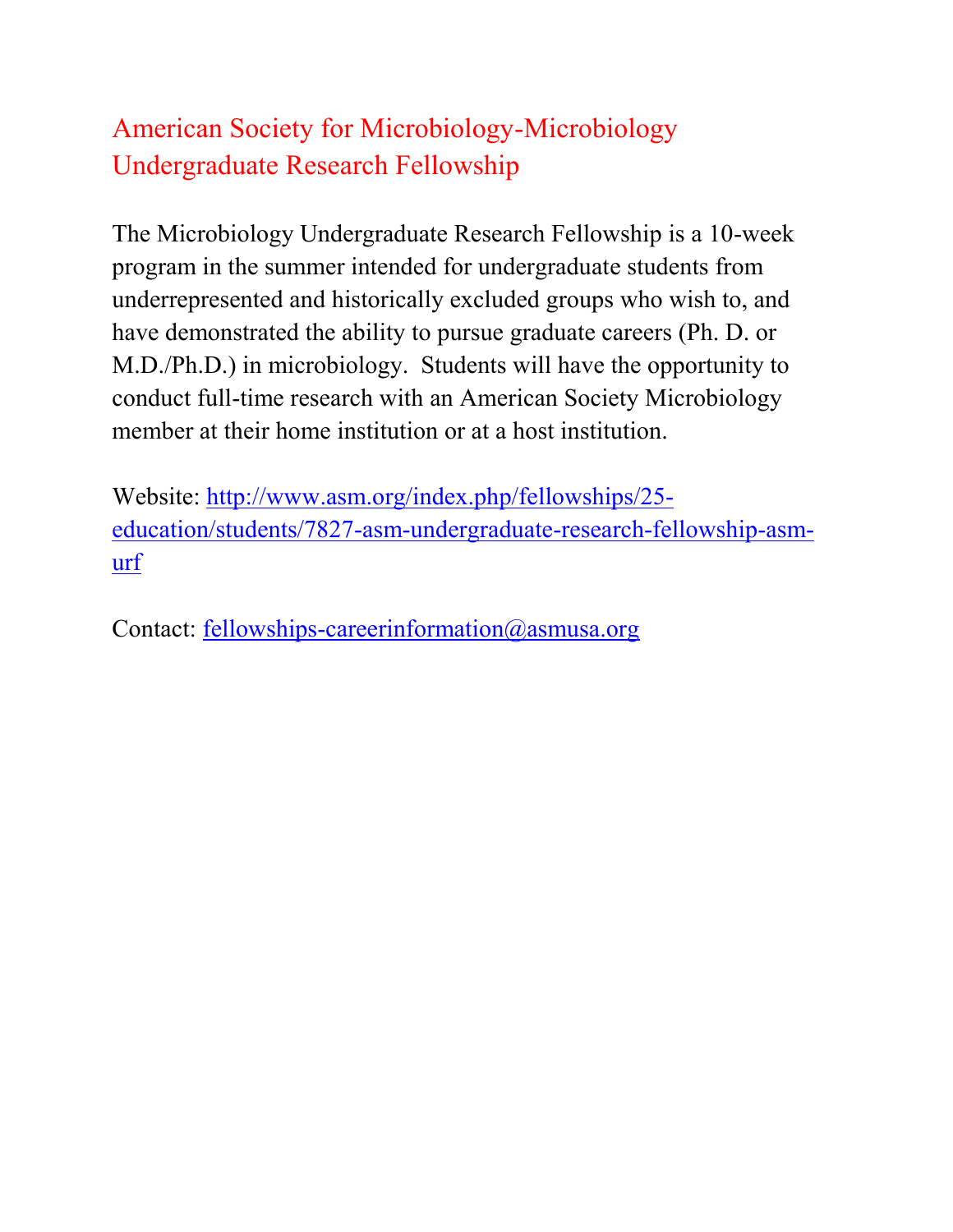## American Society for Microbiology Undergraduate Teaching Fellowship

The American Society for Microbiology offers fellowships for student interested in science education. These opportunities allow them to design and implement an outreach program in a local school or community setting connected to APU. Students eligible for this program must already be involved in an educational outreach program. This program offers students a \$2,500 stipend for 12 weeks or 150 hours, \$500 in material support, and \$1,000 for travel to present the results of the project at the annual meeting.

Website: http://forms.asm.org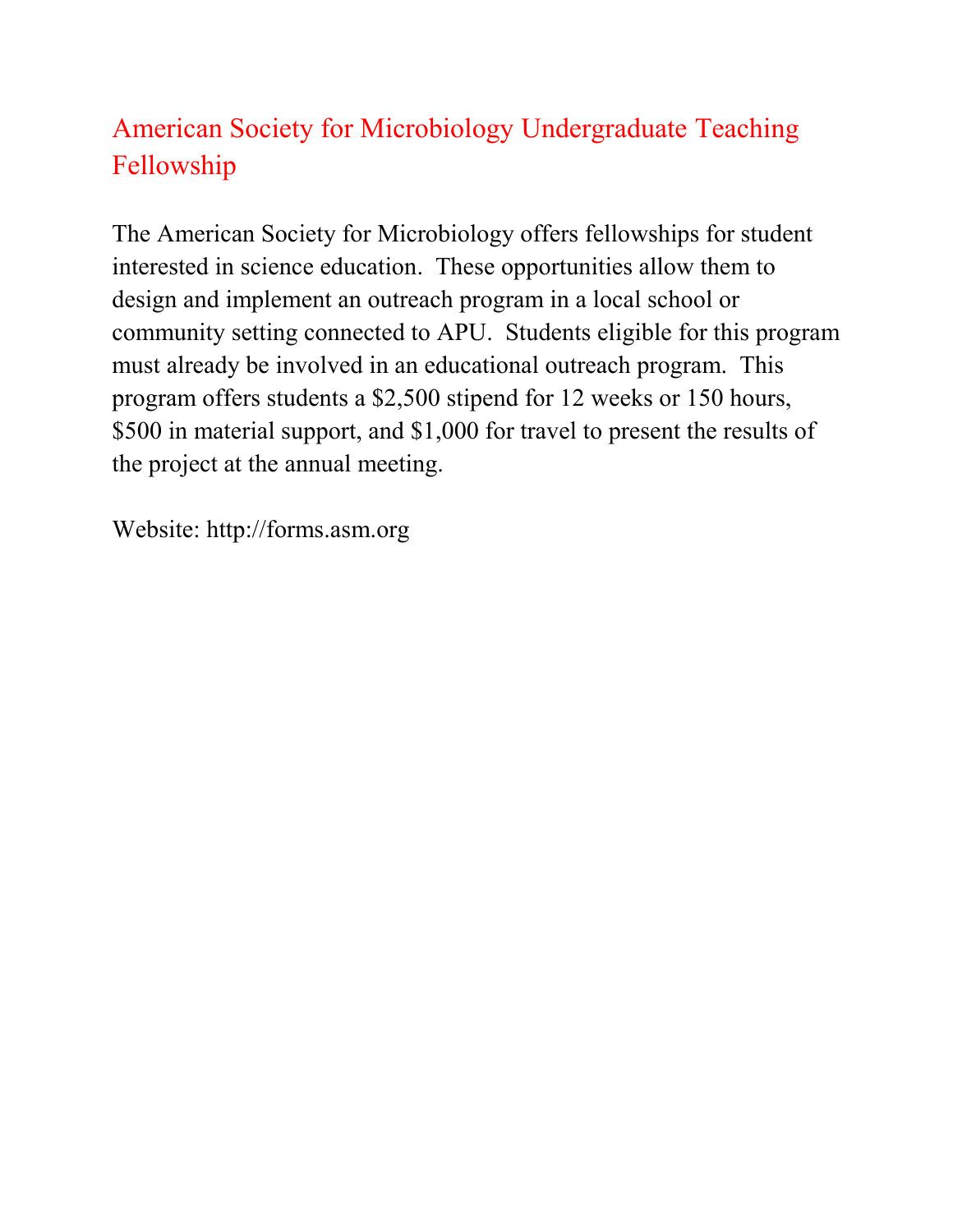#### Amgen Scholars Program

This is a competitive summer research program that connects students with researchers on one of ten college campuses. Students who are interested in pursuing a Ph.D. or M.D/Ph.D. program after graduation, are enrolled at a university for the following fall semester, have completed three semesters of college, and have a minimum GPS of 3.2 are eligible to apply.

Website: http://www.amgenscholars.eu

Contact: Amgen Scholars U.S. Program Office at asp-mpo@mit.edu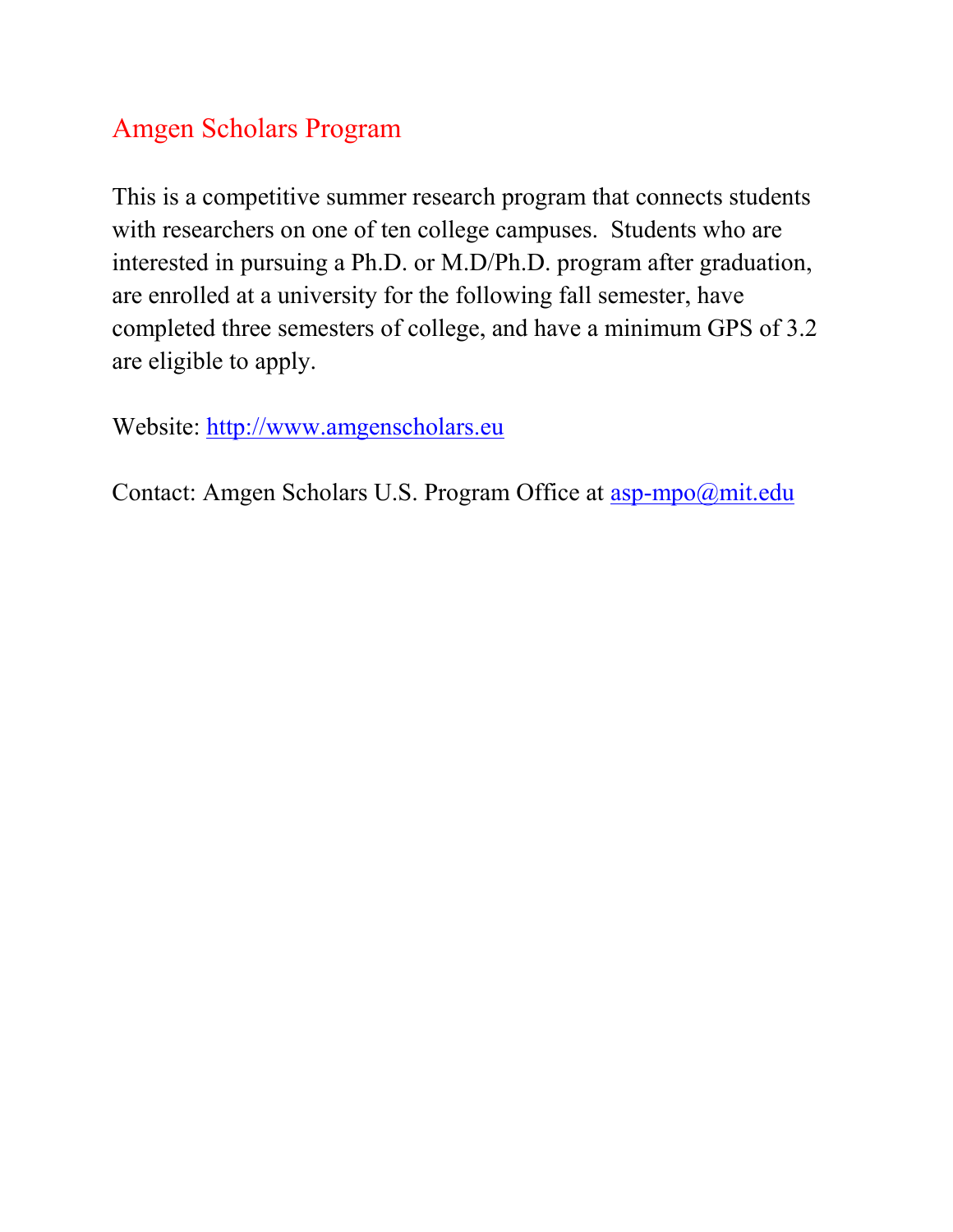## Apple Internship Program

At Apple, interns are an important part of the team. Whether students sign on for a 12-week summer schedule or a 3 to 6 month co-op for school credit, they are in for some amazing real-world work experience. And they will be on a fast track for landing a full-time job at Apple after graduation.

Website: http://www.apple.com/jobs/students.html#internship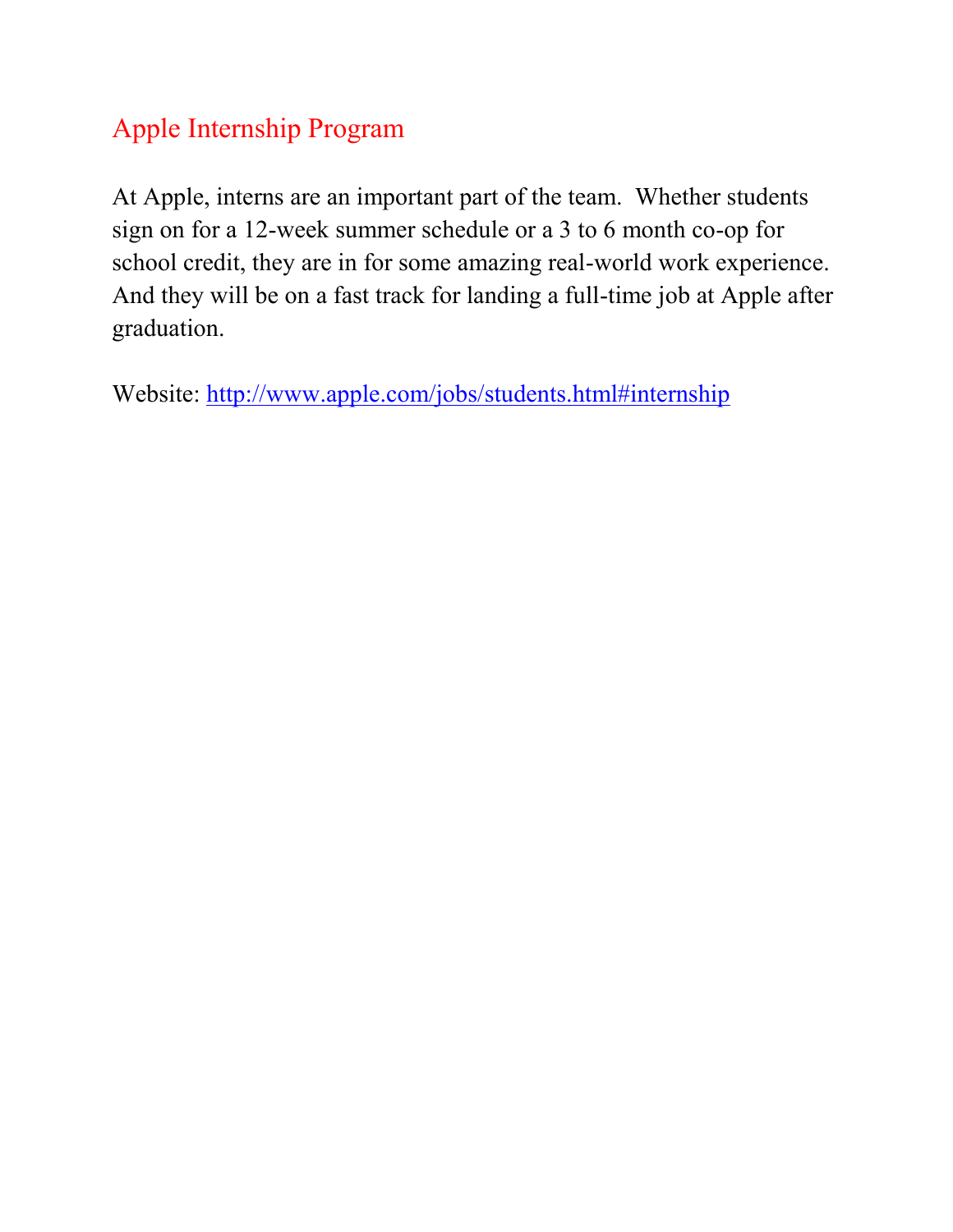## Argonne National Laboratory Student Research Participation Program

At Argonne, college and university students may obtain research experience through the Student Research Participation Program during the summer and academic year. A student will generally spend the first week of his or her Argonne experience with a staff member devising a research strategy and attending mandatory safety classes. For the next few weeks, the supervisor will provide considerable program assistance and guidance. Subsequently, the student will be expect to complete a research abstract and submit a final research report.

Website: http://www.dep.anl.gov

Contact: DEP\_webmaster@dep.anl.gov Arizona Heart Foundation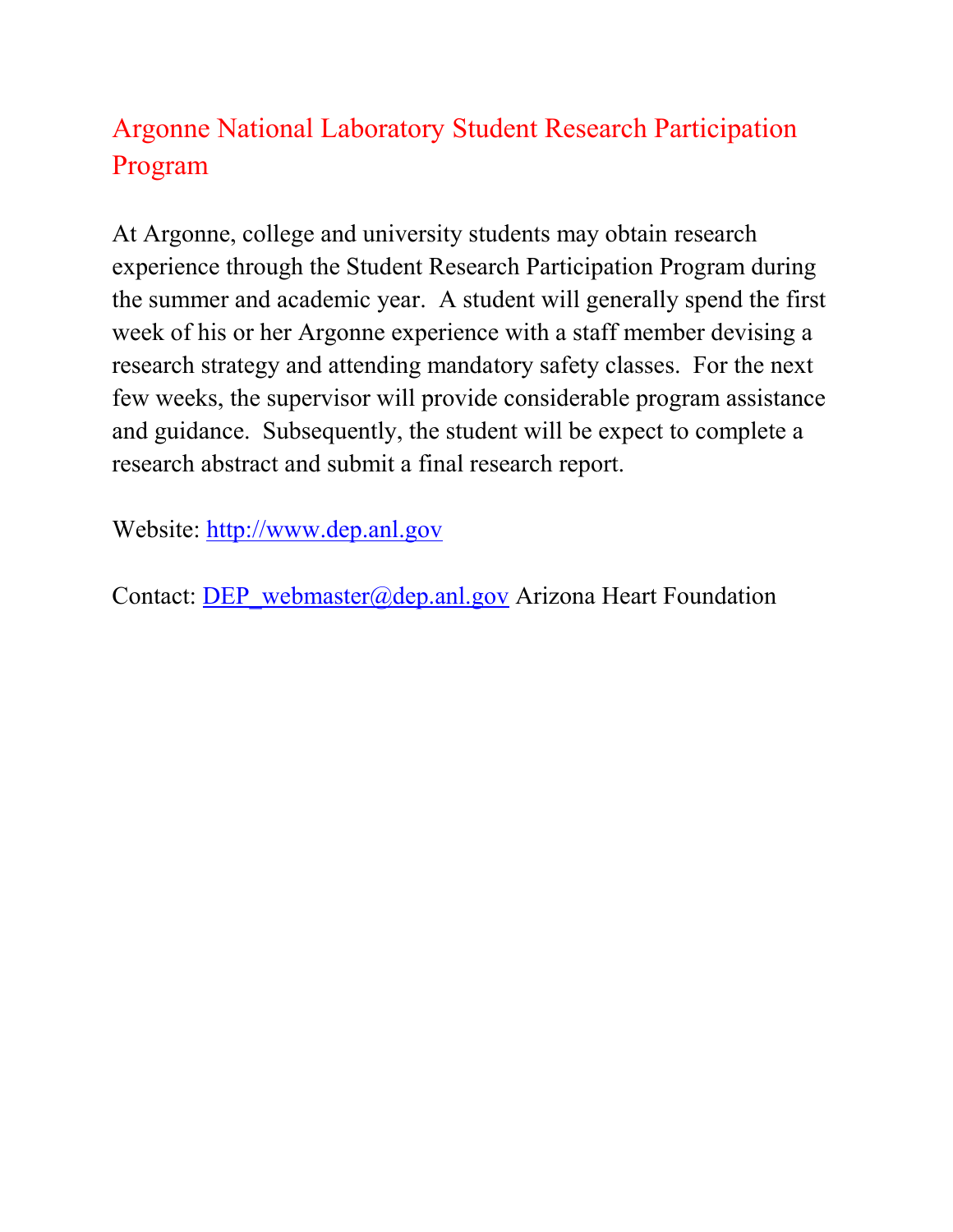## Baylor College of Medicine Summer Medical and Research Training Program

The Summer Medical and Research Training (SMART) Program is for undergraduate students who are interested in exploring a career in scientific research. All Ph.D.-oriented candidates are encouraged to apply. Up to 100 students are recruited for the SMART Program from across the nation. The program offers nine paid weeks of biomedically related research in a broad range of areas, daily seminars designed for undergraduates, free SMART GRE prep workshops, and career development activities.

Website: http://www.bcm.edu/smart/

Contact: smart-program@bcm.edu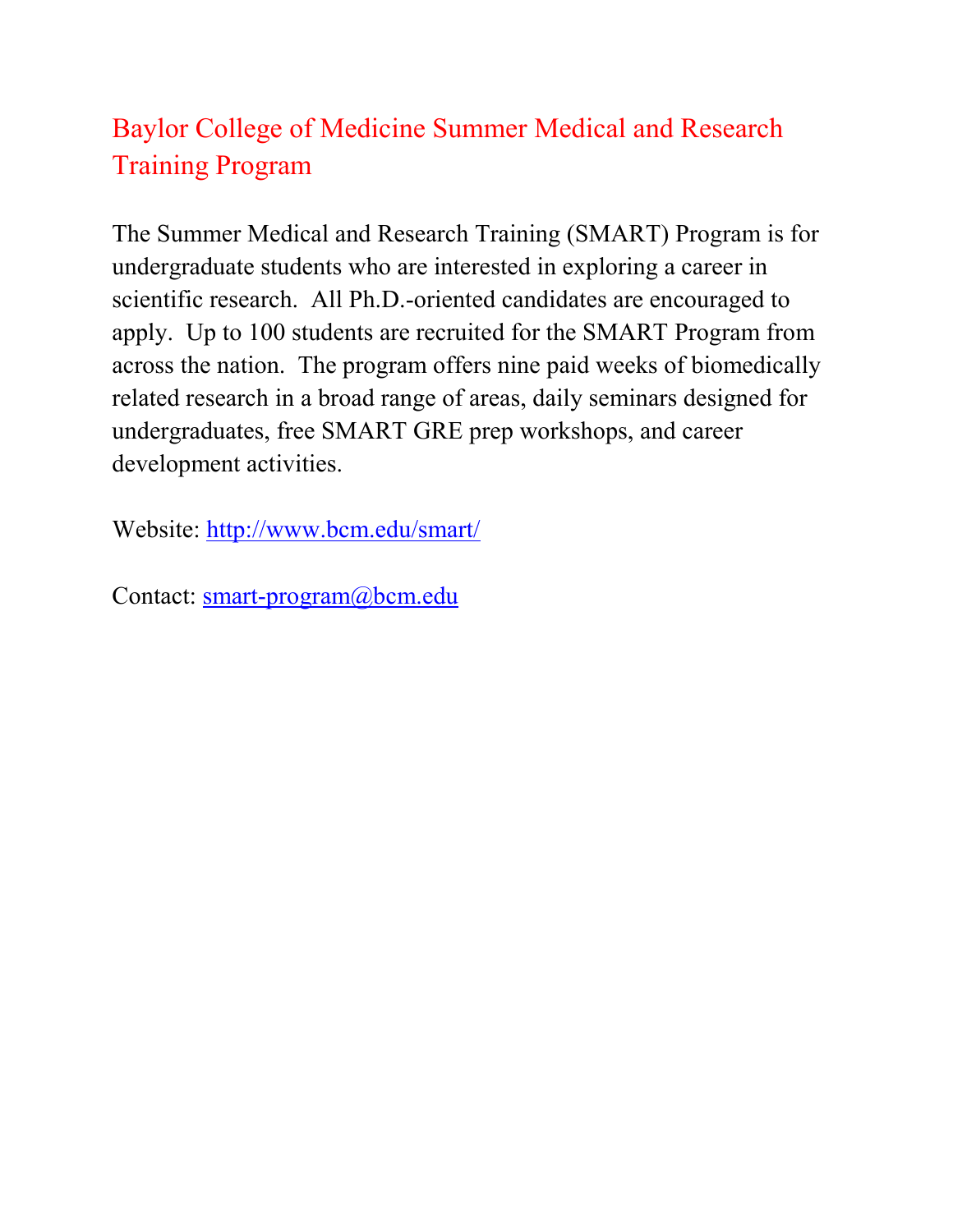#### Bettis Atomic Power Laboratory Summer Intern Program

Each year, Bettis hires approximately 30 students for its summer intern program. Laboratory internships offer students a unique opportunity to participate in the important work done at Bettis and a chance to work with some of the finest technical people in the country.

Website: http://www.bettislab.com/internprogram.html

Contact: interns@bettis.giv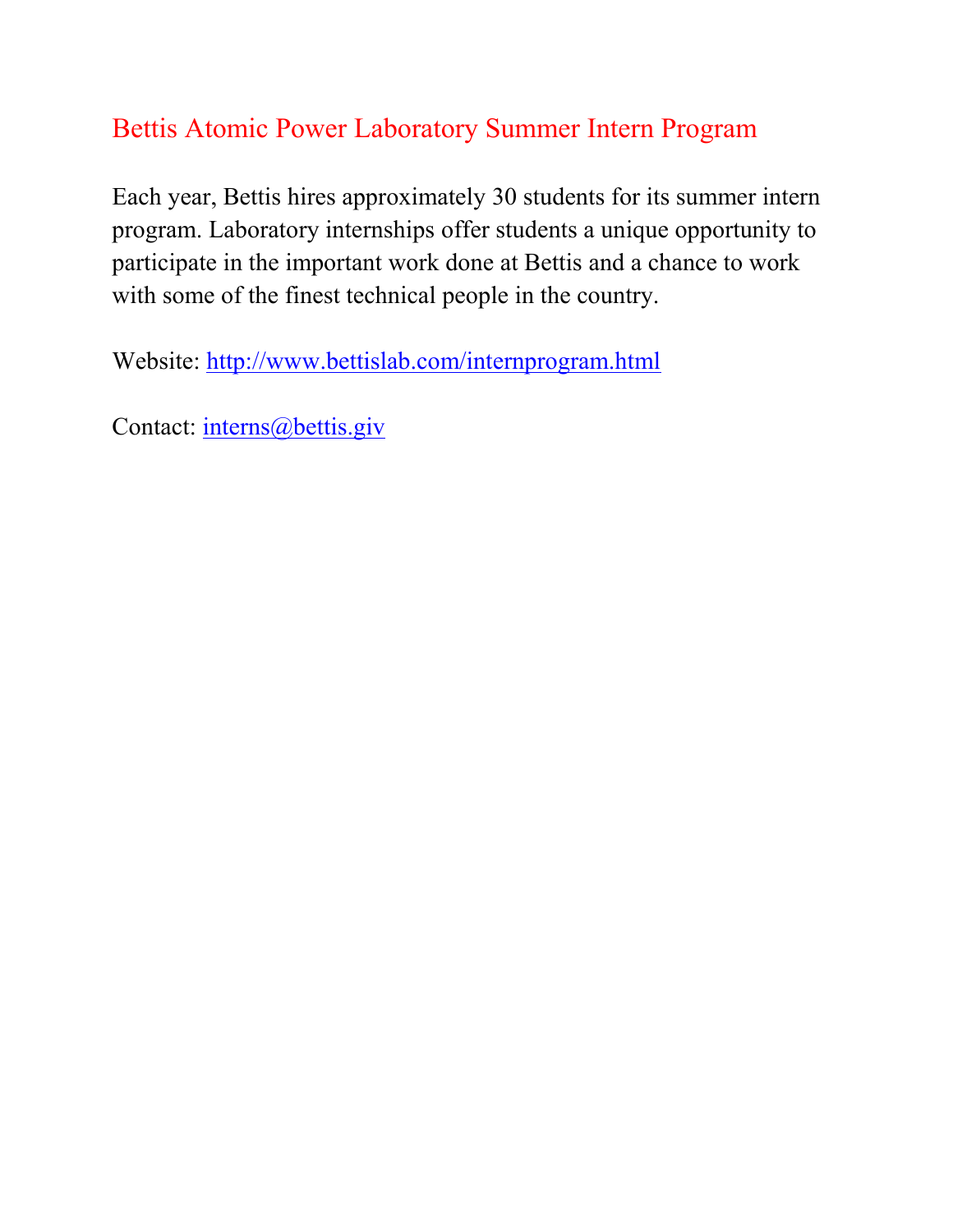## Caltech Minority Undergraduate Research Fellowship

Caltech's Minority Undergraduate Research Fellowship (MURF) program provides support for talented undergraduates to spend a summer working in a research laboratory on the Caltech campus. The MURF program aims to increase the representation of underrepresented students (such as African American, Hispanic, and Native American, females who are underrepresented in their discipline, and first generation college students) in science and engineering Ph.D. or M.D./Ph.D. programs, and to make Caltech's programs more visible to students not traditionally exposed to the institute. The program supports Caltech's commitment to training a diverse set of science, technology, engineering, and mathematics leaders.

Website: http://murf.caltech.edu

Contact: Candace Rypisi at candacer@caltech.edu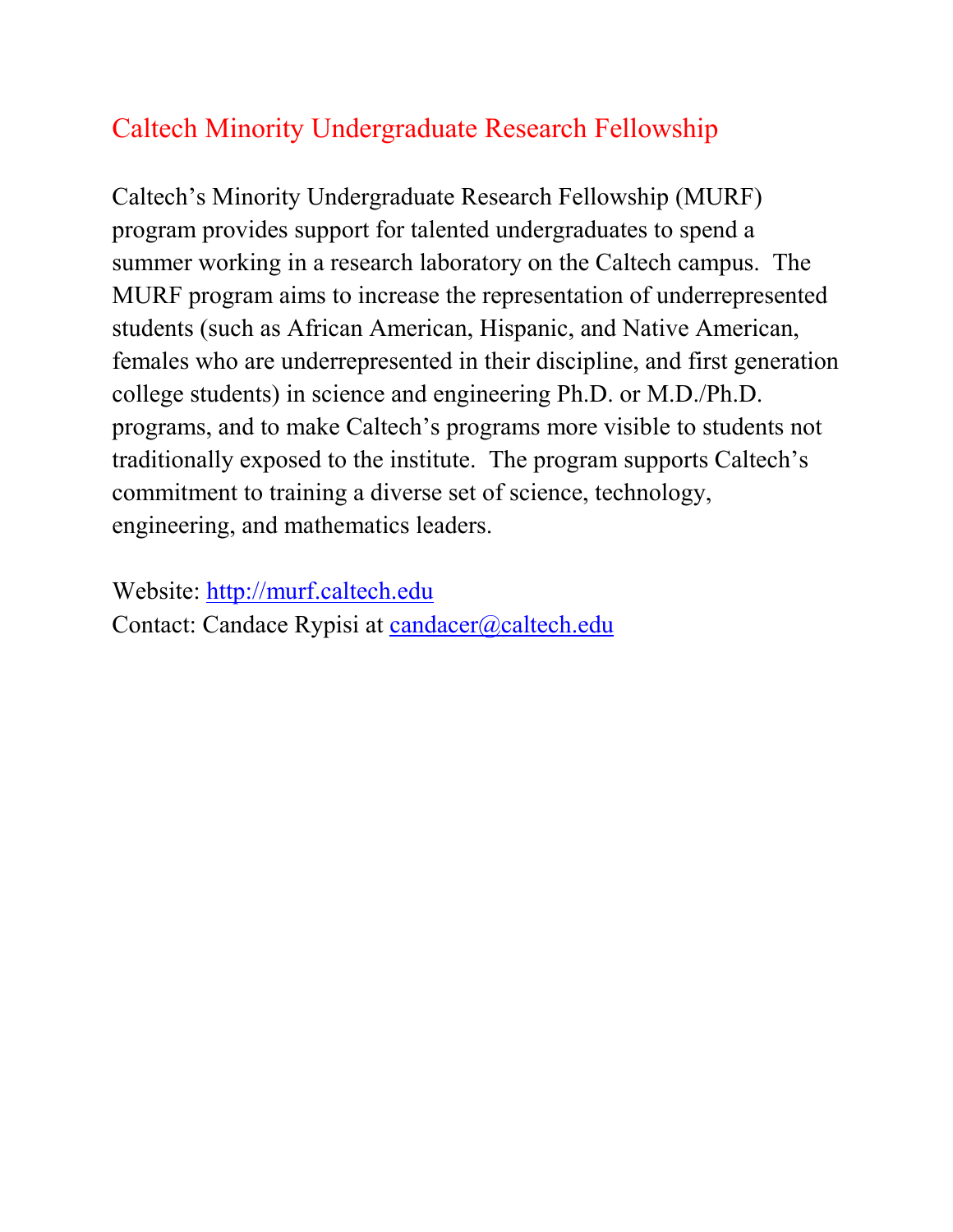### Caltech Summer Exchange Program

The Summer Undergraduate Research Fellowships Exchange Programs were developed in order to enhance and broaden students' undergraduate experiences by giving them the chance to live in another culture, conduct research in a different academic/research environment, and prepare for careers that will most certainly involve international cooperation and collaboration.

Website: http://sfp.caltech.edu/programs/exhange\_programs Contact: sfp@caltech.edu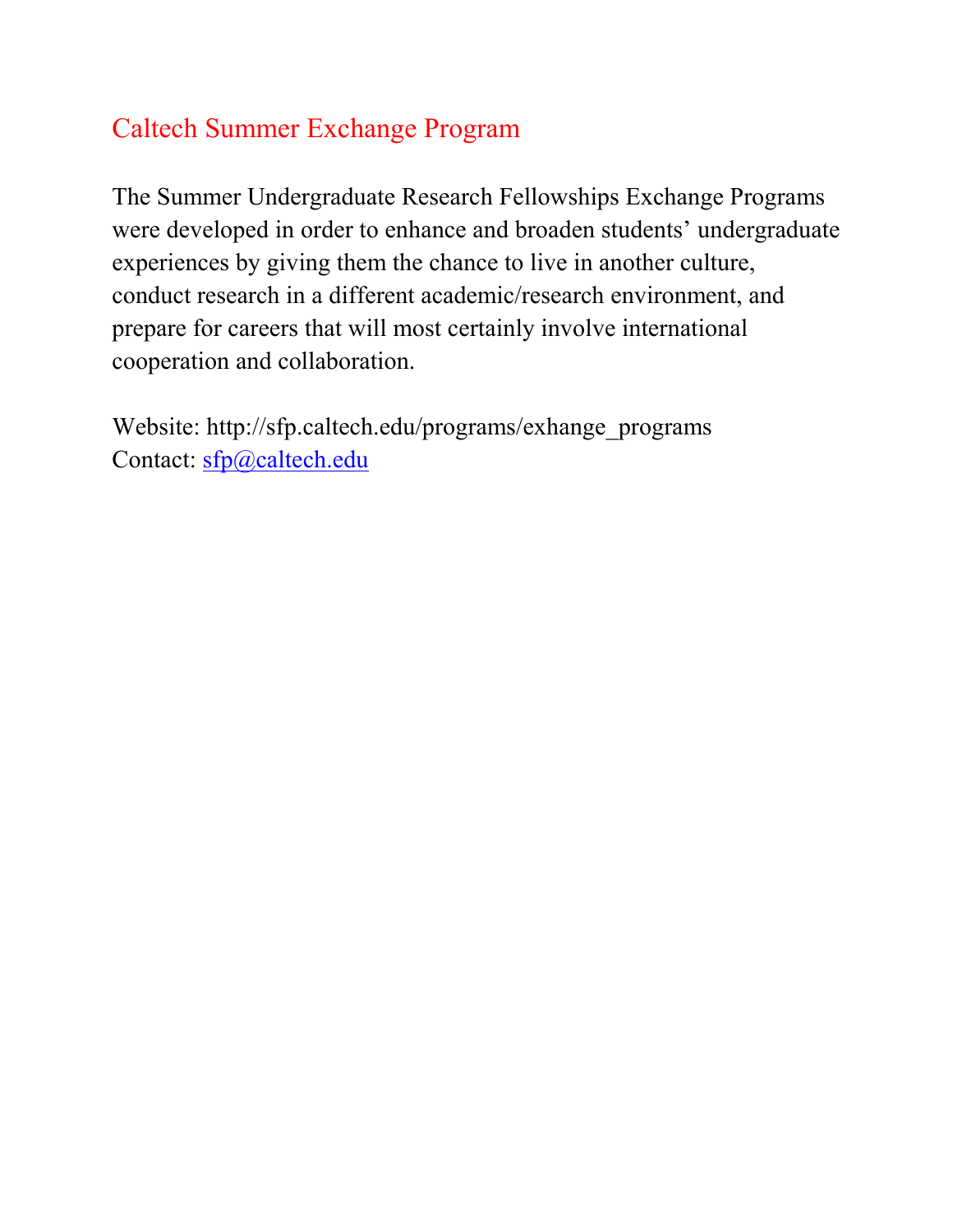### Cardiovascular Summer Students Program

In 1971, the Arizona Heart Foundation established a program designed to motivate and inspire college students considering a career in medicine. The Cardiovascular Summer Student Program, a pro bono six-week program, is conducted annually during June and July. The class size is limited to eight students to ensure a quality educational experience. Students attend didactic lectures and participate in clinical rotations at both the Arizona Heart Institute and Arizona Heart Hospital.

Website: http://azheartfoundation.org/education

Contact: Foundation@azheart.com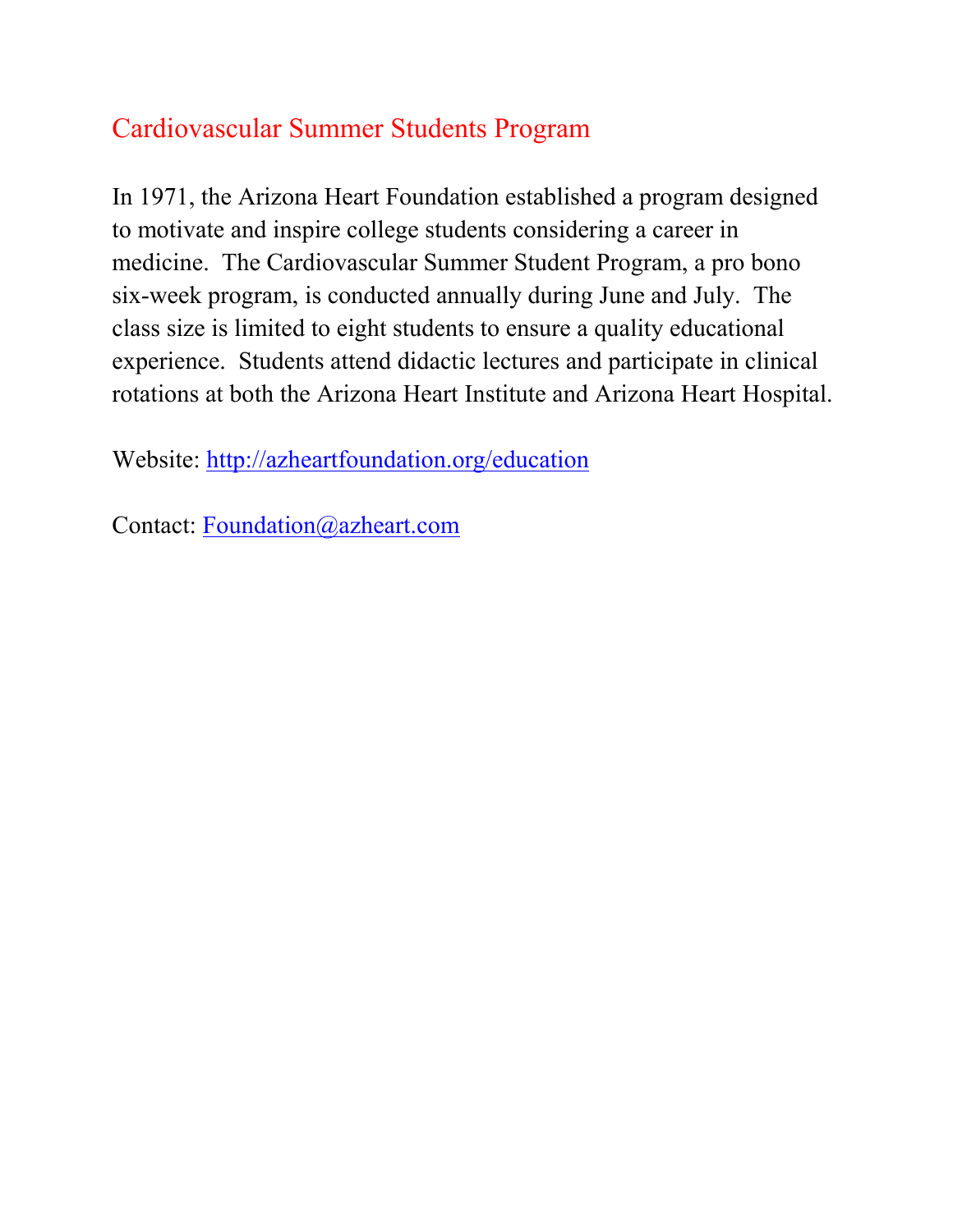## Case Western Reserve University Summer Undergraduate Research in Pharmacology

The Summer Undergraduate Research Program provides "hands on" research experience for sophomores and juniors in the area of molecular pharmacology. Although the projects will vary, each is related to a common theme- elucidation of the molecular. Students spend at least 10 weeks during the summer working on a research project in a lab selected according to their interests. In addition to research, weekly seminars are presented to acquaint the students with the broad range of research projects in the pharmacology department.

Website: http://pharmacology.case.edu/education/surp.aspx

Contact: Ruth Siegel at ruth.siegal@case.edu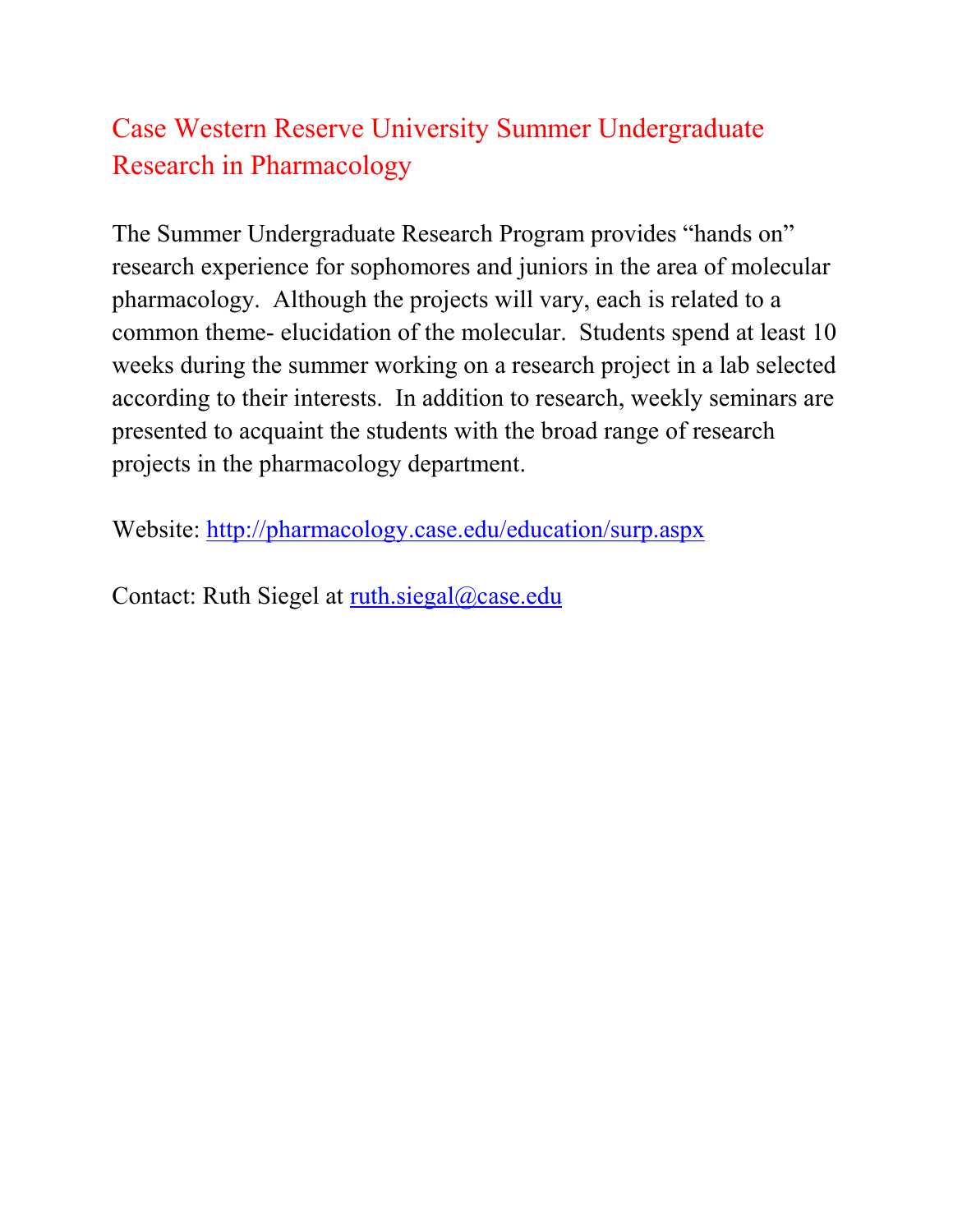## Center for Enabling New Technologies Through Catalysis Undergraduate Summer Research Program

The Center for Enabling New Technologies Through Catalysis (CENTC) is a NSF Center for Chemical Innovation that focuses on the use of catalysis to develop new chemical processes that will have significant societal impact. Research projects include devising new ways to produce clean, efficient fuels and ways to convert renewable resources to fuels and useful chemicals. During the summer, undergraduate fellowships are available to conduct research at one of 13 locations of the CENTC. The program is 10 weeks long, and fellows will receive a stipend and compensation for travel and housing.

Website: http://depts.washington.edu/centc/education\_ur.php

Contact: Eva Perara: centcdeo@chem.washington.edu

Deadline: Applications will open in November 2014 for the 2015 summer program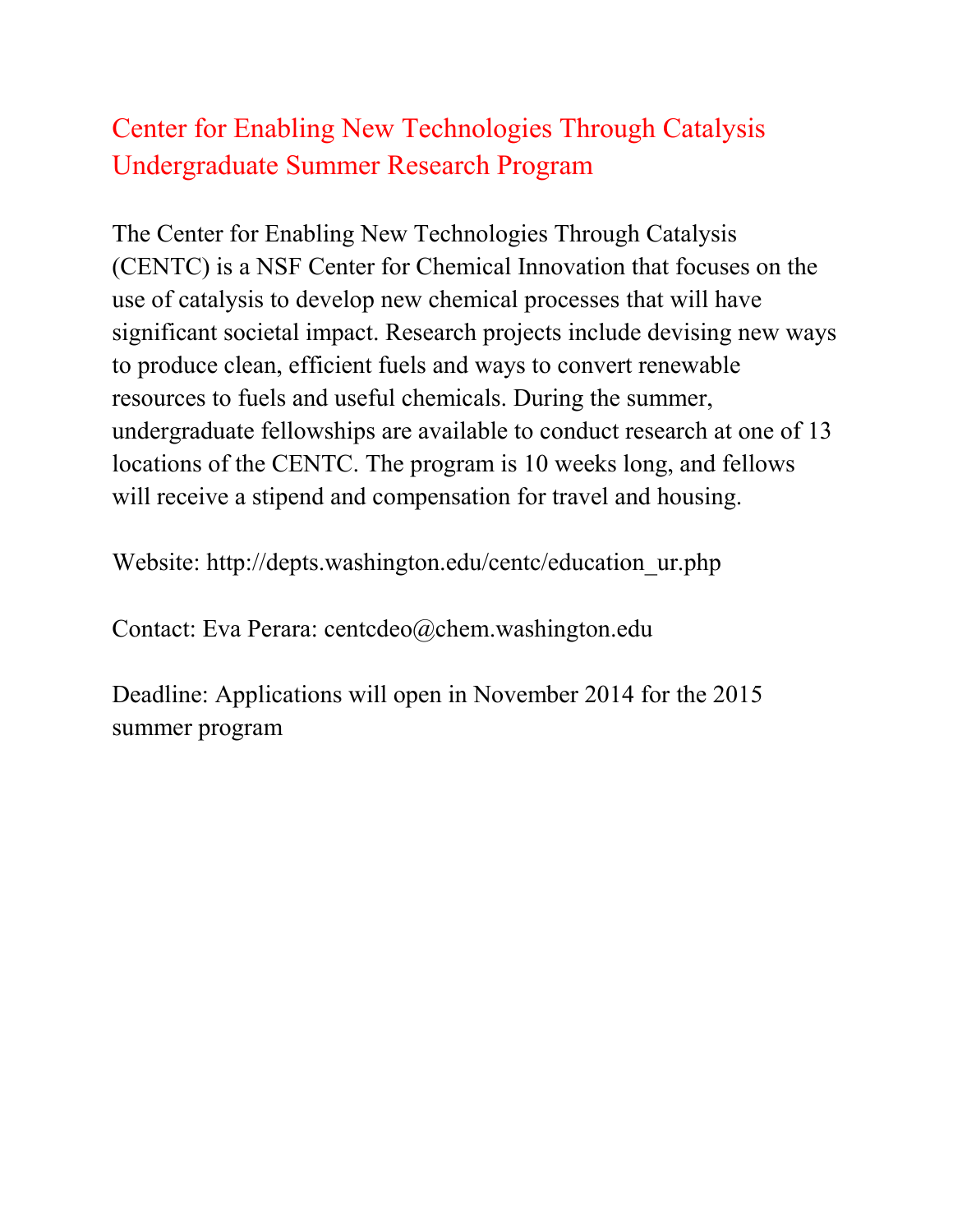## City of Hope

City of Hope is a new model of cancer center, focused on rapidly transforming scientific discoveries into better treatments and better prevention strategies for cancer, diabetes, HIV/AIDS and other lifethreatening diseases. APU is privileged to have a solid relationship with City of Hope Duarte, one of the top cancer research hospitals in the world. Several APU students have worked there as interns.

Website: http://www.cityofhope.org

Contact: Rhonda Maranan at rmaranan@coh.org

APU Contacts: Andrea McAleenan at amcaleenan@apu.edu or Scott Kinnes at skinnes@apu.edu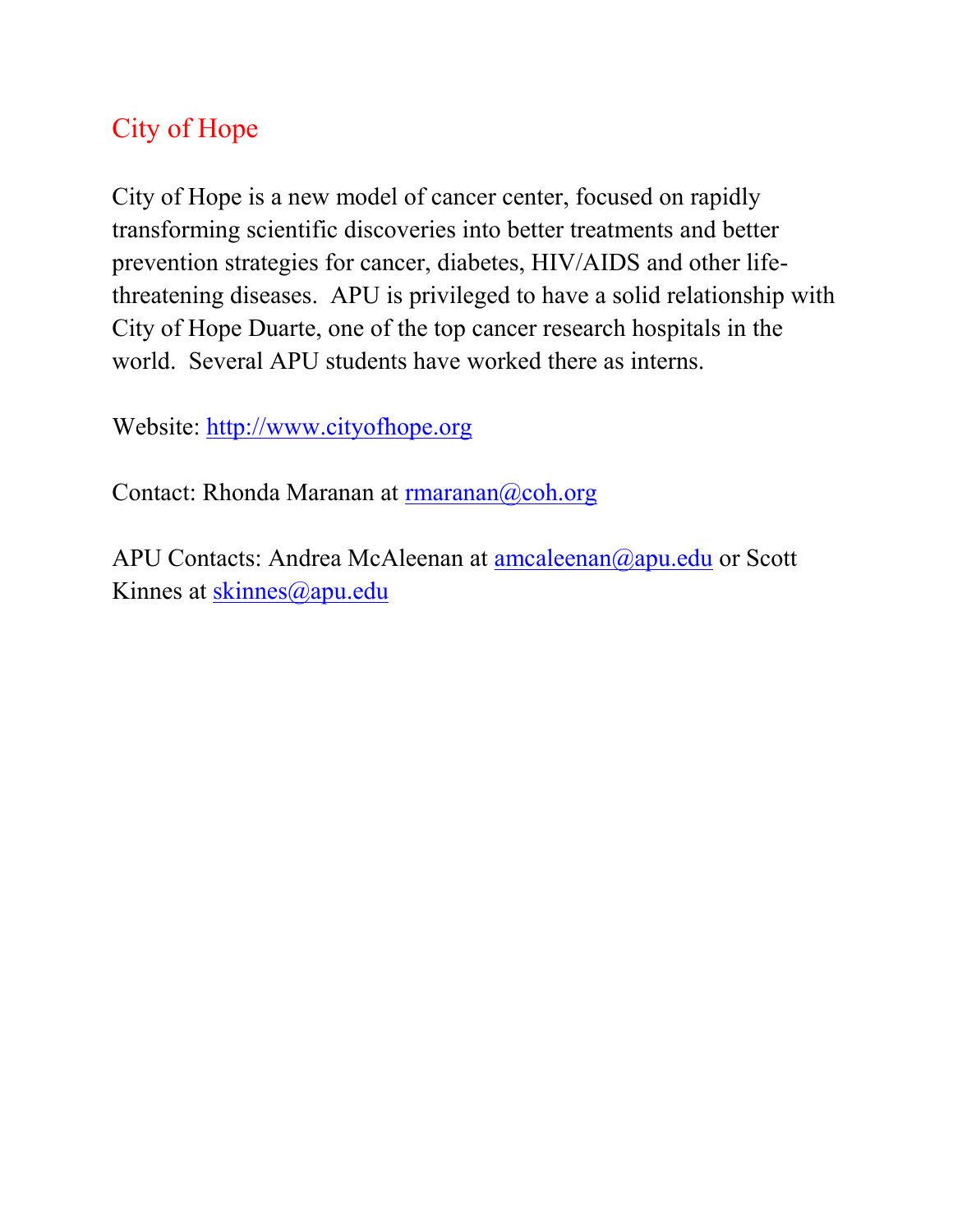## Cold Spring Harbor Laboratory Watson School of Biological Sciences Summer Undergraduate Research Program

The 10-week Undergraduate Research Program offers 25 local, national, and international students the opportunity to work with senior laboratory staff on an independent research project, specifically in areas of: cancer biology, neuroscience, plant biology, cellular and molecular biology, and genetics.

Website: http://www.cshl.edu/education/urp

Contact: Dawn Pologruto at dpologru@cshl.edu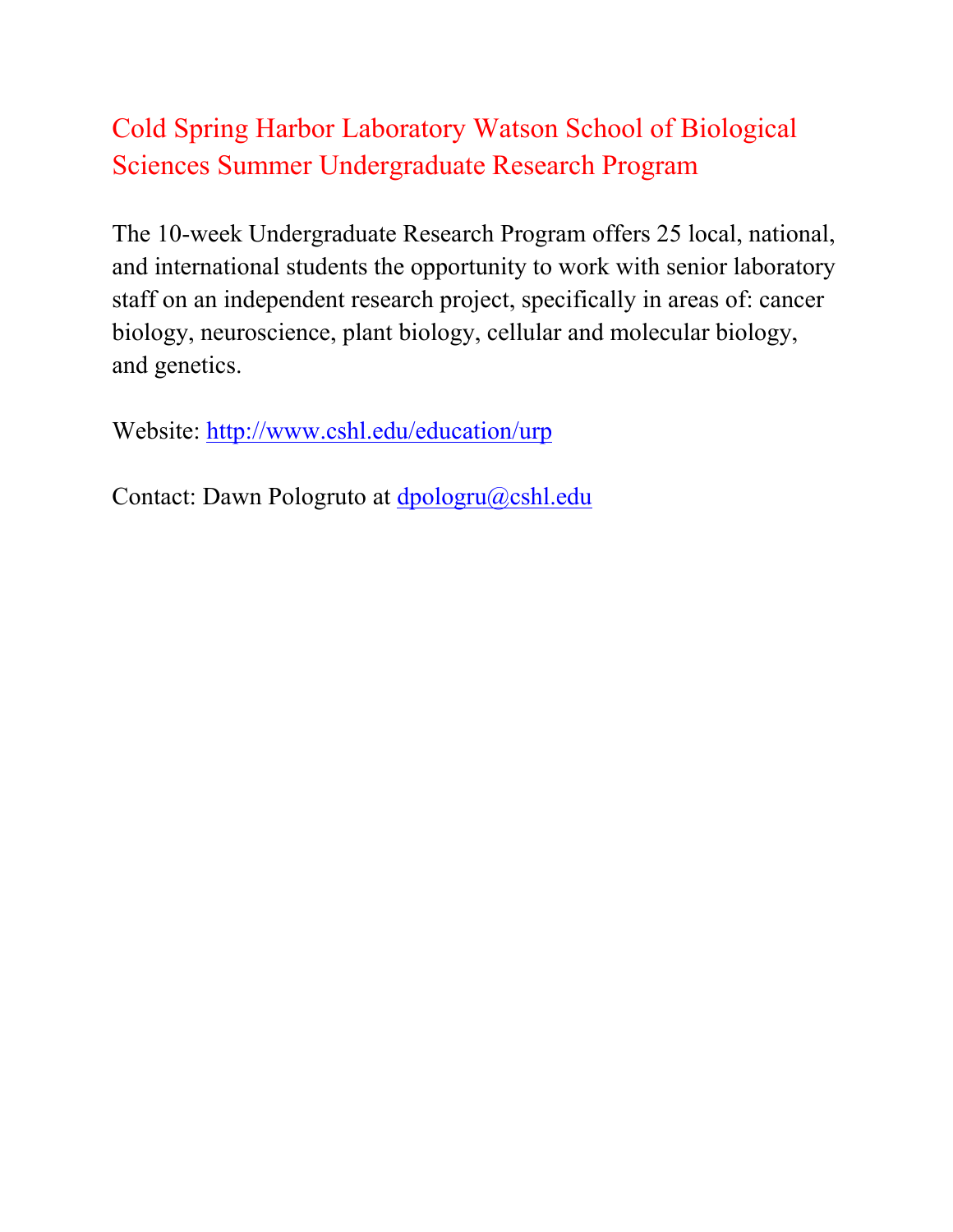## Community Outreach Prevention and Education (COPE) Internships

COPE Health Solutions is a leading health care corporation based in Los Angeles, California. We partner with hospitals, physician groups, health plans, clinics and other health care organizations to help them achieve visionary, market relevant health care solutions. Corporate internships as well as Clinical and Health Care Management internships are available. The corporate internships serve two purposes: First, to identify top talent for potential full-time positions at COPE Health Solutions and second, to provide meaningful experiences in the field, helping you learn first-hand through real-world projects and assignments. The Health Care Management internships provide unprecedented direct patient care experiences in clinical settings.

Website: http://www.copehealthsolutions.org/careers/internshipprograms

Contact: cope@copehealthsolutions.org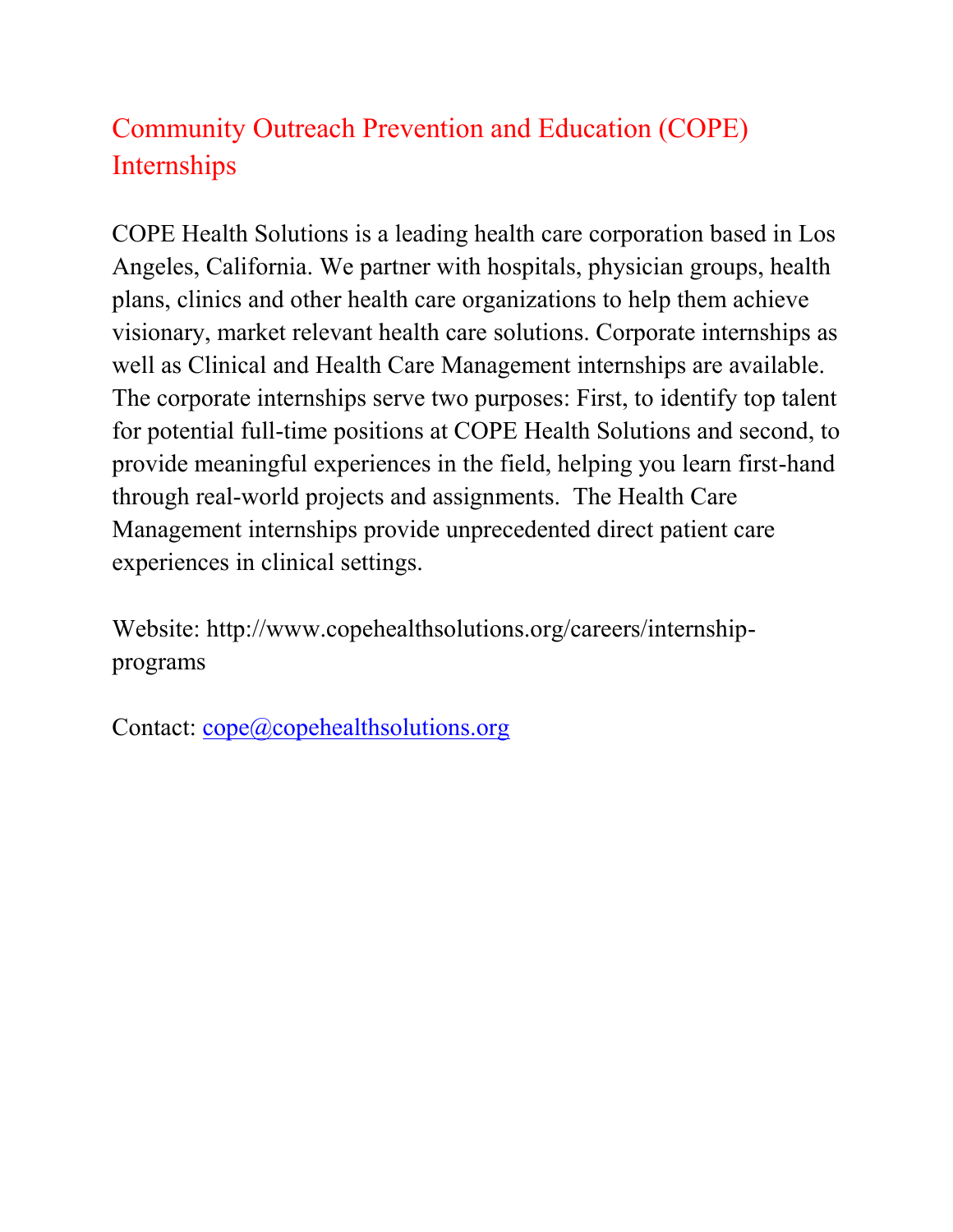## Committee on Institutional Cooperation Summer Research Opportunities Program

The Summer Research Opportunities Program (SROP) is a gateway to graduate education at CIC universities. The goal of the program is to increase the number of underrepresented students who pursue graduate study and research careers. SROP helps prepare undergraduates for graduate study through intensive research experiences with faculty mentors and enrichment activities.

Website: http://www.cic.net/students/srop/introduction

Contact: cicsropcoord@staff.cic.net

Deadline: February 10, 2015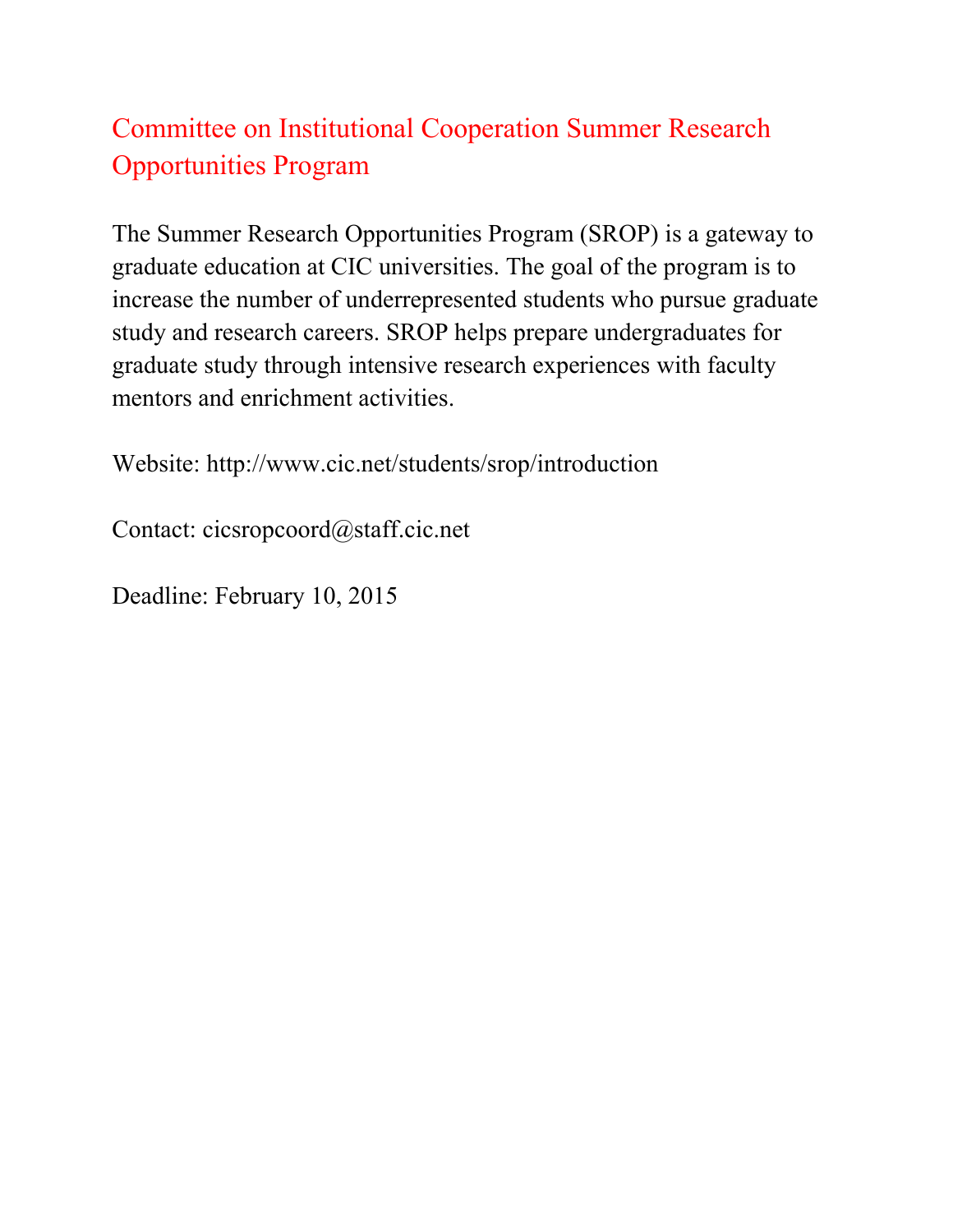#### Debakey Summer Surgery Program

The Michael E. Debakey Summer Surgery Program encourages the development and interest of well-qualified undergraduate students who are considering a medically oriented career. The program provides students with an opportunity to work with faculty, surgical residents, medical students, and nurses in various teaching hospitals. Students become familiar with the hospital environment, the operating room, and the lifestyle of a surgeon. They are expected to become an integral part of their surgical teams by participating in rounds, surgery, and conferences.

Website:https://www.bcm.edu/departments/surgery/education/students/s ummer-surgery-program

Contact: MEDstudentprogram@bcm.edu

Deadline: February 5, 2015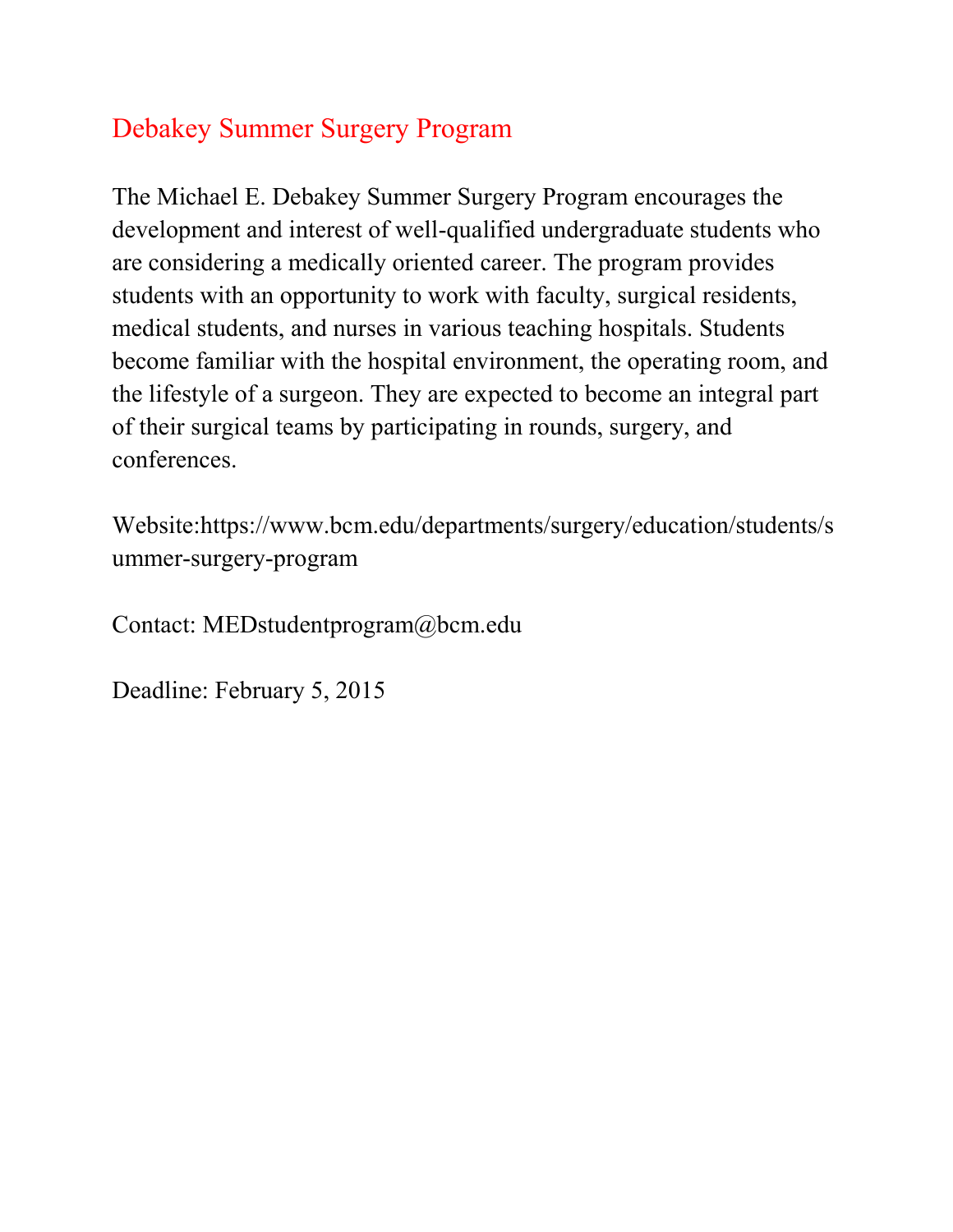## DiscoverGenomics! Science Education Program

The J. Craig Venter Institute (JCVI) is a not-for-profit research institute dedicated to the advancement pf the science of genomics, the understanding of its implications for society, and the communication of those results to the scientific community, the public, and policymakers. The DiscoverGenomics! Science Education Program provides opportunities to inspire young scientists and other science professionals to work in all areas of the institute. Interns are assigned to a mentor who is a member of the institute's faculty or senior staff. A research program/work experience is tailored to each participant's education level and capabilities. Students doing research at CVI during the fall or spring semester should apply to receive college credit. Interns are required to present a summary of their research/work experience to the institute's staff at the conclusion of their internship.

Website: http://www.jcvi.org/cms/educatio/internship-program.

Contact: internships@jcvi.org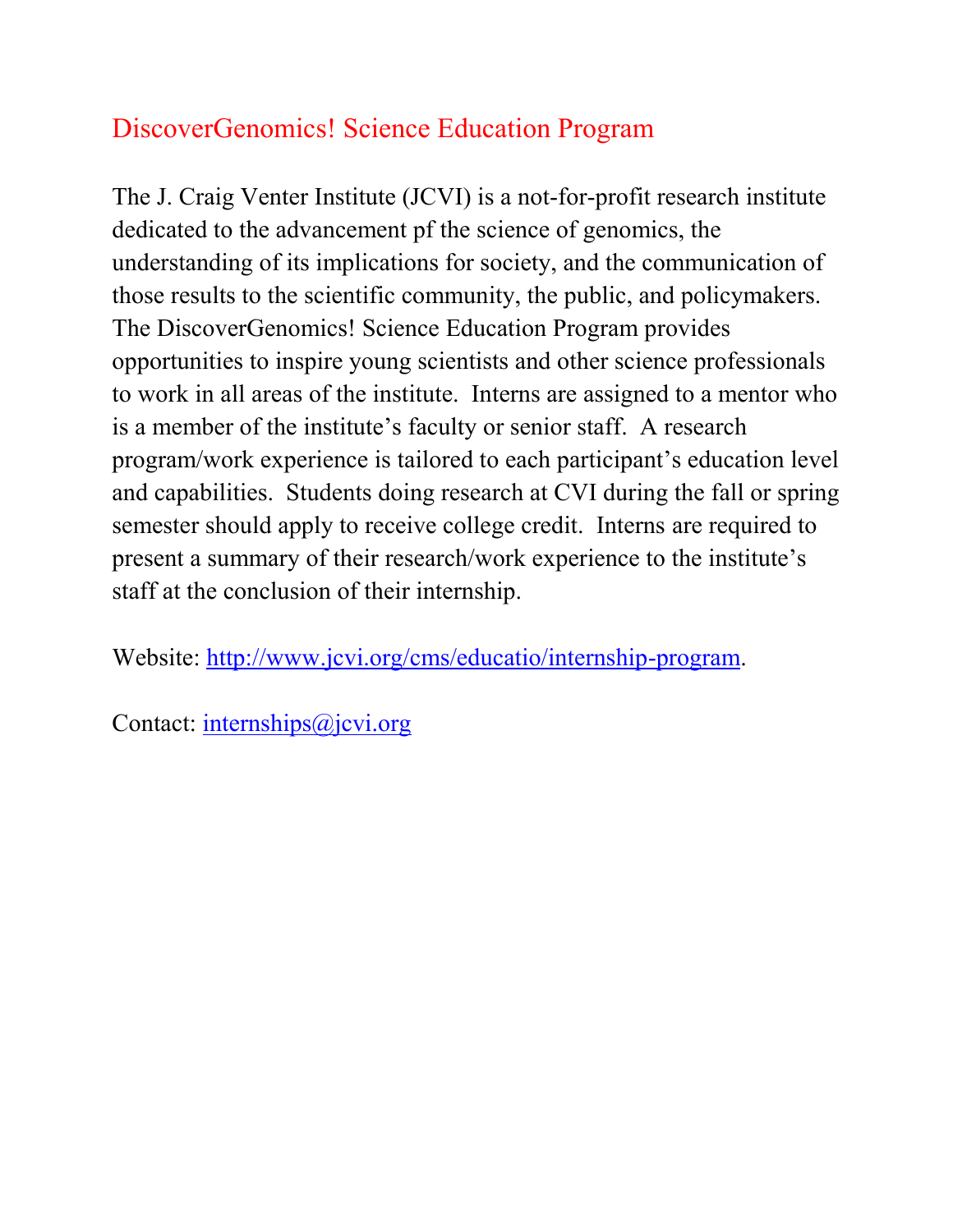## Elizabeth Glaser Pediatric AIDS Foundation

The Elizabeth Glaser Pediatric AIDS Foundation seeks to prevent the transmission of HIV to children through advocacy, funding research, and treatment and prevention. For students who are interested in public health, particularly in the area of HIV/AIDS, there are internships available in Washington D.C., for one semester during the academic year.

Website: http://www.pedaids.org

Contact: info@pepaids.org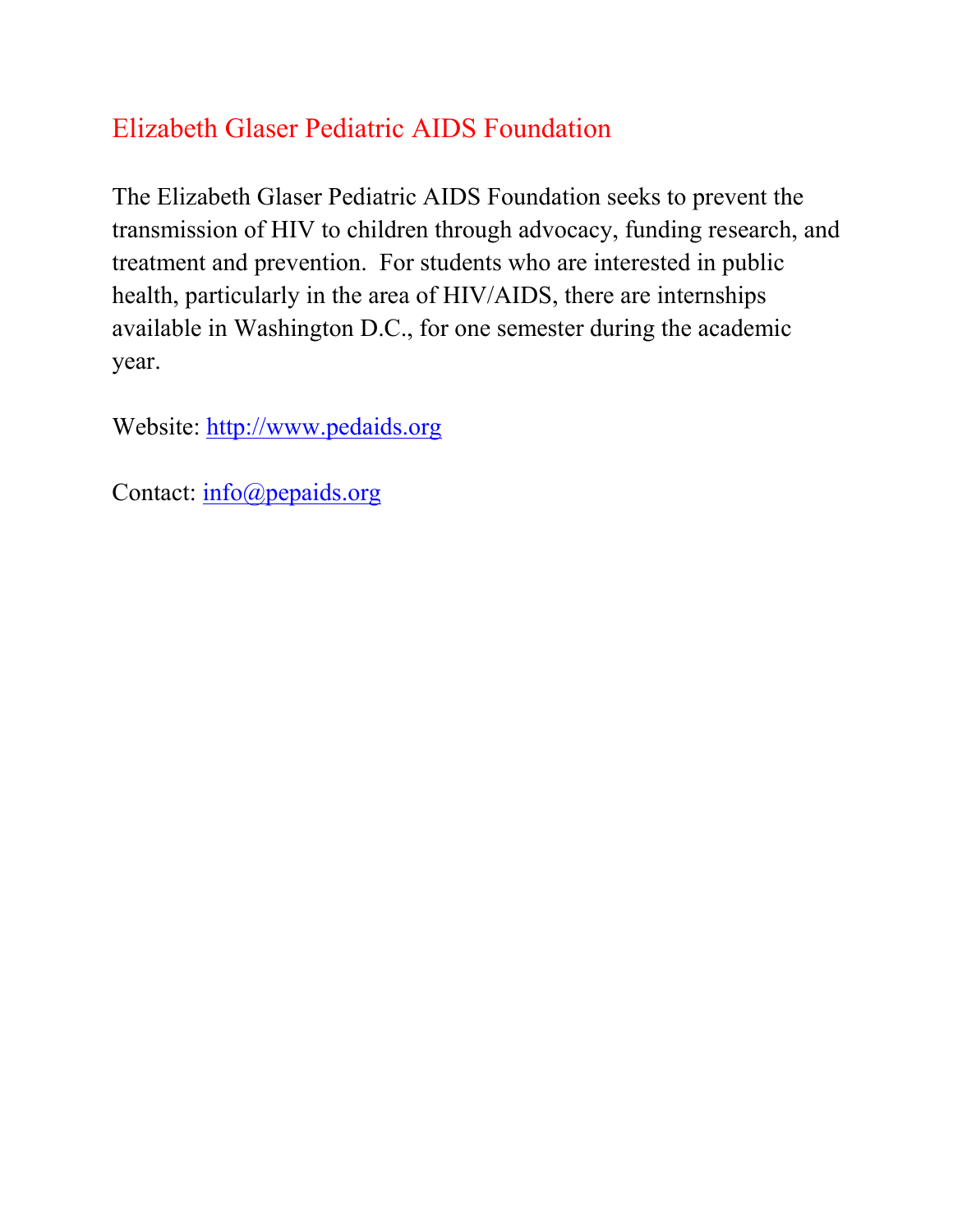## The Endocrine Society Summer Research Fellowships

The Endocrine Society offers Summer Research Fellowships to encourage promising undergraduate students, medical students and first year graduate school students to pursue careers in endocrinology. The Society provides a stipend to each student award recipient to participate in research projects under the guidance of a Society member for 10 to 12 weeks during the summer. Recipients are invited to attend the Society's Annual Meeting and Expo and will receive complimentary registration, airfare, and lodging and per diem for the duration of the meeting. ENDO 2015 will be held in San Diego, California.

Website: https://www.endocrine.org/awards/research-fellowshipawards/summer-research-fellowships

Contact: awards@endocrine.org

Deadline: December 22, 2014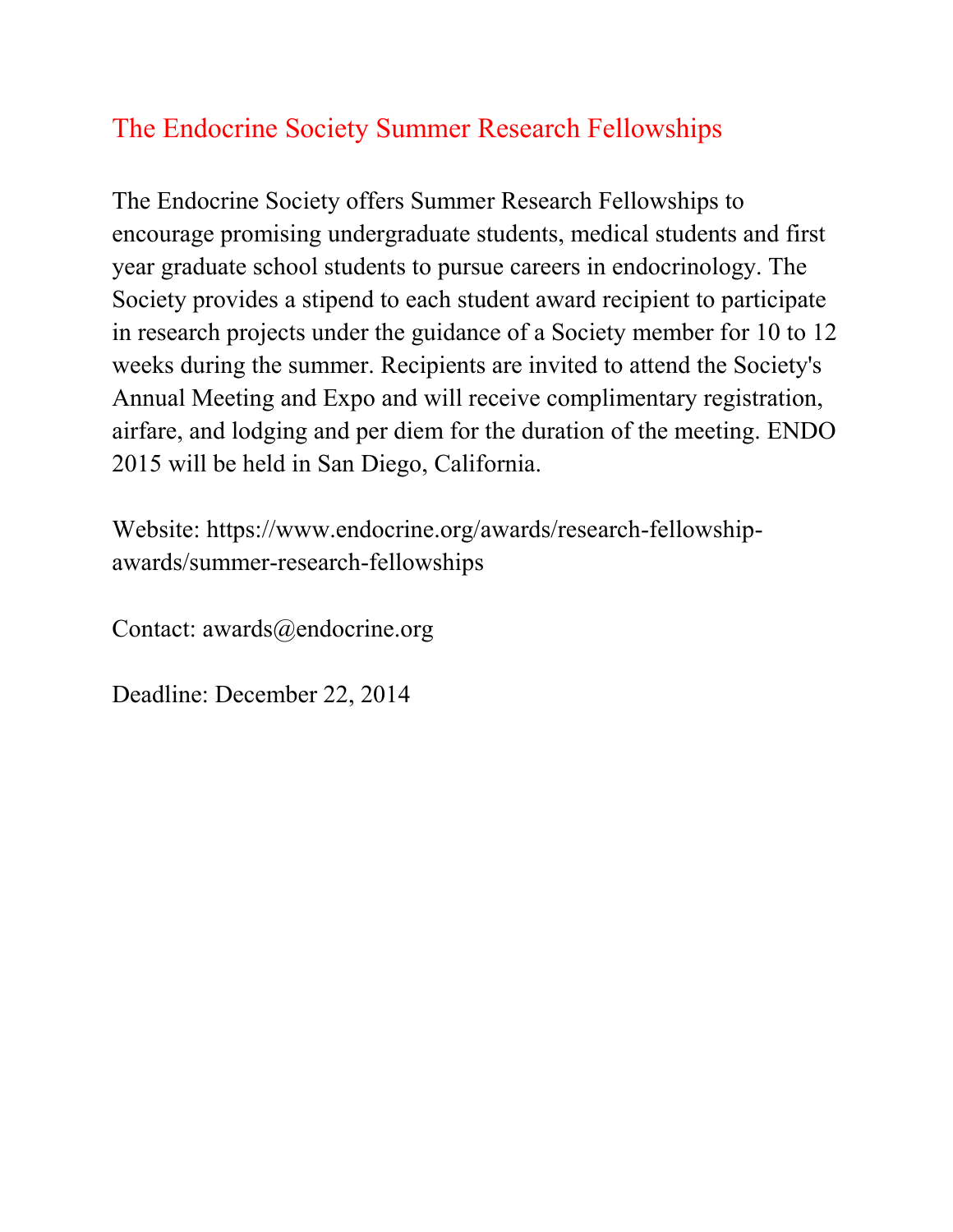## ExxonMobil Community Summer Jobs Program

The ExxonMobil Community Summer Jobs Program provides full-time college students with an eight-week paid internship that allows them to gain experience in a wide range of nonprofit community organization. It supports selected agencies during peak summer months and encourages nonprofit service among students viewed as community leaders of the future.

Website: http://www.volunteerfairfax.org/individuals/csjp.php

Contact: Exxon's contact page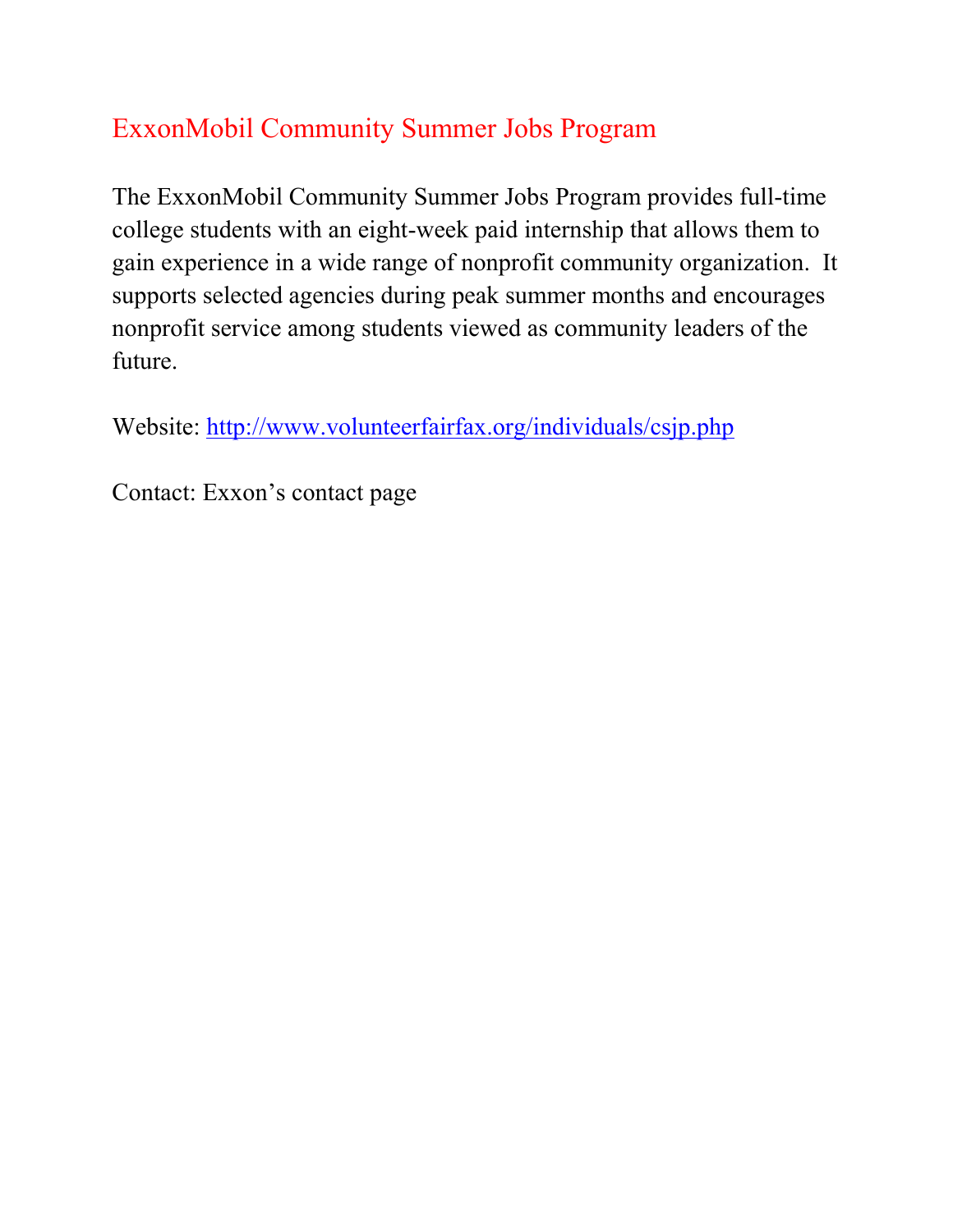#### Ford Motor Company

Ford Motor Company offers programs in marketing, sales and service, information technology, finance, product development, manufacturing, purchasing, Ford land, Ford credit, and human resources.

Website: http://corporate.ford.com

Contact: Ford Motor Company's contact page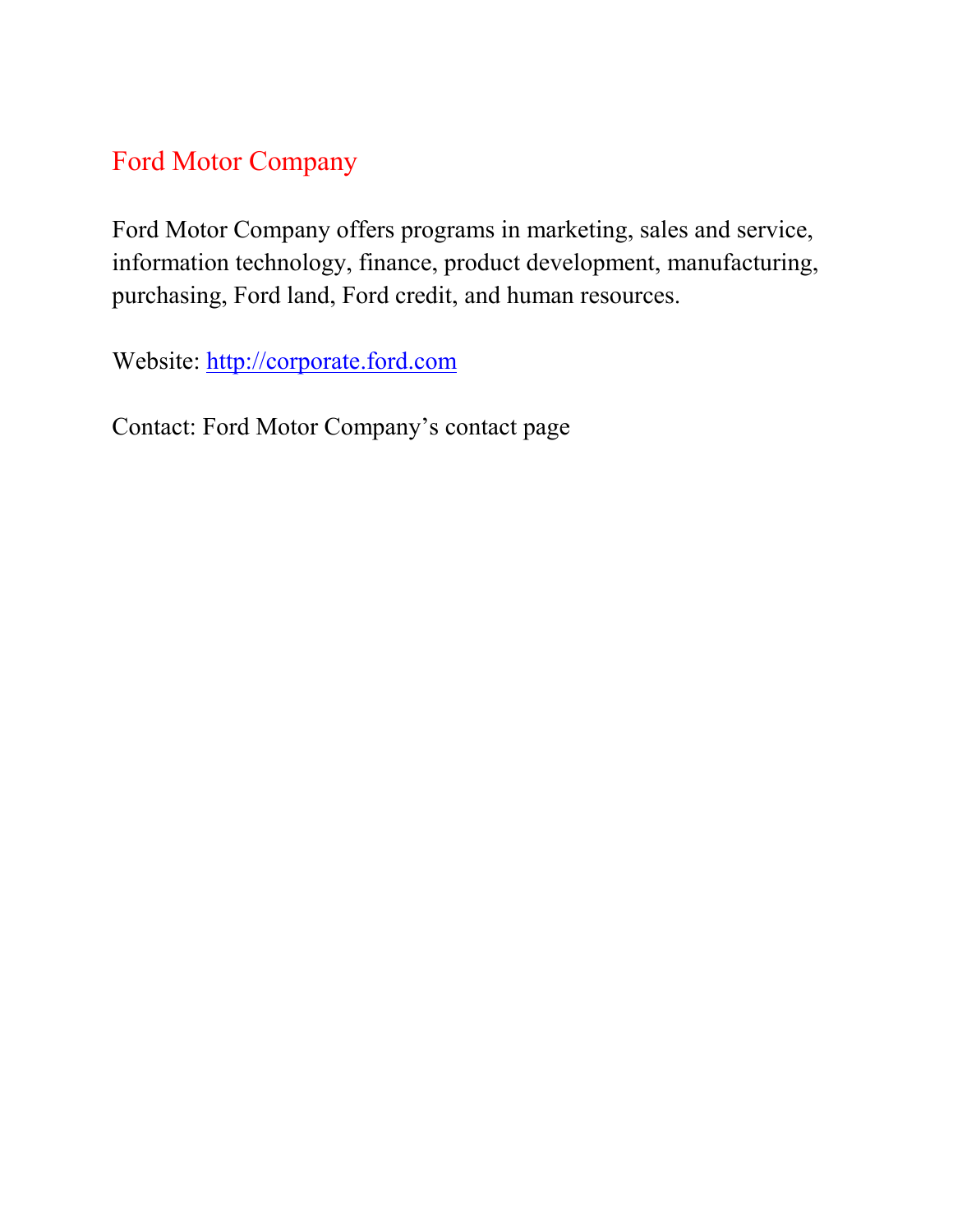### Fred Hutchinson Cancer Research Center

A summer research program for undergraduate students going into their final term/year of studies in the Fall is established at the Fred Hutchinson Cancer Research Center. Students spend a nine-week period as part of a research team after selecting an area of interest, including cellular biology, developmental biology, evolutionary biology, genetics, membrane biology, molecular biology, molecular immunology, structural biology, oncogenes, and virology. Weekly faculty research seminars and career development workshops take lace throughout the summer, and students are encouraged to participate in other center colloquia and seminars.

Website: http://www.fhcrc.org/en.html

Contact: Lori Blake at lblake@fhcrc.org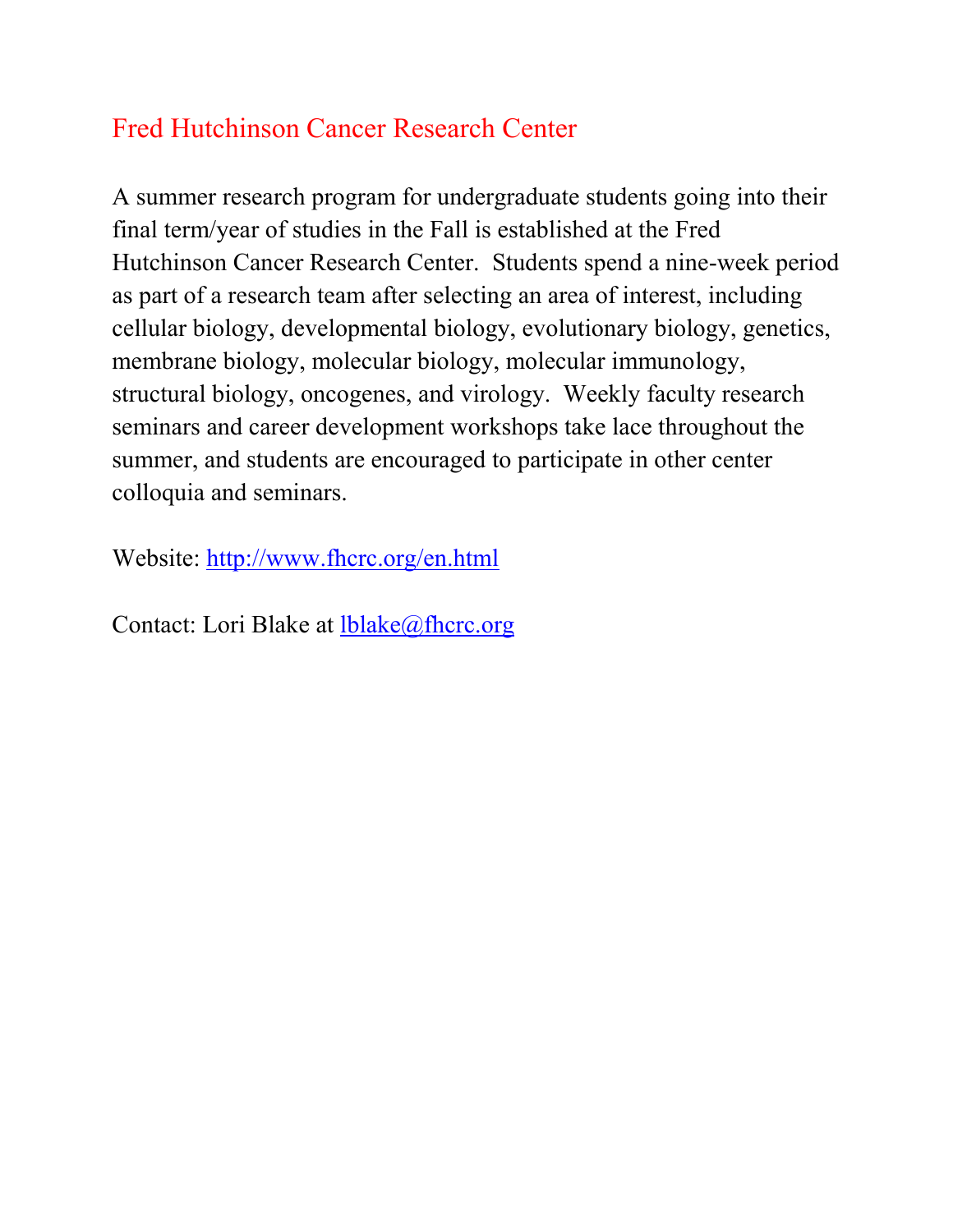## Gerstner Sloan-Kettering Summer Undergraduate Research Program

The Louis V. Gerstner, Jr. Graduate School of Biomedical Sciences, Memorial Sloan Kettering Cancer Center, sponsors a ten-week research program for outstanding undergraduate students who are interested in pursuing a career in the biomedical sciences. Participants have the opportunity to perform hands-on research in cutting-edge biomedical research laboratories.

Website: http://www.sloankettering.edu/summer-undergraduateresearch-program

Contact: surp@sloankettering.edu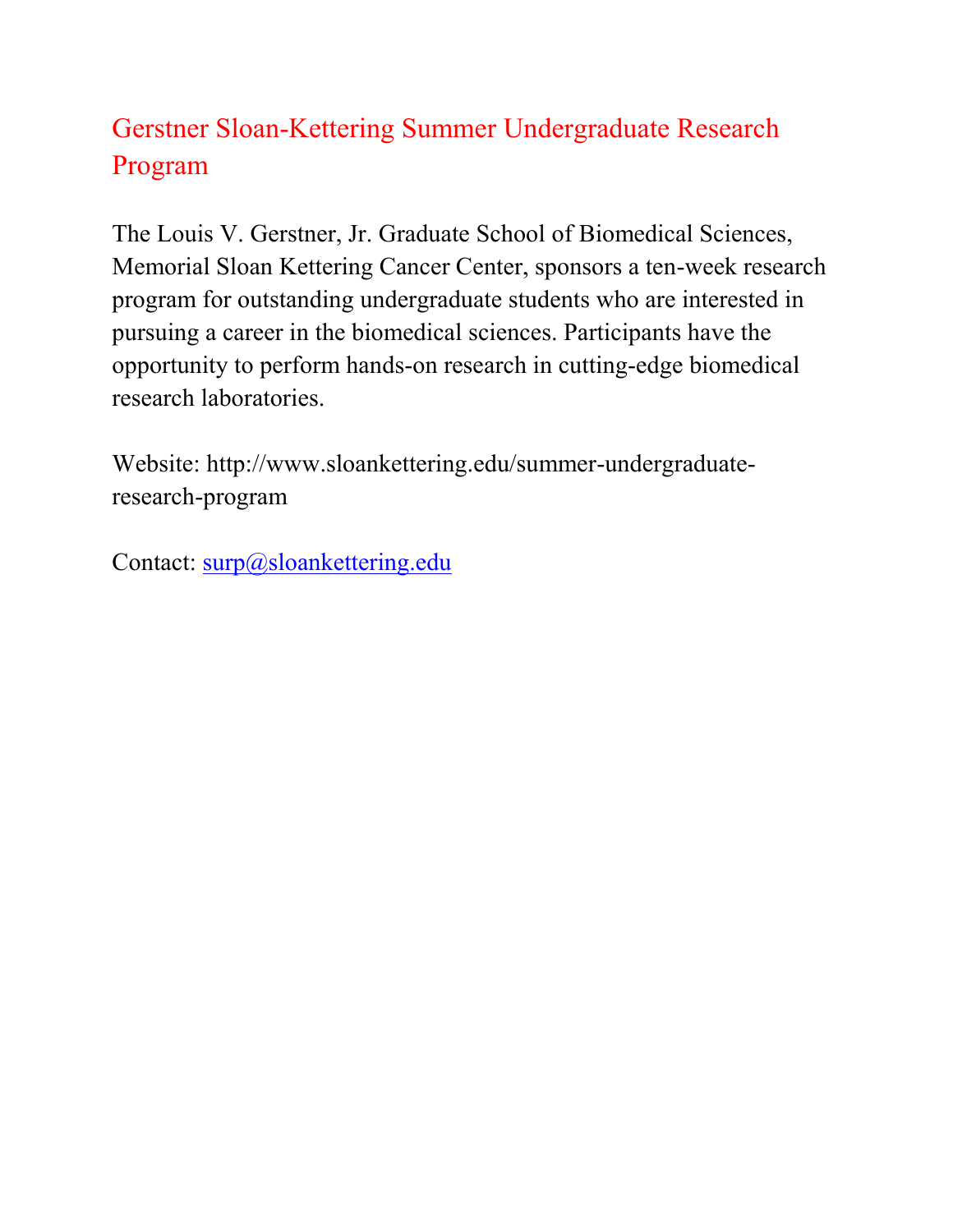## Harvard University Summer Research Program in Ecology

The Harvard Forest Summer Research Program in Ecology is an opportunity for students to participate in 11 weeks of mentored, paid, independent research focusing on the effects of natural and human disturbances on forest ecosystems, including global climate change, hurricanes, forest harvest, changing wildlife dynamics, and invasive species.

Website: http://harvardforest.fas.harvard.edu/other-tags/reu

Contact: Edythe Ellin: ellin@fas.harvard.edu

Deadline: Applications OPEN in December 2014; Deadline is February 6, 2015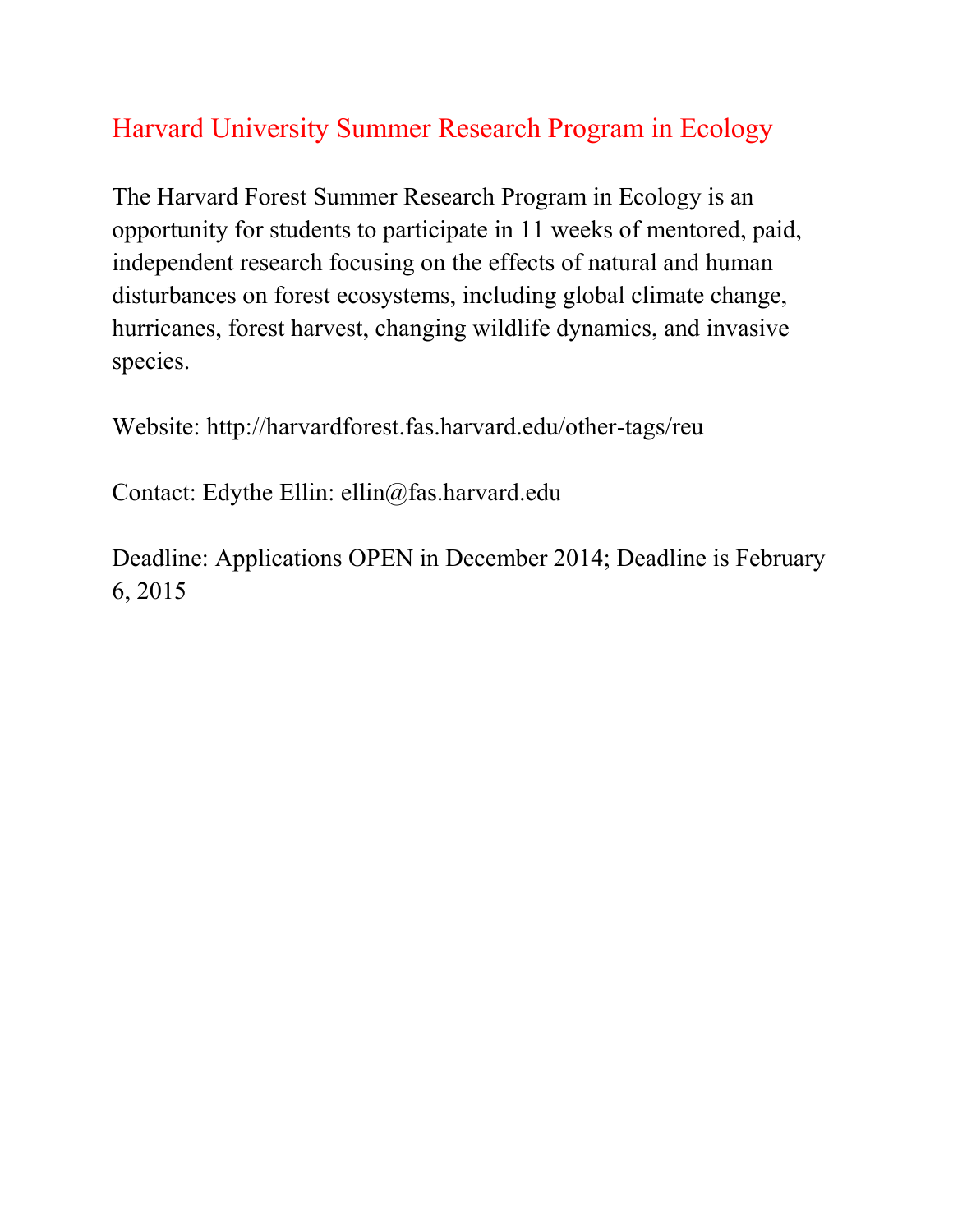#### IBM Extreme Blue Program

Once selected into the program, you will become part of a team working in one of the 15 Extreme Blue labs worldwide. Your team's challenge is to develop the technology and business plan for a new product or service that addresses an existing market challenge. Unlike other intern programs that may relegate you to work on outdated technology, the Extreme Blue teams work on leading technology that helps grow your skills and evolve you into a more attractive candidate in the technology field. Interns in this high-performance environment get to roll up their sleeves and work with "hot" technologies such as Cloud Computing, Web 2.0, and petabyte-scale data analysis.

Website: http://www-01.ibm.com/employment/us/extremeblue/

Contact: ews@us.ibm.com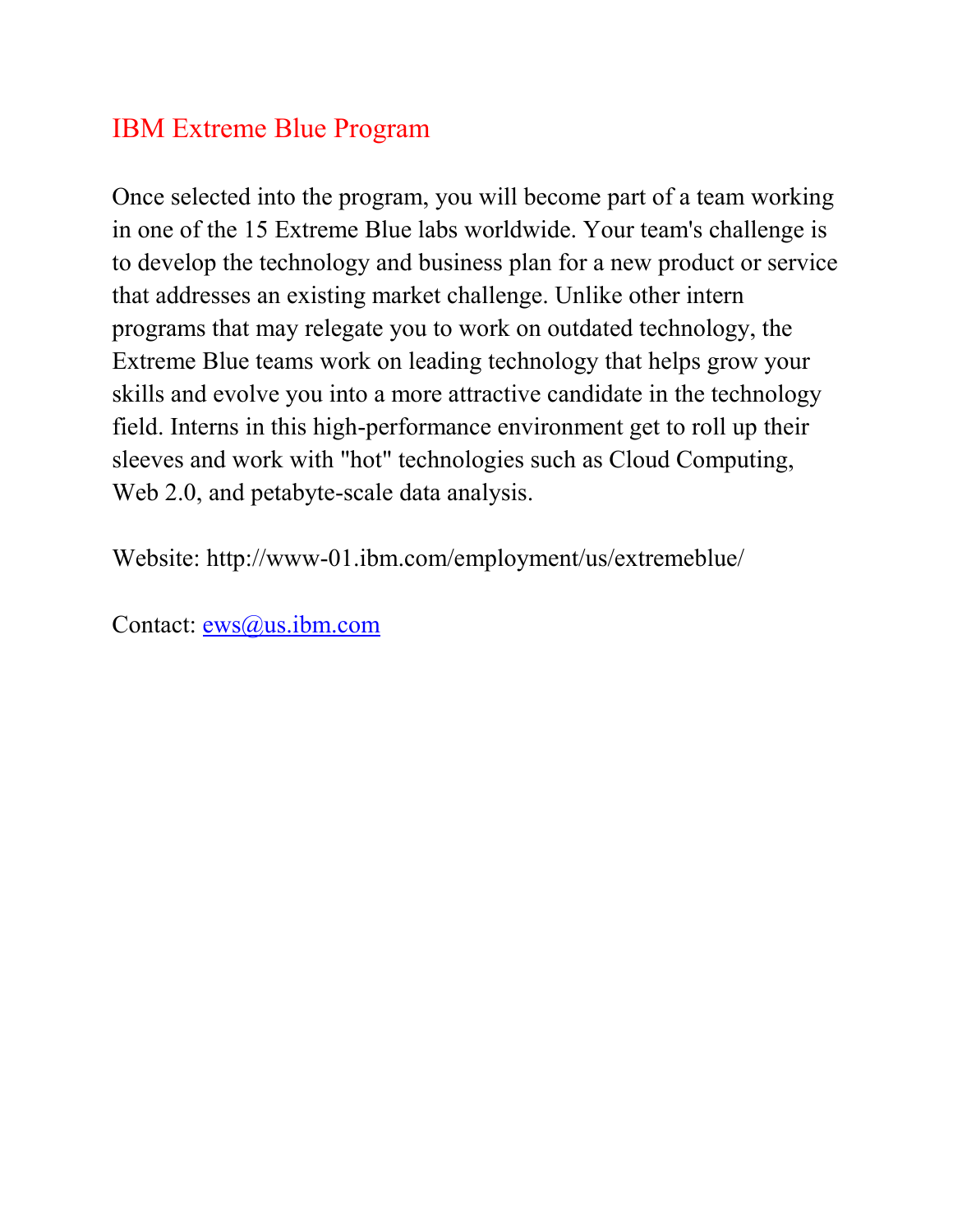## International Research Experience for Undergraduates

The ACS International Research Experience for Undergraduates (IREU) exchange program gives undergraduate chemical science students an opportunity to pursue research at universities in France, Italy, Germany, the United Kingdom, and the United States. Participating institutions are recognized as top producers of scientific knowledge. IREU students spend 10 weeks working on frontier chemistry research projects under the guidance of faculty members and graduate student mentors to sharpen scientific skills, develop collaborations with scientists abroad, and experience the life and culture of a foreign country.

Website: http://portal.acs.org

Contact: ireu@acs.org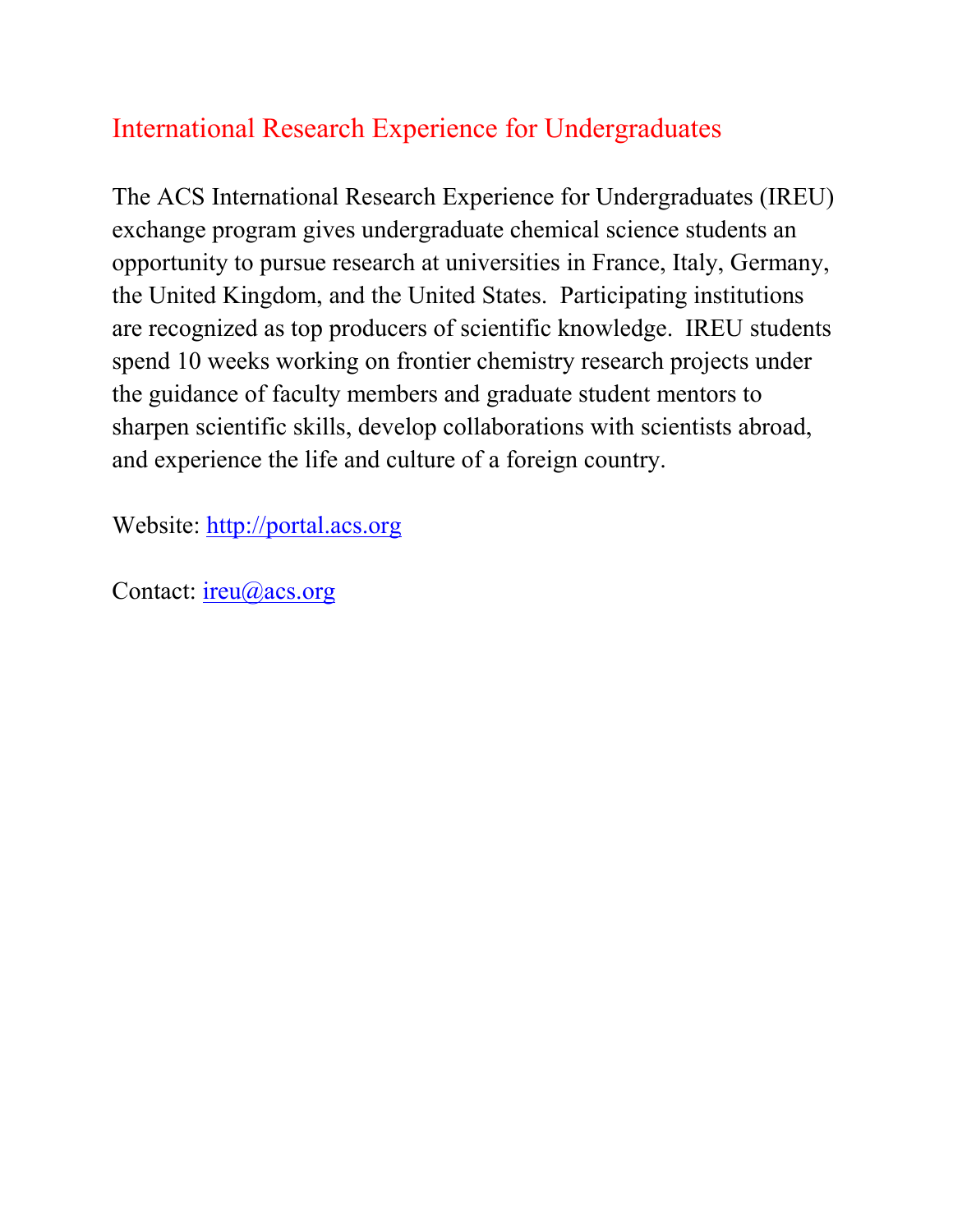#### The Jackson Laboratory Summer Student Program

The Summer Student Program is designed to help students understand the nature of research science. The emphasis of this program is on methods of discovery and communication of knowledge, not the mastery of established facts. Under the guidance of a mentor, students develop an independent research project, implement their plan, analyze the data, and report their results. At the end of the summer, students present their findings to researchers, peers, and parents.

Website: http://education.jax.org/summerstudent/

Contact: Jon Geiger at jon.geiger@jax.org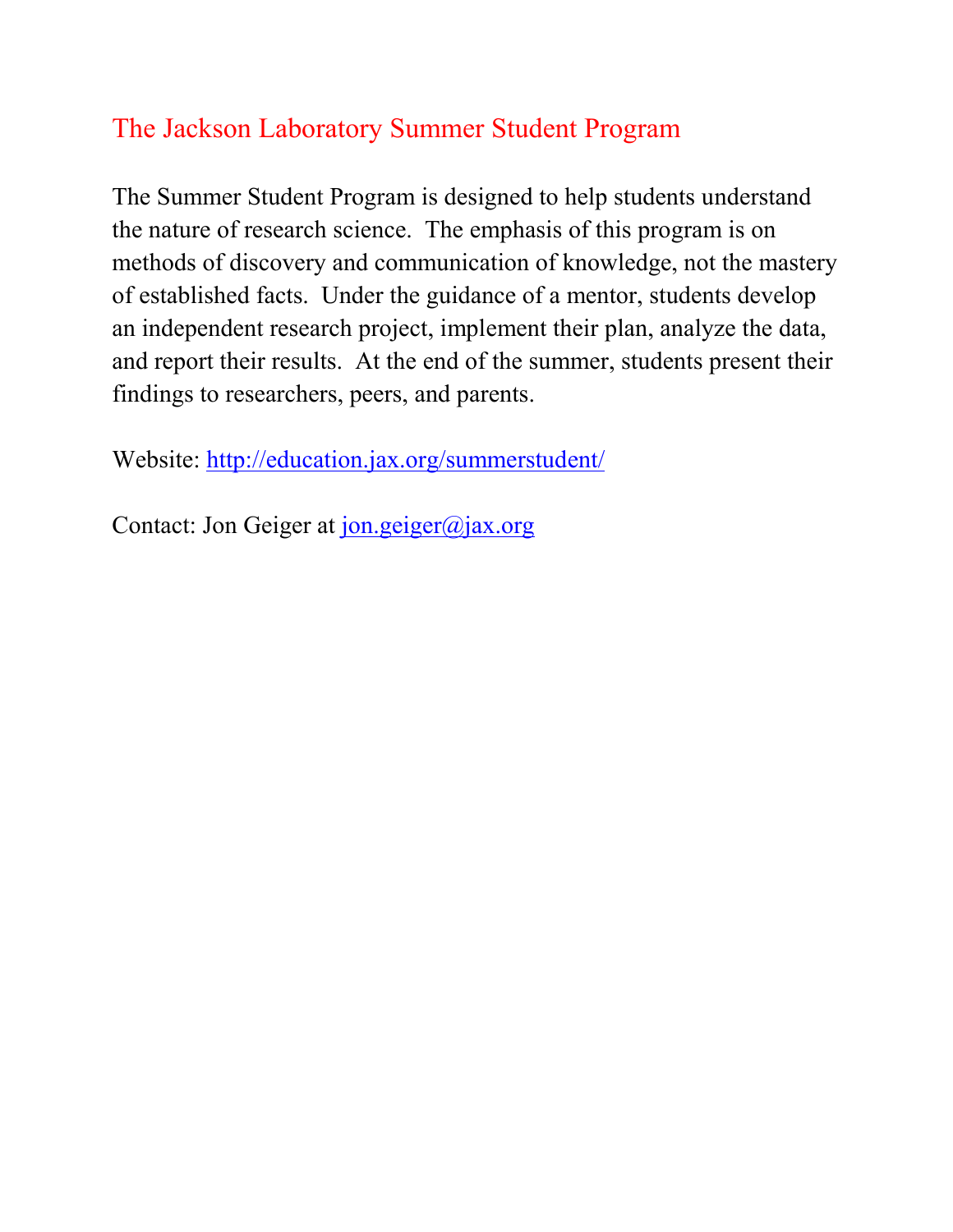## Jet Propulsion Laboratory Research Apprentice Program

The Research Apprenticeship Program is designed to allow experienced and qualified students to participate in research areas' activities at the Jet Propulsion Laboratory (JPL). Because JPL missions involve major engineering design and produce a huge amount of scientific data, a pool of high-quality student research apprentices can be of considerable help in carrying out the engineering and scientific work on these projects.

Website: http://siri.jpl.nasa.gov

Contact: Richard Alvidrez at Richard.E.Alvidrez@jpl.nasa.gov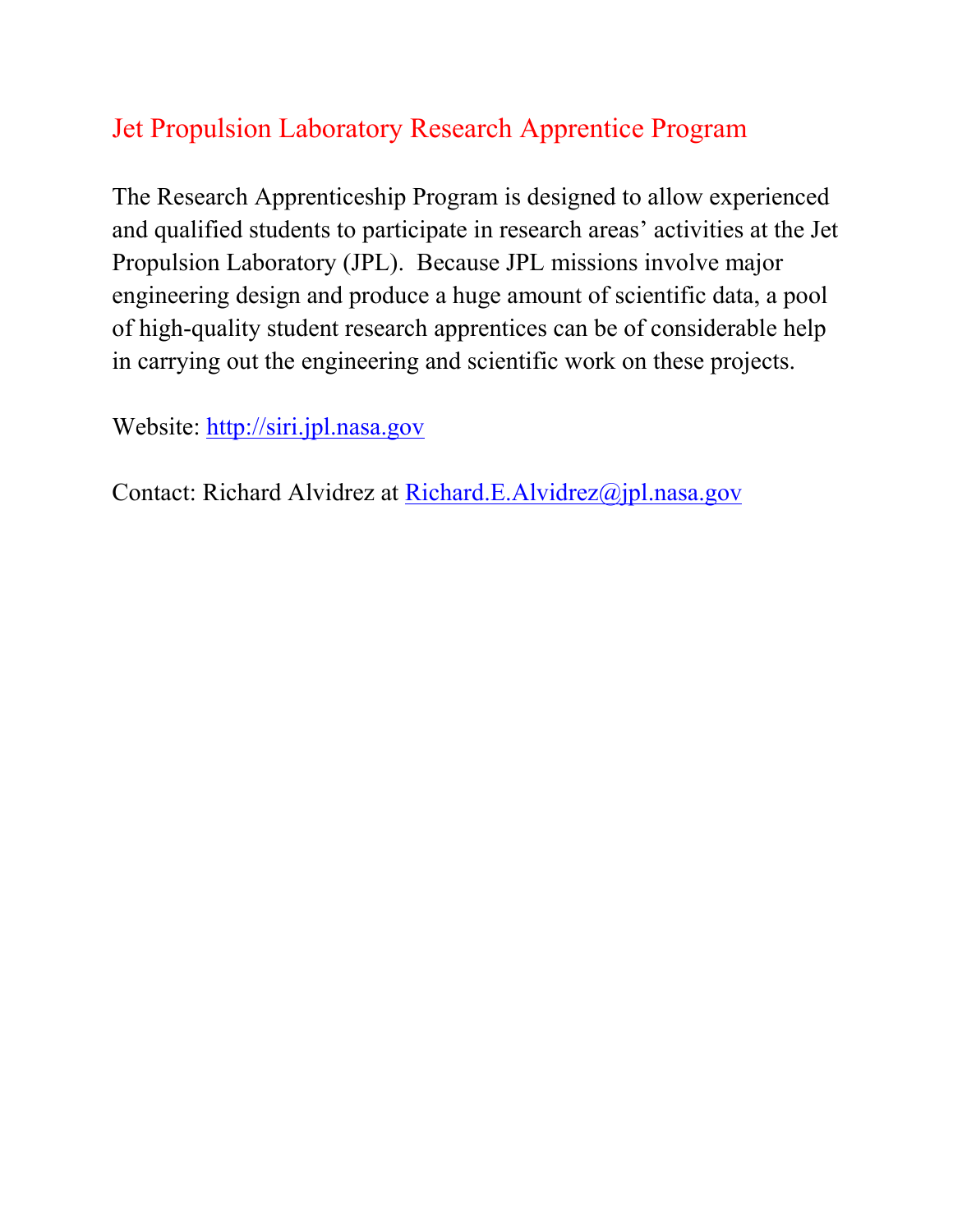## Jet Propulsion Laboratory Student Independent Research Intern Program

The Student Independent Research Intern Program is organized to give students real-life work experience as a component of their academic program, ones that can help them make career choice and, if they decide to go into some kind of technical work, help them chart future steps in their education.

Website: http://siri.jpl.nasa.gov

Contact: SIRIProgram@jpl.nasa.gov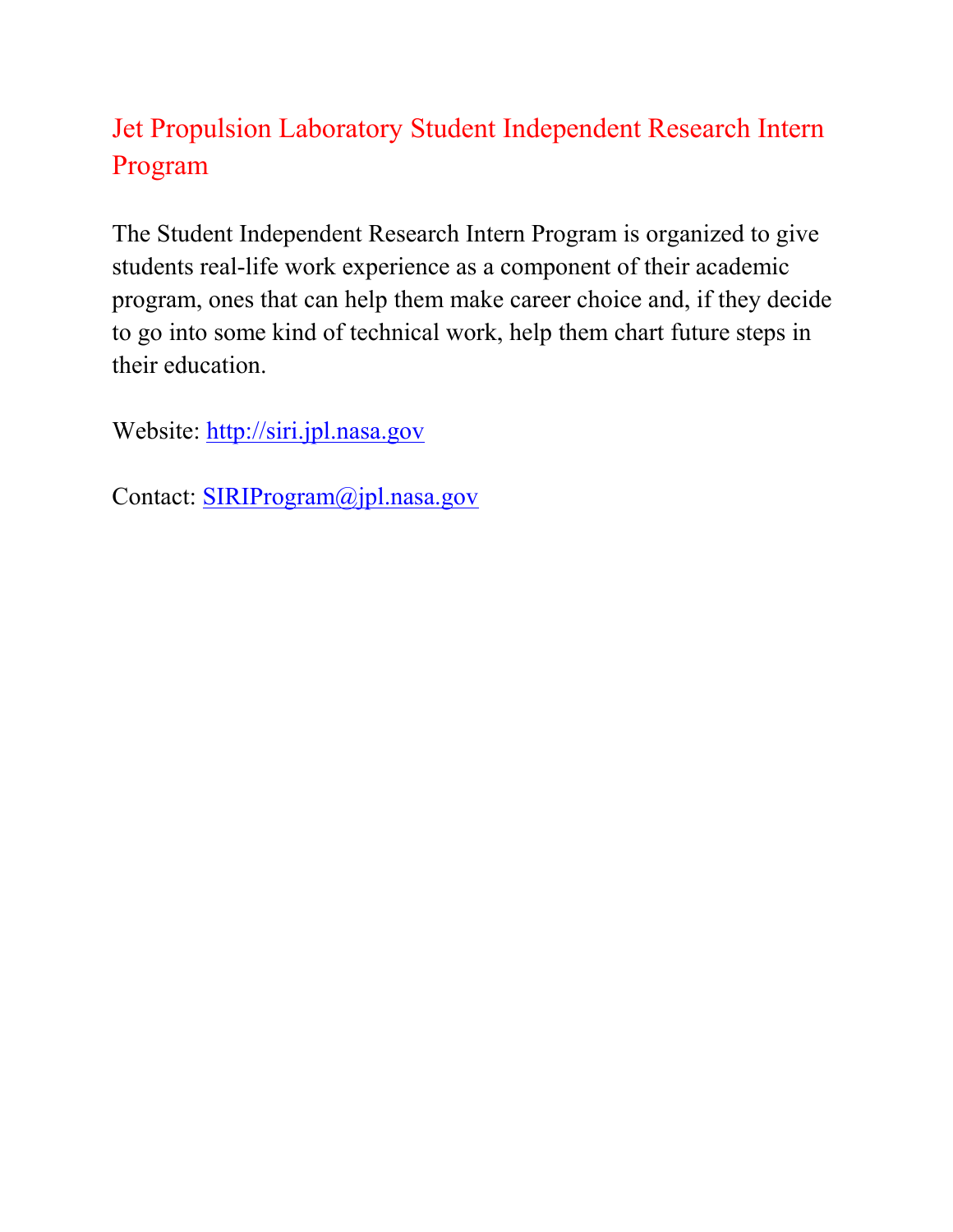## John Hopkins University Applied Physics Laboratory

The Applies Physics Laboratory offers science and engineering internships each summer. The program provides practical work experience and an introduction to applied physics. Students spend the summer working with APL scientists and engineers, conducting research, developing leadership skills, and growing professionally. Interns work on projects across the laboratory in every technical department, and they have the opportunity to network throughout the summer at receptions, social events, seminars, and workshops.

Website: http://www.jhuapl.edu

Contact: Applied Physics Laboratory's contact page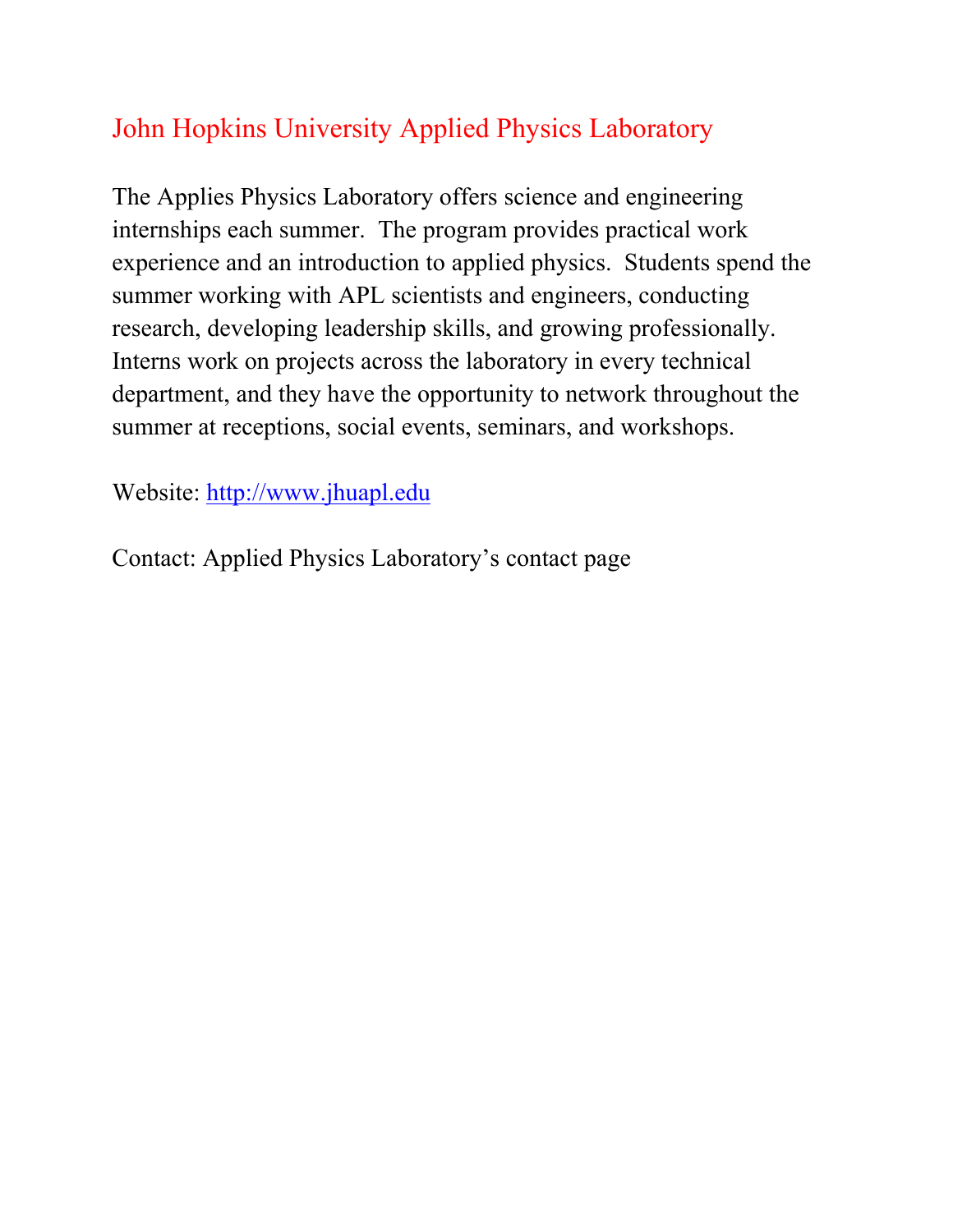## John Hopkins University Diversity Summer Internship Program

The Diversity Summer Internship Program (DSIP) was established to provide an independent research experience in biomedical and/or public health research to undergraduate students under the mentoring of established John Hopkins researchers. During the 10-week program, interns work one-on-one with faculty on research projects in their field of interest and attend a health science seminar series.

Website: http://www.hopkinsmedicine.org/graduateprograms/sip.cfm

Contact: Student Diversity Office at *diverse@jhsph.edu*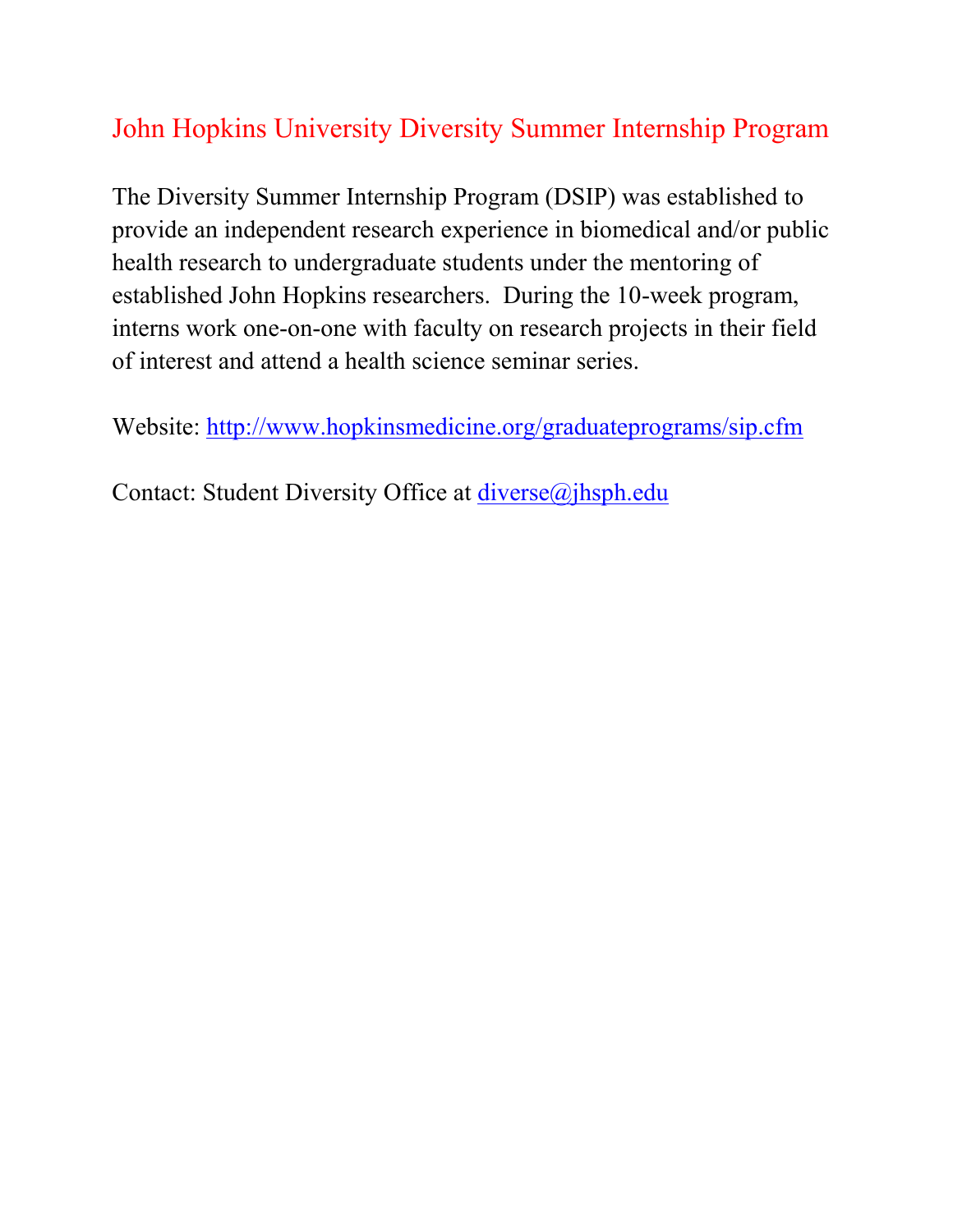## Johns Hopkins University- Laboratory for Child Development Summer Intern Program

The John Hopkins Laboratory for Child Development seeks dedicated, mature individuals to join our research during the summers. We investigate aspect of children's cognitive development including language learning, memory, reasoning, and numerical cognition. The internship involves 40 hours of research per week for 8.5 weeks. Students are eligible to receive credit or a small stipend.

Website: http://www.psy.jhu.edu/~labforchilddevelopment/

Contact: infant.research@jhu.edu

Deadline: November 1, 2014- March 1, 2015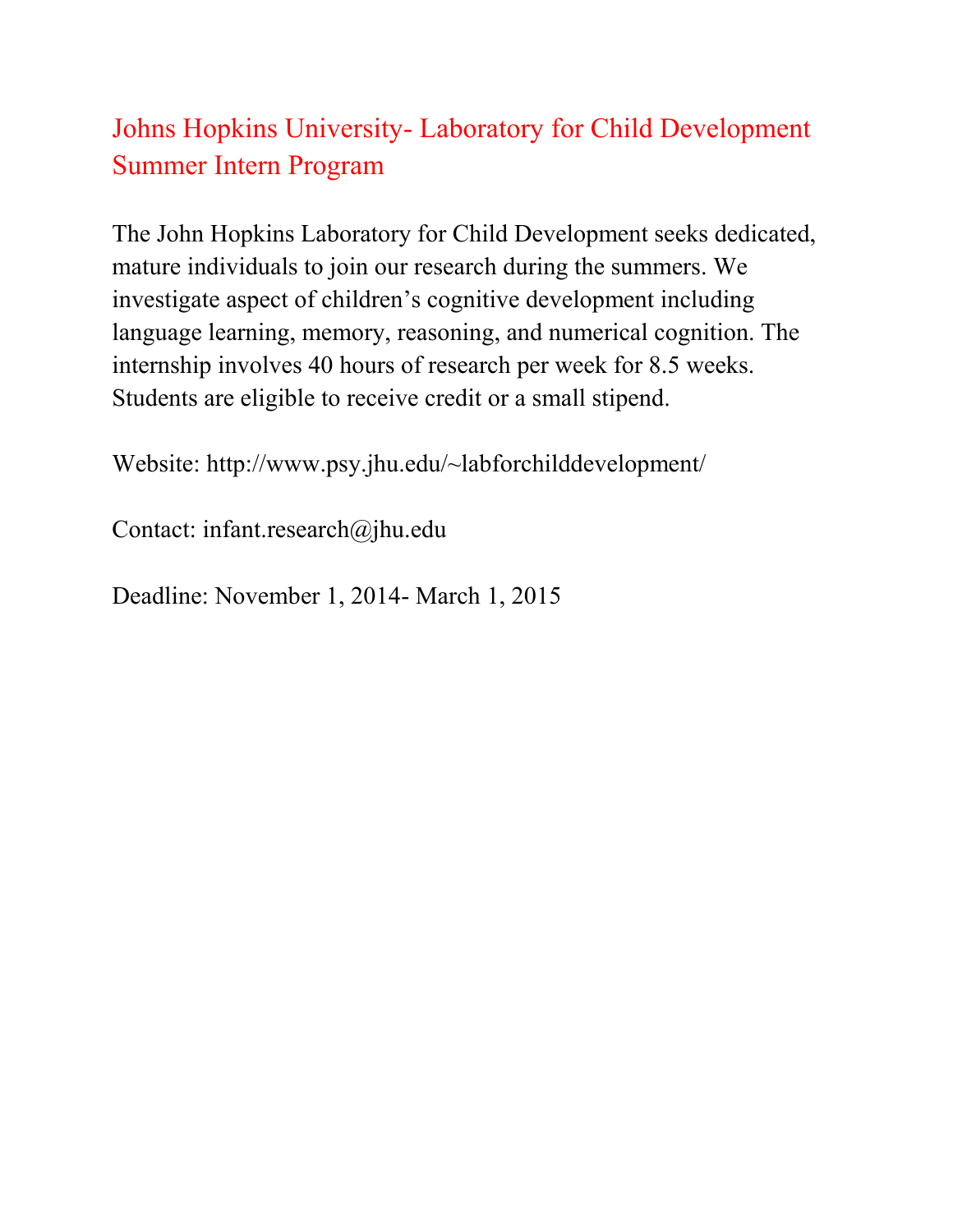### Langley Aerospace Research Student Scholars Project

Langley Aerospace Research Student Scholars Project, or LARSS, was designed for the benefit of rising undergraduate juniors and seniors, and for first-year graduate students. The students must be pursuing degrees in aeronautical engineering, mechanical engineering, electrical engineering, materials science, computer science, atmospheric science, astrophysics, physics, chemistry or selected aerospace-related disciplines of interest to NASA Langley Research Center. Students with other majors that support NASA, such as business administration and public administration, are also eligible.

Website:http://www.nasa.gov/offices/education/programs/descriptions/L angley\_Aerospace\_Research\_Student\_Scholars\_Project\_prt.htm

Contact: Deborah.B.Murray@nasa.gov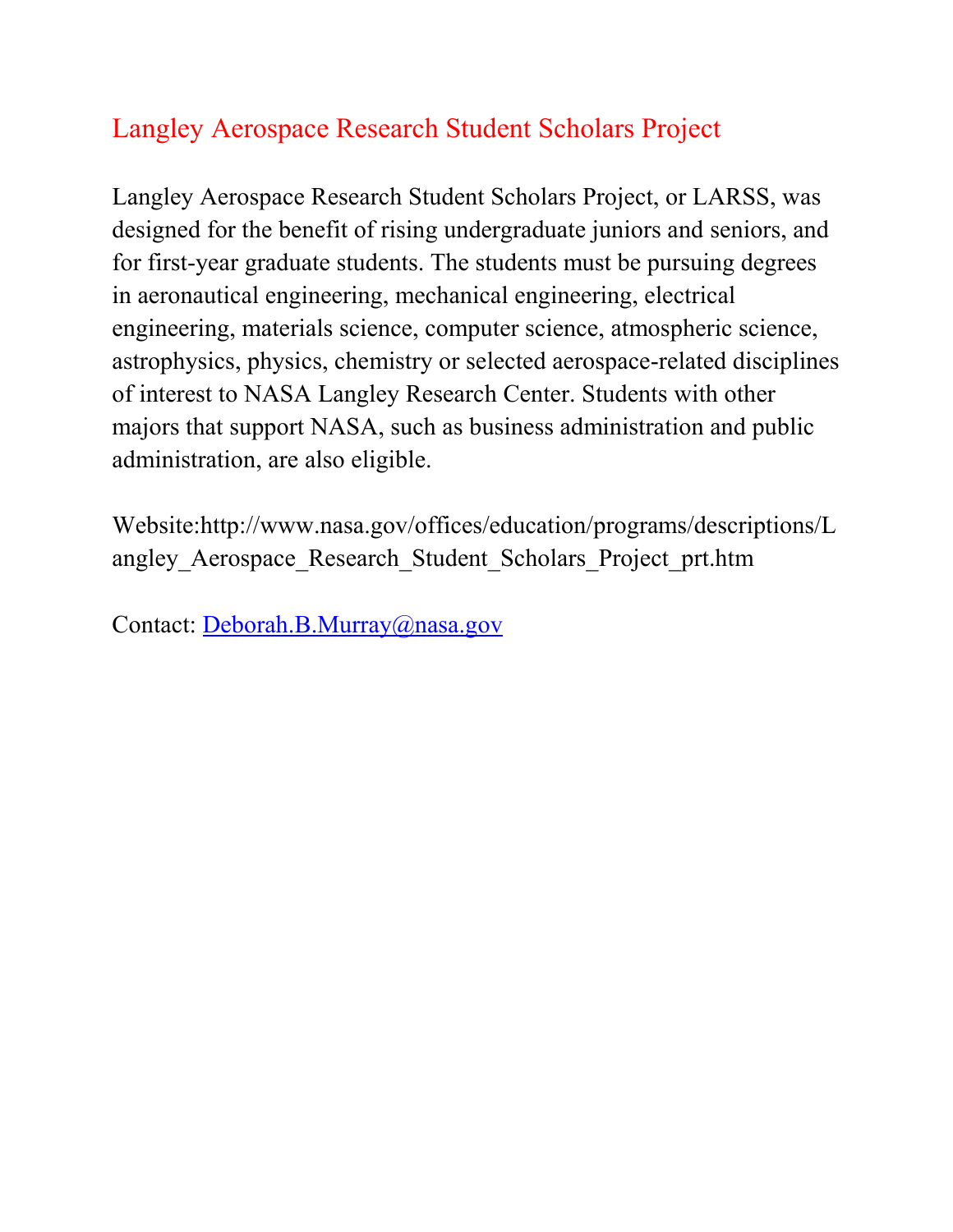# Loma Linda University Undergraduate Training Program

Loma Linda University's Undergraduate Training Program (UTP) is a nine-week summer research internship for undergraduate college and university students. The internship focuses on giving students practical lab research experience alongside distinguished faculty, while providing mentorship in support of their future academic and research goals.

Website: http://www.llu.edu/health-disparities/educationtraining/undergraduate-students/index.page?

Contact: chdmm@llu.edu

Deadline: March 1, 2015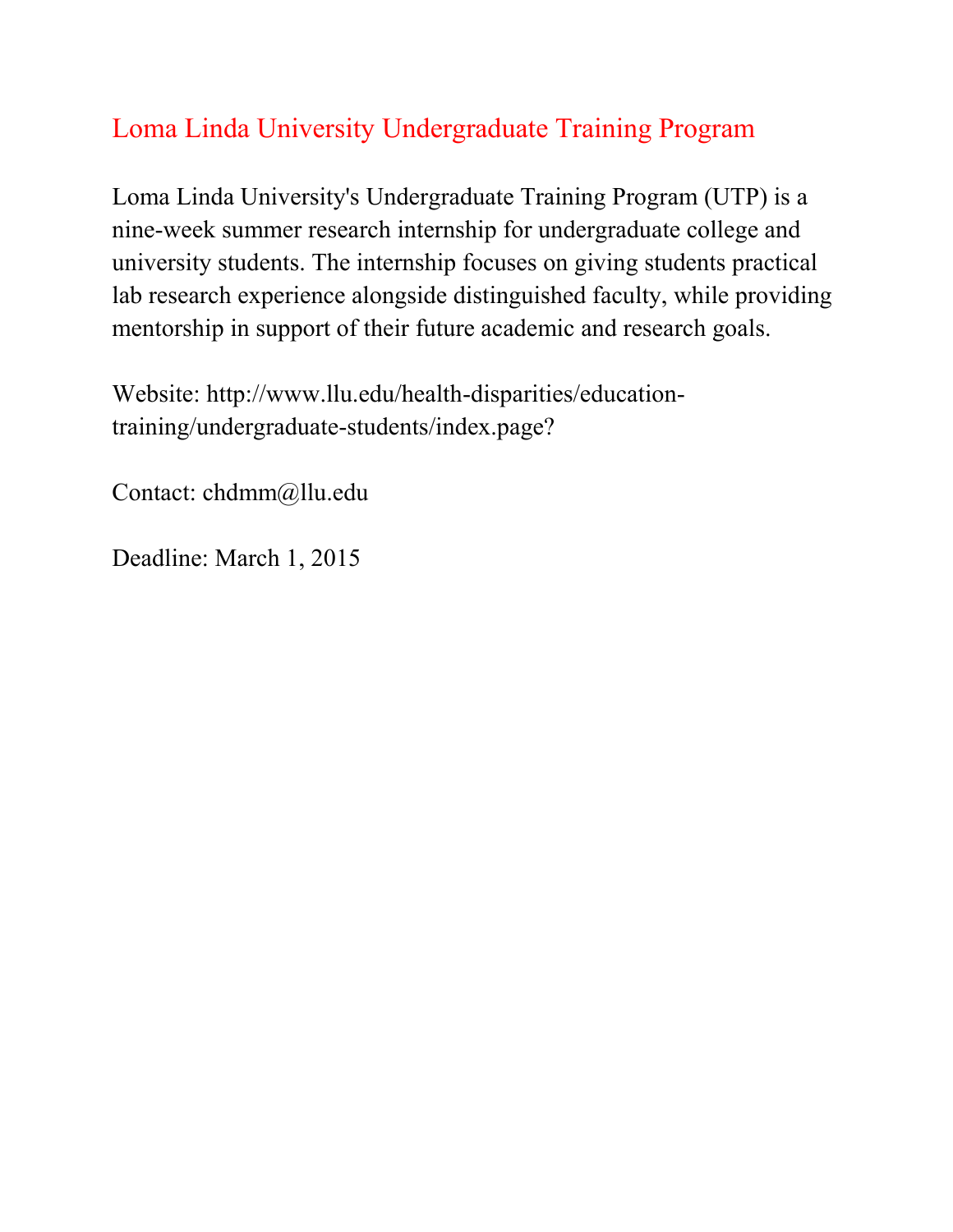### Los Angeles County Department of Parks and Recreation

The Los Angeles County Department of Parks and Recreation has a variety of unpaid course-credit-optional internships related to biology and botany.

Website: http://parks.lacounty.gov

Contact: interns@hr.lacounty.gov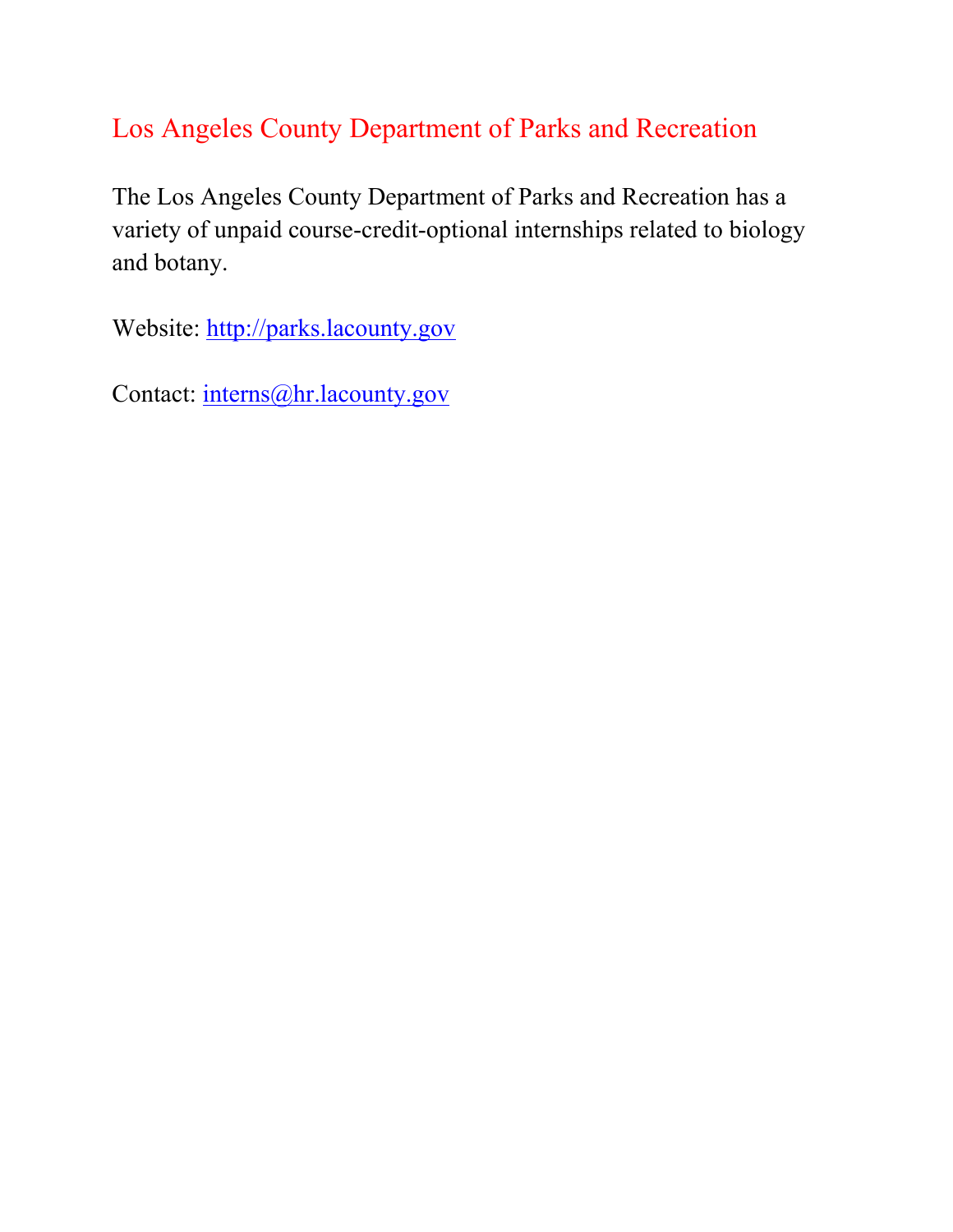# Louisiana State University Summer Undergraduate Pharmacology Research Program

Louisiana State University's department of pharmacology, toxicology and neuroscience offers a 10-week summer research program for domestic undergraduate students who are interested in pursuing a career in pharmacology. Students participate in laboratory research experiments and attend weekly lectures on topics that will help prepare them for success in research-intensive doctoral programs.

#### Website:

http://www.lsuhscshreveport.edu/PharmaclogyToxicologyandNeuroscie nce/PTNSummerUndergradPhamacologyResearch.aspx

Contact: Heather Kleiner at hklein@lsuhsc.edu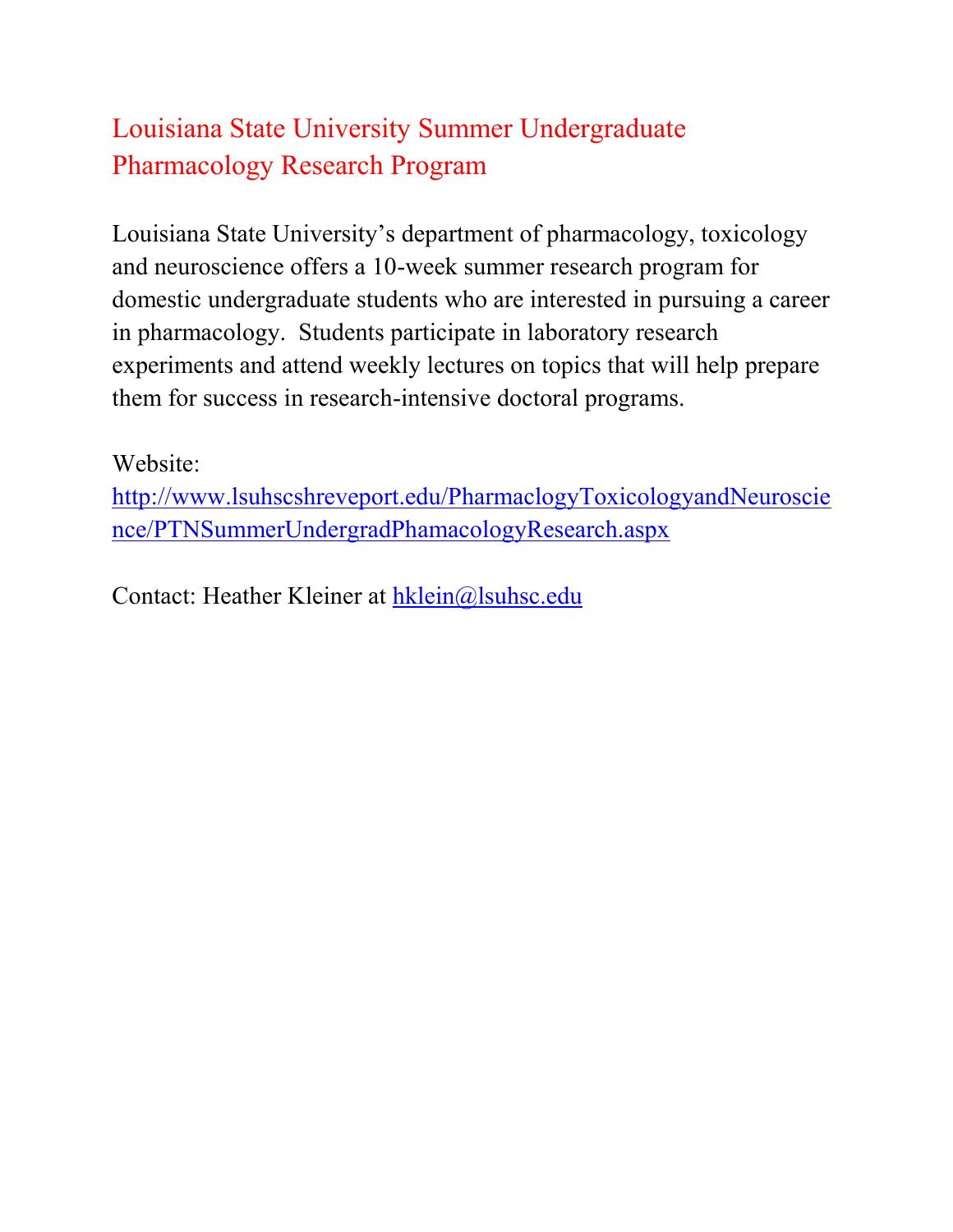## Louisiana Biomedical Research Network

Our Summer Research Program is a 10 week research based summer program for undergraduate and graduate students in Louisiana from May 25 (Memorial Day) – July 31, 2015.

Website: http://lbrn.lsu.edu/summer-research/

Contact: tgilbert@lsu.edu

Deadline: February 11, 2015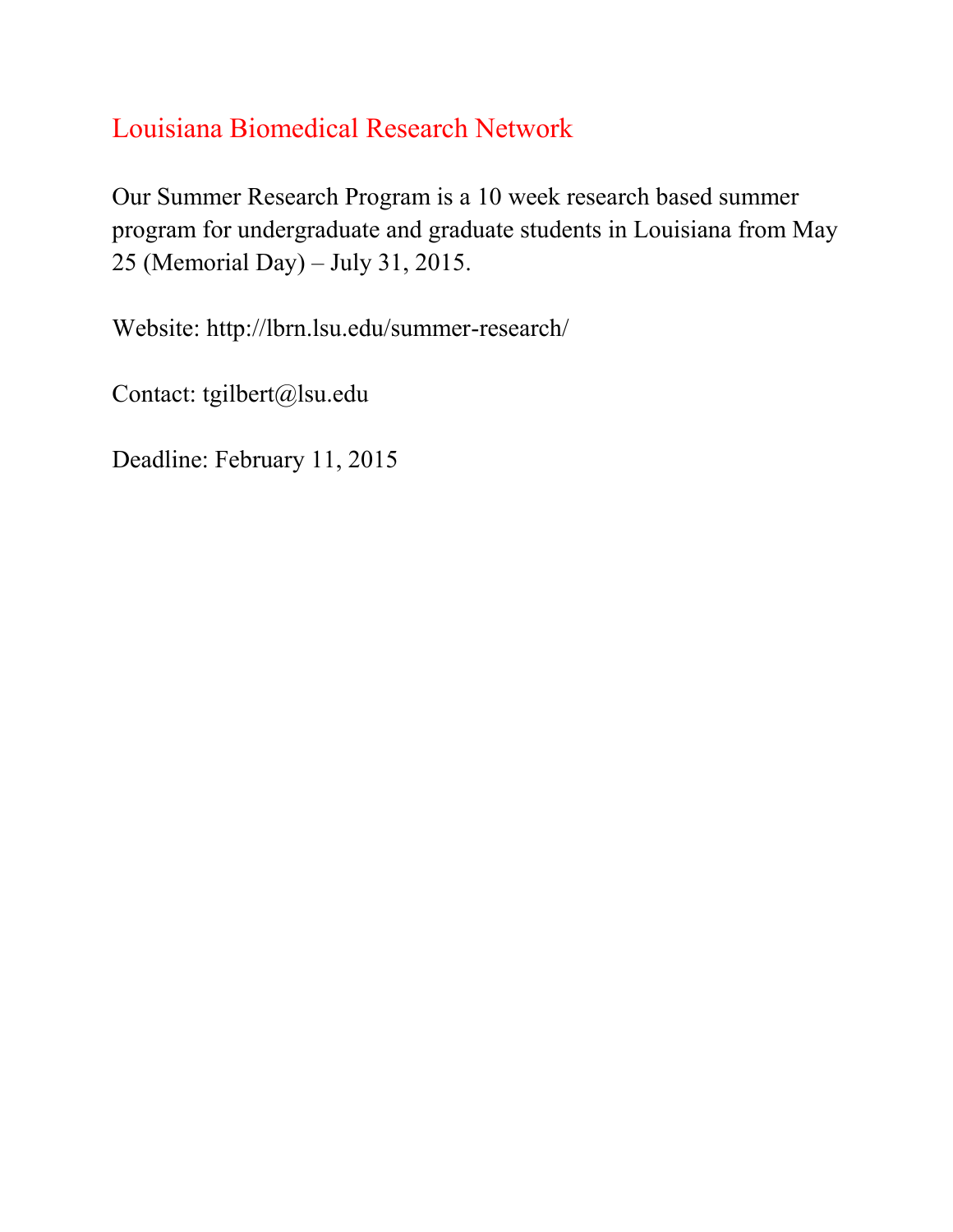# Louisiana State University Summer Research for Undergraduates

In summer REU's, students typically work full-time in a laboratory for a period of approximately 10 weeks. At LSU, many summer REU's collaborate to offer additional academic and social experiences for participating students. Through lab tours, field trips, and professional development seminars, REU students become familiar with a wide range of research topics and have the opportunity to meet faculty from academic units throughout the LSU campus. The summer culminates with SURF, the Summer Undergraduate Research Forum, where students present the outcomes of their investigations.

Website: http://science.lsu.edu/Student-Resources/Student-Orgs/item56902.html

Contact: science@lsu.edu

Deadline: February 15, 2015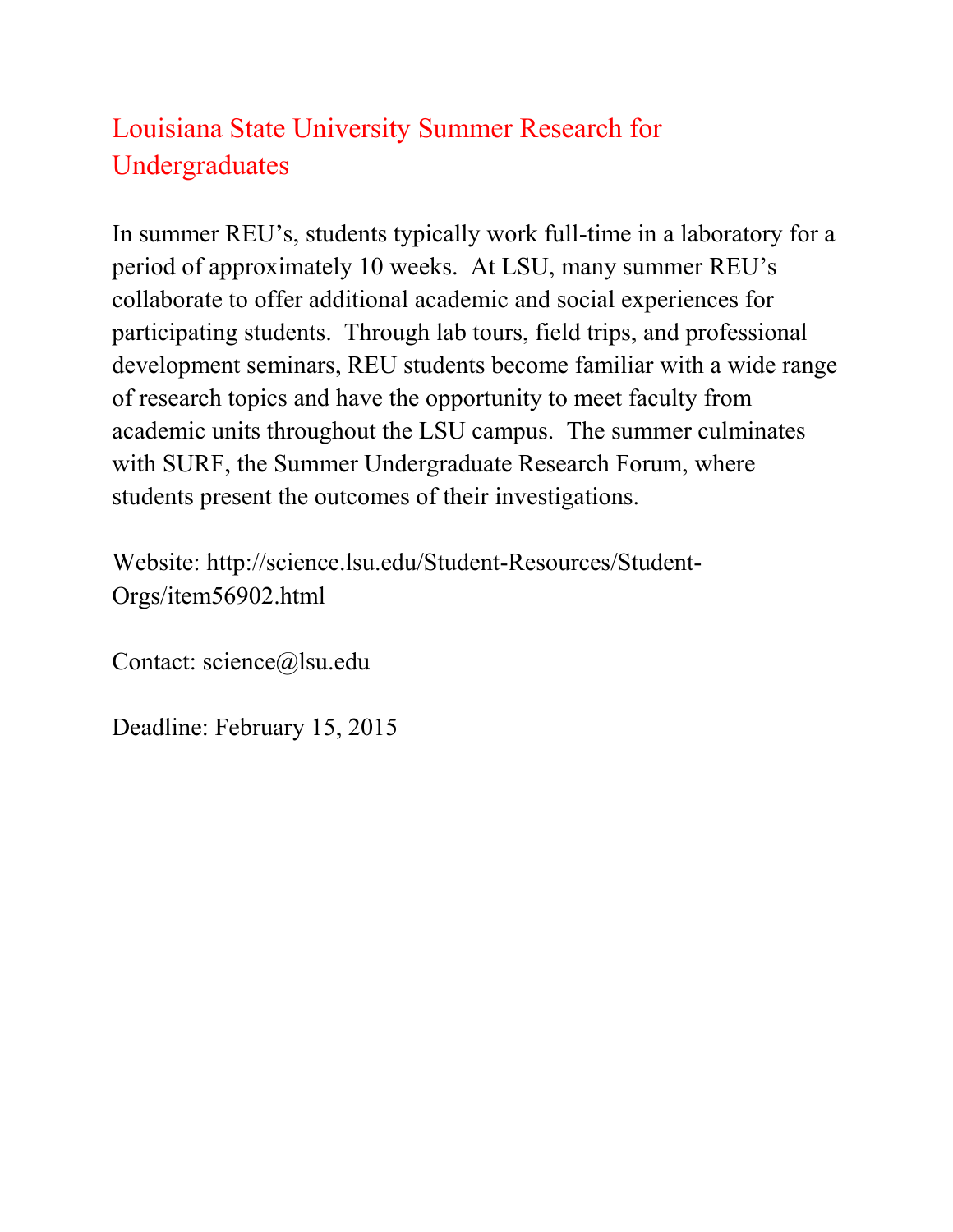## MIT Summer Research Program in the Biological Sciences and Related Fields

MIT's department of biology offers a 10-week summer researchintensive training to advanced sophomore and junior science majors from other colleges and universities. The summer program is primarily designed to encourage student from underrepresented minorities, firstgeneration college students, and students from economicallydisadvantaged backgrounds to attend graduate school and pursue a career in research, by providing them the opportunity to do basic research in a top-notch research institution, in a supportive learning environment.

Website: https://biology.mit.edu/outreach\_initiatives/UG\_summerinternship

Contact: Dr. Mandana Sassanfar at mandana@mit.edu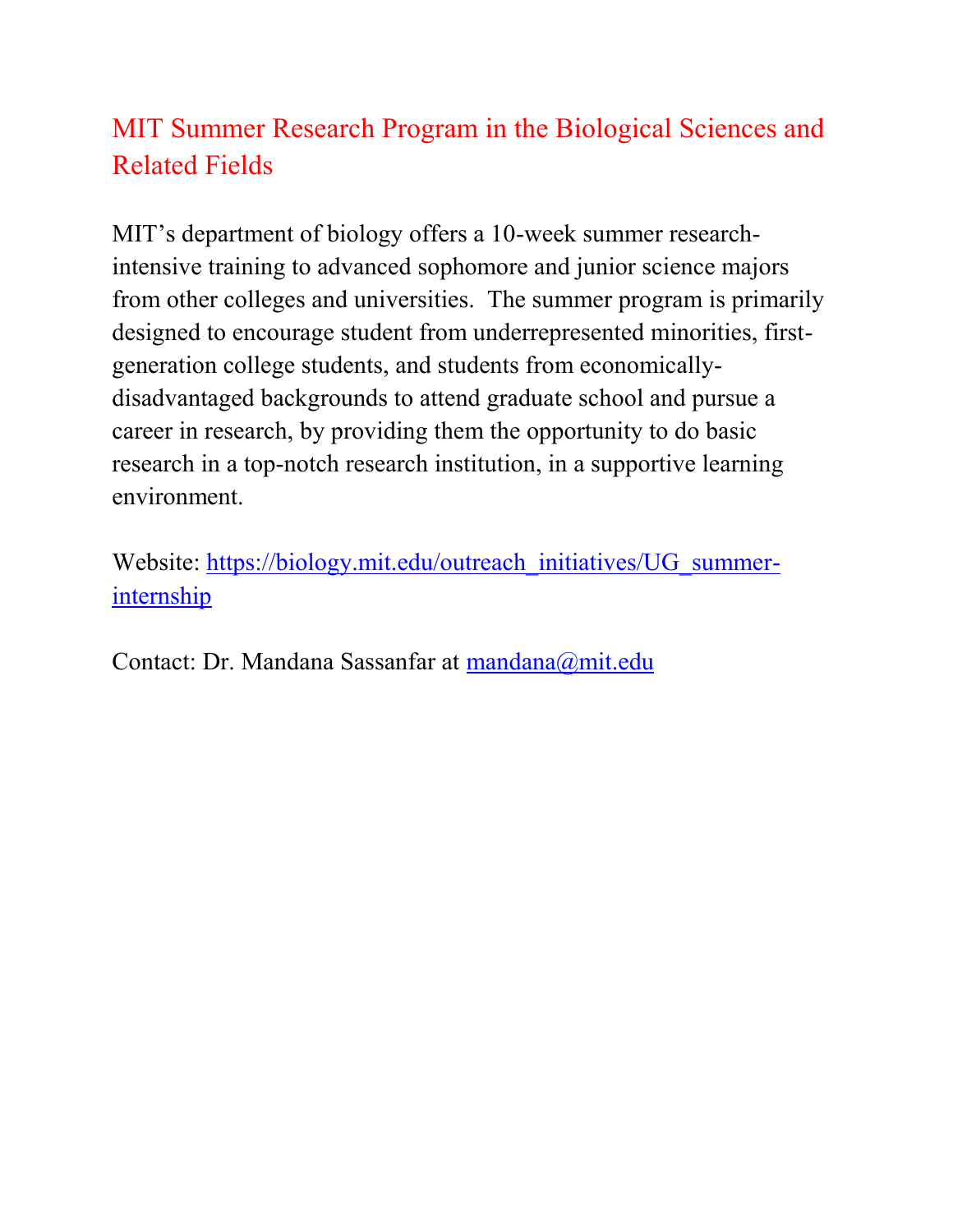#### Masten Space Systems Internship

Masten Space Systems in a Mojave, California-based aerospace R&D startup company working to create reliable and reusable rocket vehicles and components. Working out of the Mojave facilities, interns would be directly involved with a variety of interesting projects, gaining experience in working for an innovative space company.

Website: http://masten.aero/company/careers/?m=careers&Id=15

Contact: internships@masten-space.com

Deadline: Varies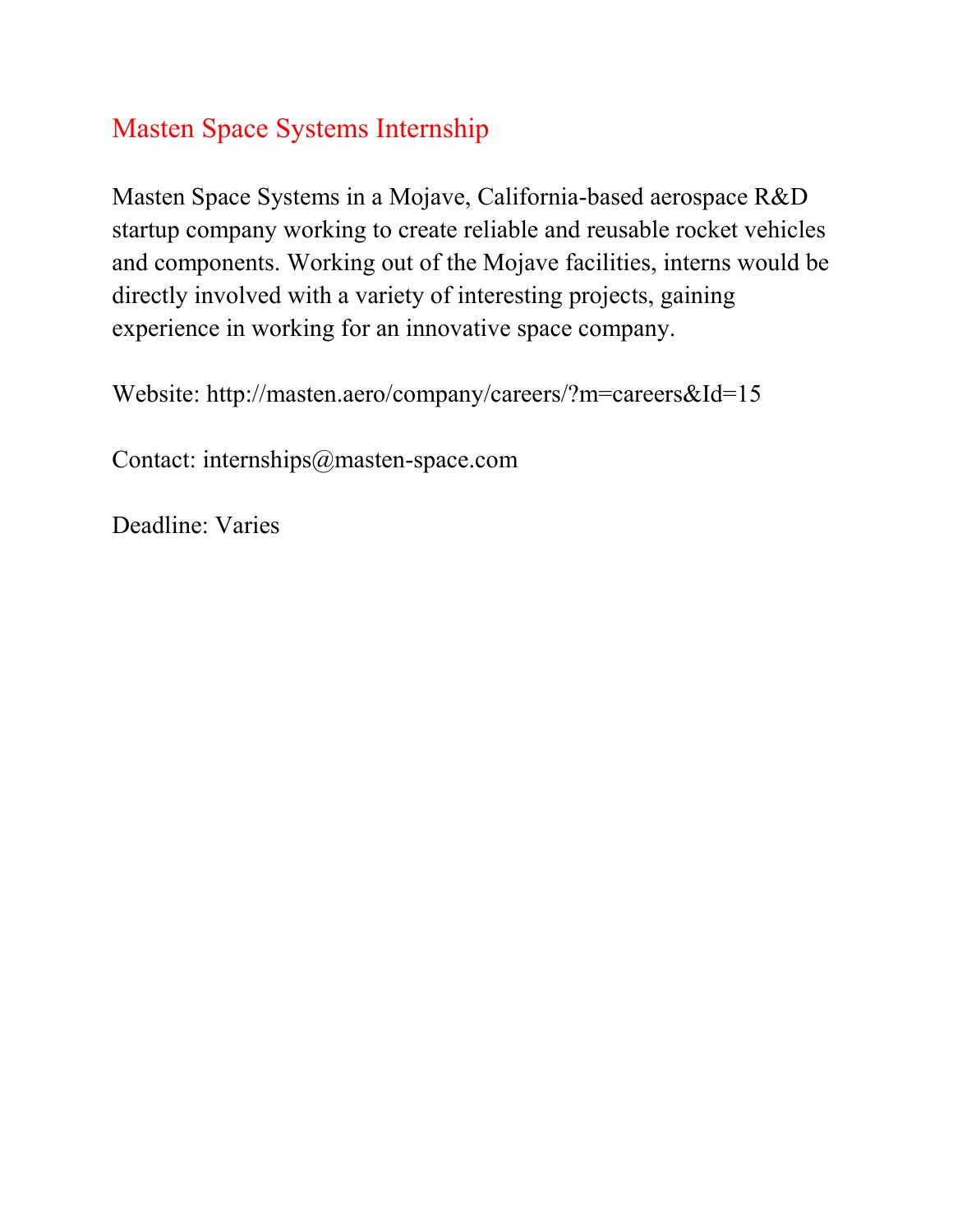# Mayo Clinic Summer Undergraduate Research Fellowship

Mayo Clinic's Summer Undergraduate Research Fellowship (SURF) Program gives you more than just work experience in a lab. As a SURF fellow you will:

- Conduct your own small research project or work on part of an ongoing research investigation for 10 weeks
- Develop your technical skills
- Participate in a special weekly seminar series that introduces you to rapidly progressing research areas

Website: http://www.mayo.edu/mgs/programs/summer-undergraduateresearch-fellowship

Contact: gmueller@mayo.edu

Deadline: February 1, 2015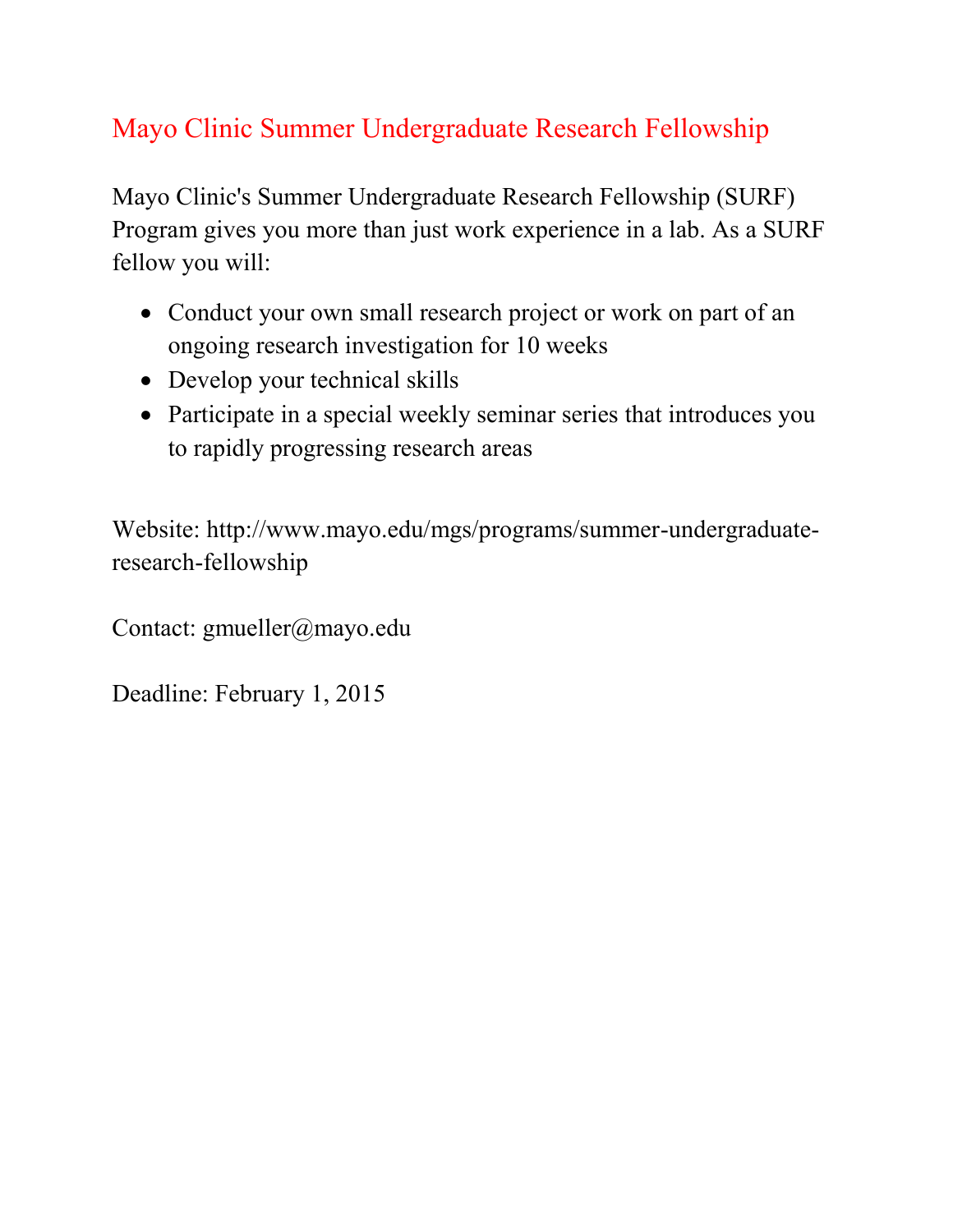# Medical University of South Carolina Summer Undergraduate Research Program

The Summer Undergraduate Research Program allows students to become directly involved in the process of scientific discovery. The program directly involved in the process of scientific discovery. The program includes daily interaction with faculty, weekly seminars regarding research, and social activities. At the conclusion of the program, students will prepare a brief written paper and give an oral presentation about their research project.

Website: http://www.musc.edu/grad/summer/surp

Contact: Debra Shoemaker at shoemakd@musc.edu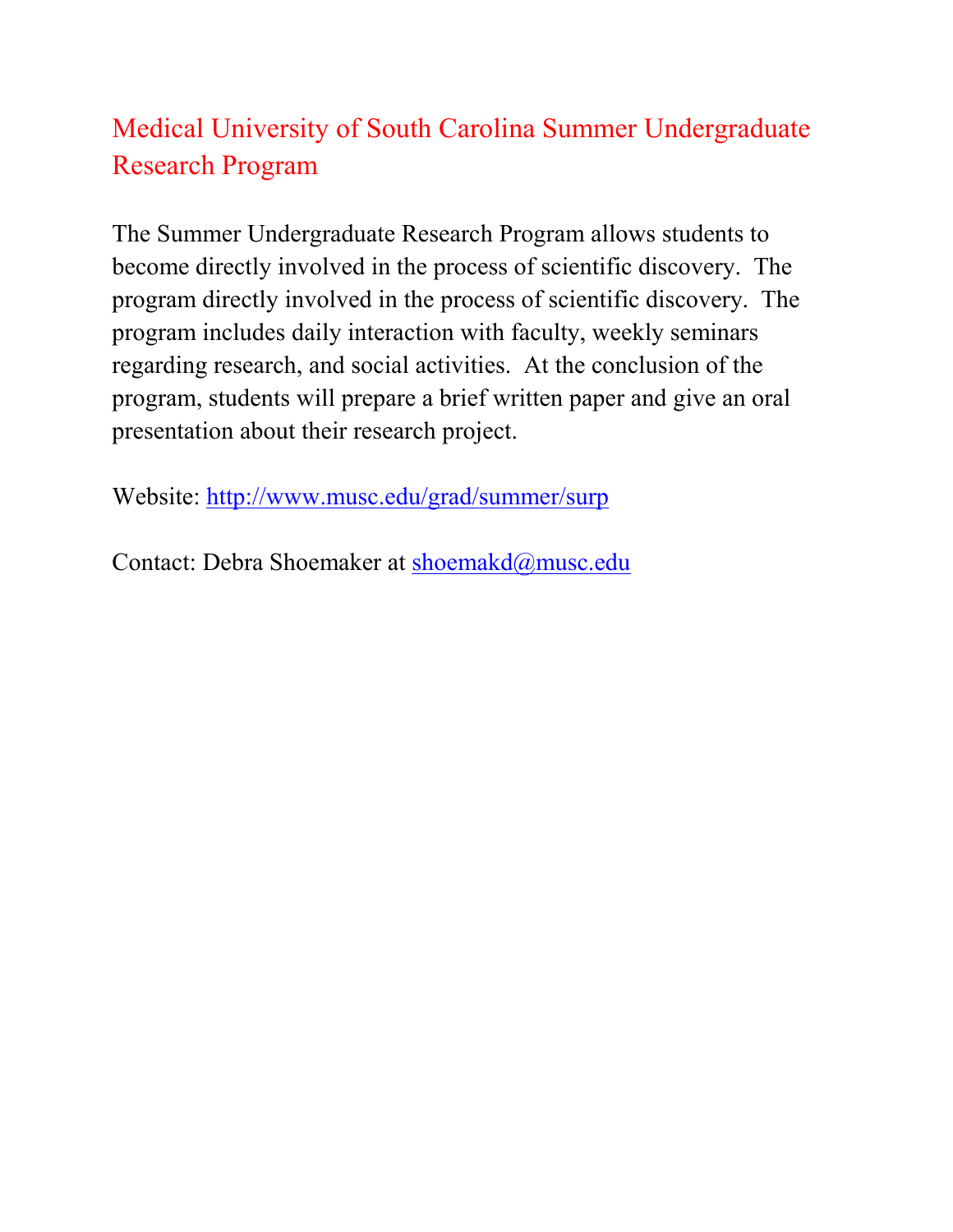#### **MEDomics**

MEDomics seeks student interns to contribute in a variety of areas. The internship program offers practical experience and fosters specific scientific skills to promising students. Students have the opportunity to work with a team of experts in mutation analysis and diagnosis. The program includes a specific research topic, which the student is expected to complete and present to the team at the completion of term. Each week, the student will participate in educational seminars intended to foster the student's critical thinking and innovative skills, while expanding his or her knowledge of molecular genetics.

Website: http://medomics.com

Contact: Steve Sommer at Steve.Sommer@medomics.com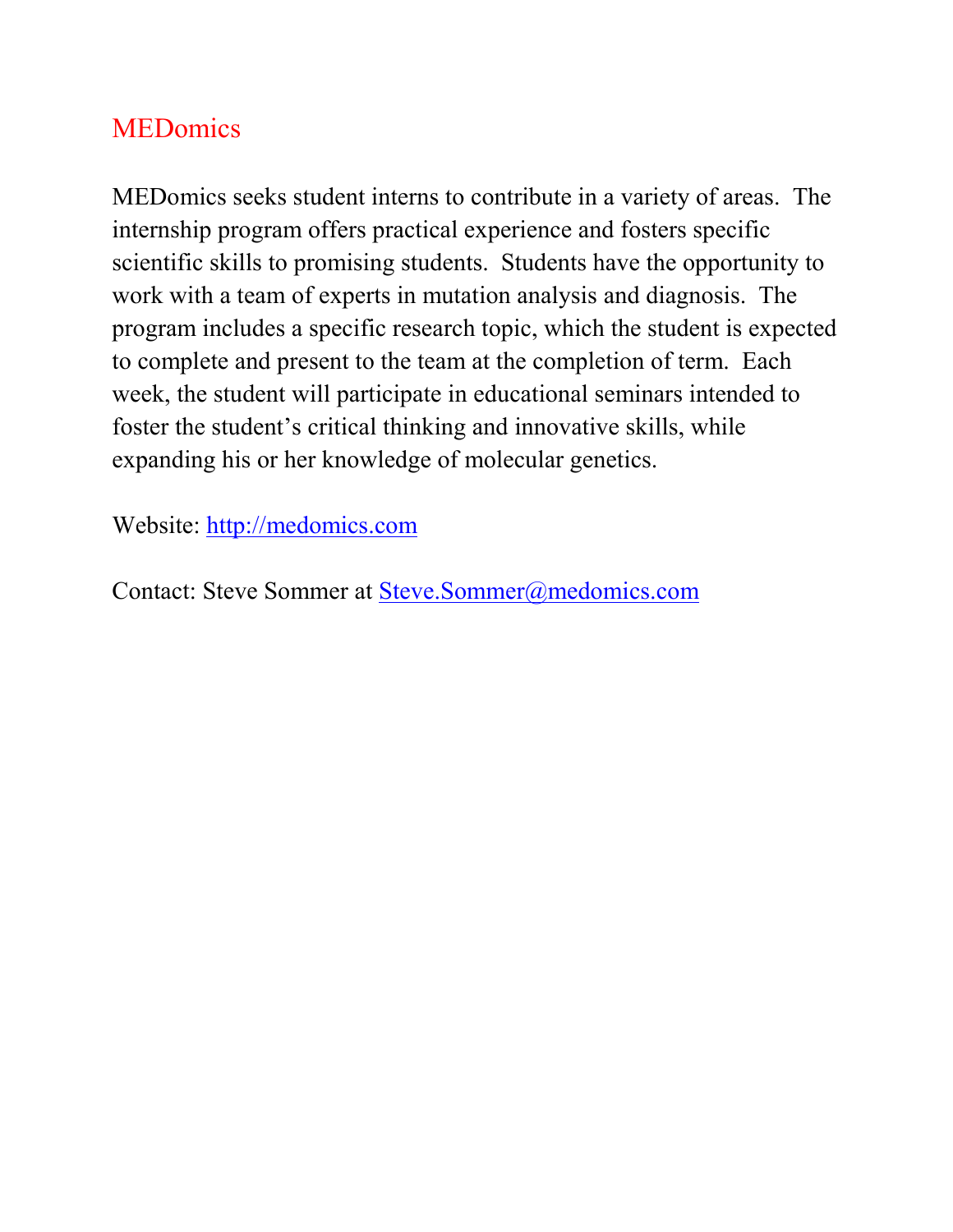## Mickey Leland Energy Fellowship

The Mickey Leland Energy Fellowship (MLEF), sponsored by the U.S Department of Energy's Office of Fossil Energy, is a 10-week summer internship program that provides opportunities for students who are pursuing degress in science, Technology (IT), engineering, or mathematics (STEM majors). The goal of the program is to improve opportunities for minority and female students in these fields, but all eligible candidates are encouraged to apply. Candidates who are selected will have the opportunity to work on focused research projects consistent with the mission of the Office of Fossil Energy.

Website: http://fossil.energy.gov/education/lelandfellowships/

Contact: Shati (Cate) Chakrabarti at MLEF@hq.doe.gov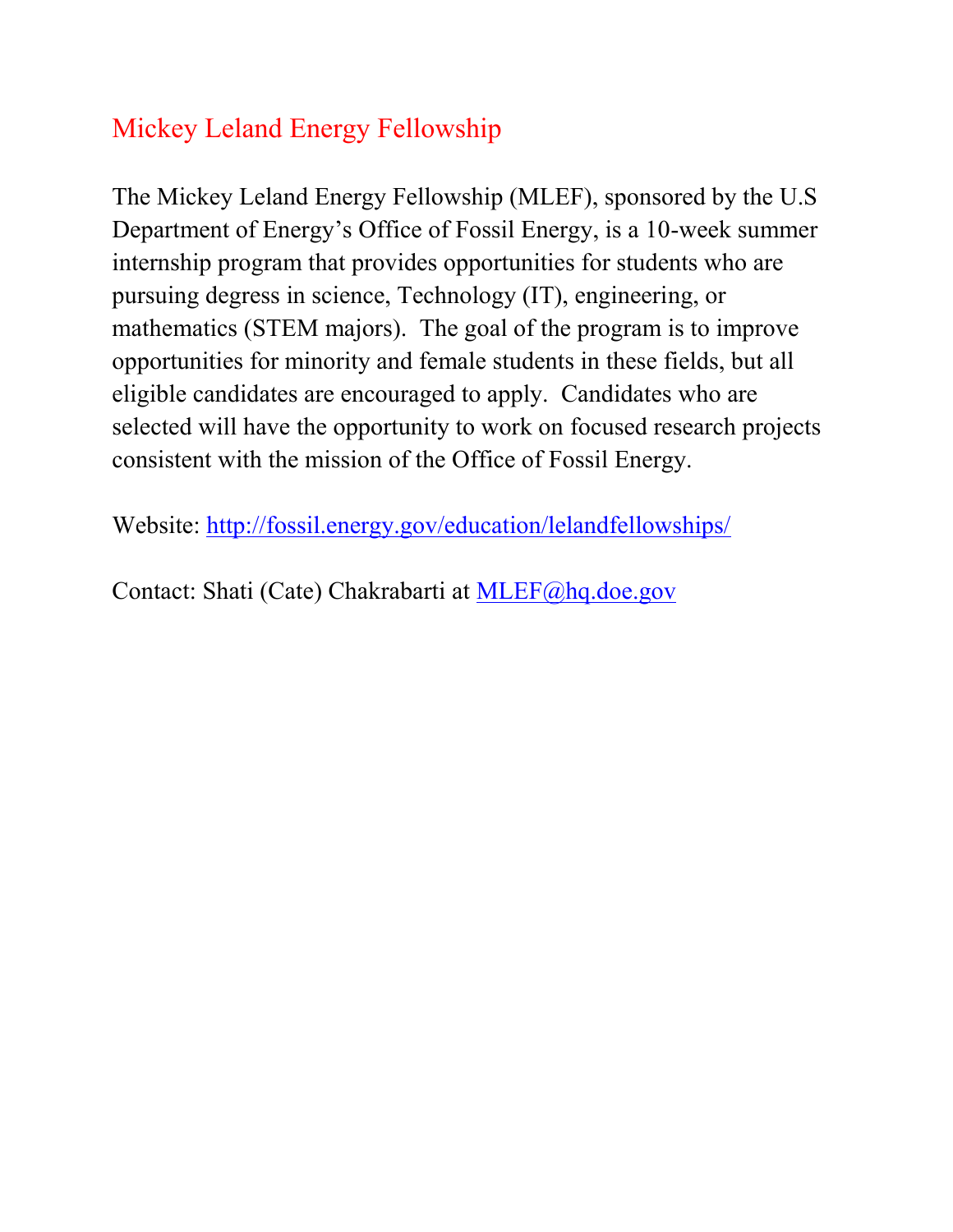## Moffitt Cancer Center Summer Program for the Advancement of Research Knowledge

Moffitt's SPARK, the Summer Program for the Advancement of Research Knowledge, is a sponsored internship program for college undergraduates at the Moffitt Cancer Center on the campus of the University of South Florida in Tampa.

Website: http://moffitt.org/research--clinical-trials/education- training/spark

Contact: SPARK@moffitt.org

Deadline: February 15, 2015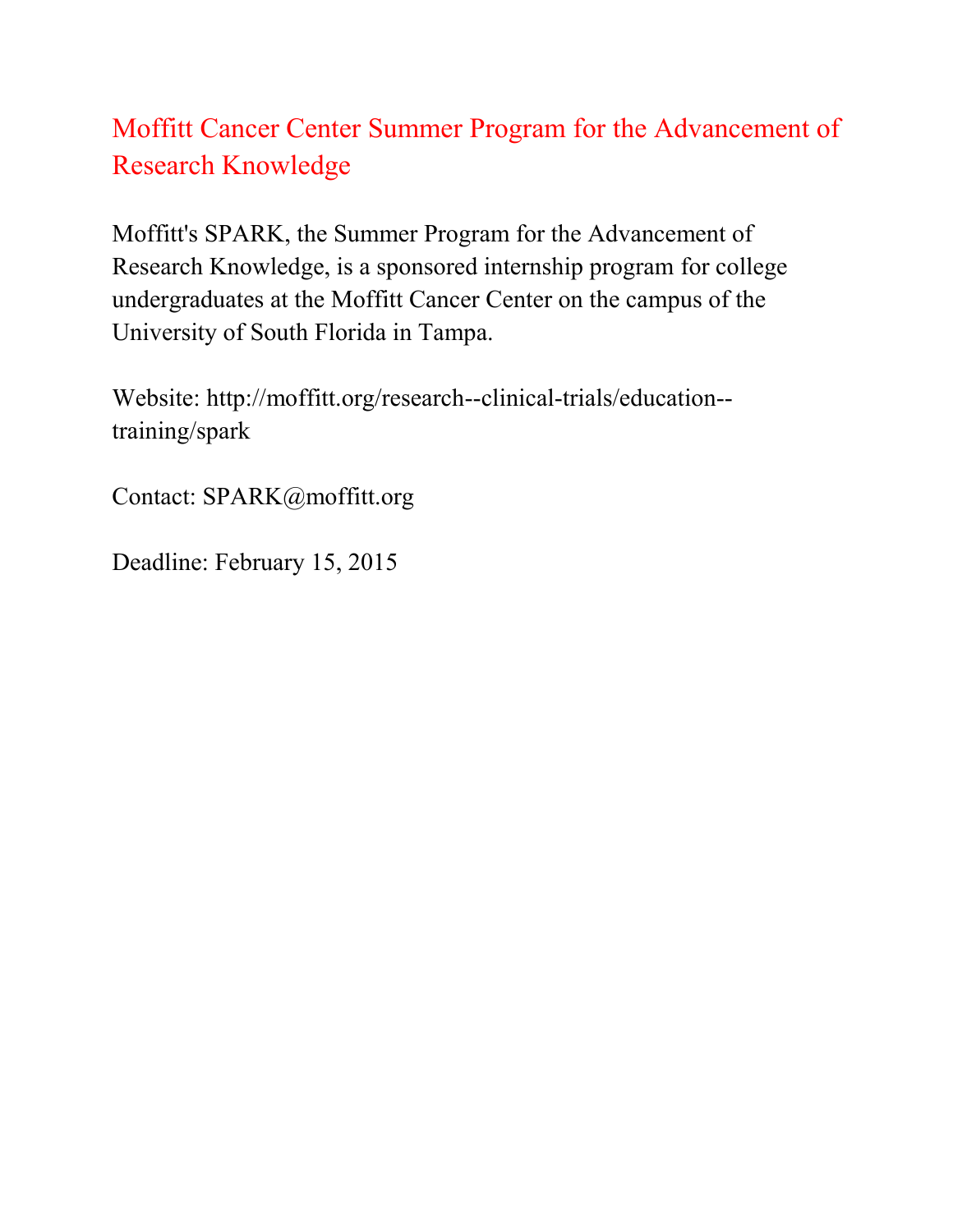# Morehouse College Project IMHOTEP

Project Imhotep is an eleven-week summer internship designed to increase the knowledge and skills of student trainees in bio-statistics, epidemiology, and occupational safety and health. The program begins with two weeks of intense educational training. During the following eight weeks, interns conduct public health research with experts at community based organizations, state, and federal public health agencies.

Website: http://www.morehouse.edu/centers/phsi/grants-imhotep.html

Contact: phsi@morehouse.edu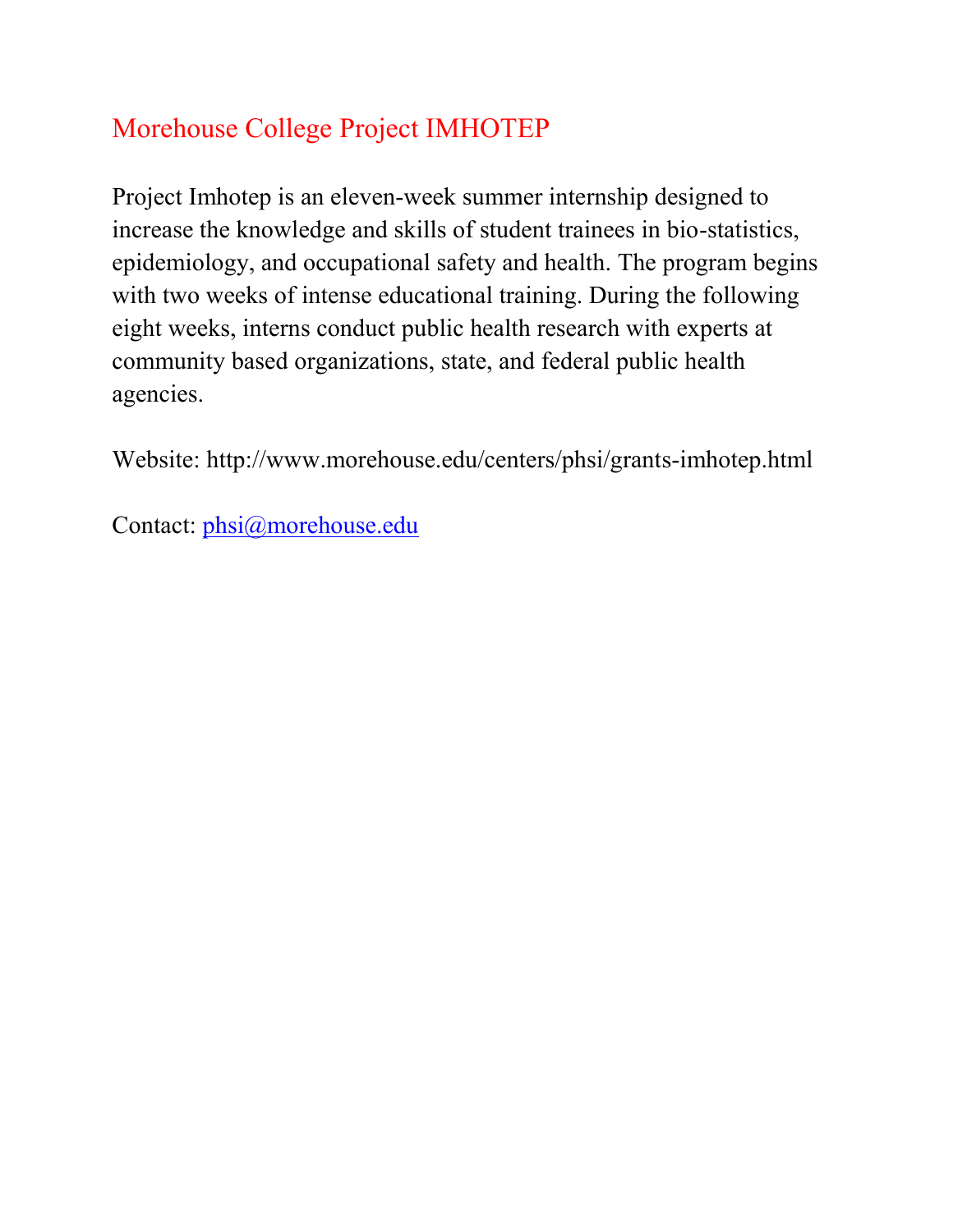### Mount Sinai Summer Undergraduate Research Program

Icahn School of Medicine, located in New York City, offers summer research internships to outstanding undergraduate students who are planning to pursue an MD/PhD or a PhD and who are interested in doing research at a leading biomedical institution. The Summer Undergraduate Research Program (SURP) at Mount Sinai is a 10-week program that begins in June every year. In 2015 SURP will begin on June 8, 2015. SURP fellows receive intensive research training in a cutting-edge biomedical laboratory, thus gaining an insider's perspective into Mount Sinai graduate programs and academic life. The fellowship includes free housing and a \$3,500 stipend.

Website: http://icahn.mssm.edu/education/graduate/non-degreeprograms/summer-undergraduate-research

Contact: grads@mssm.edu

Deadline: February 1, 2015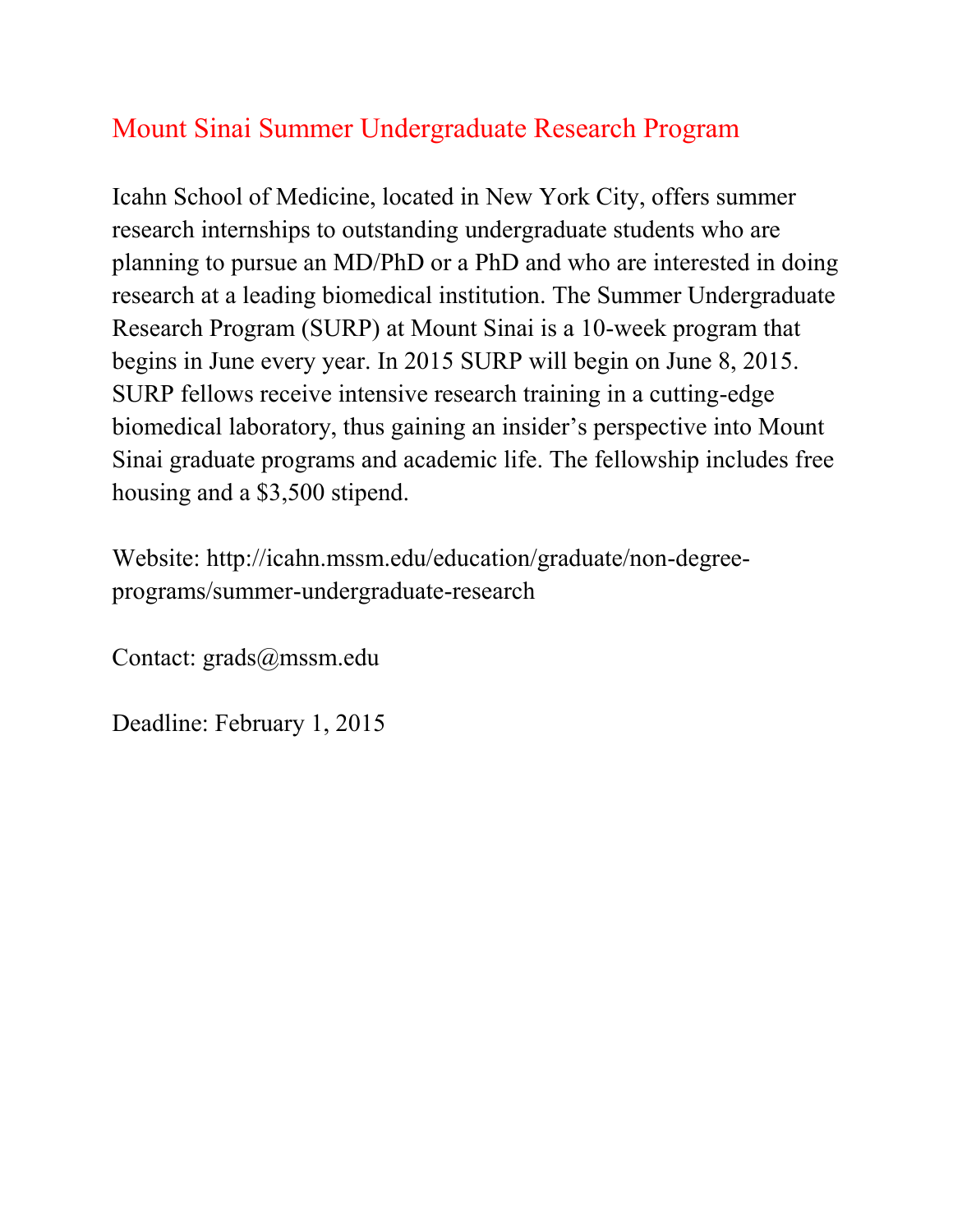#### NASA Education Associates Program

The NASA Education Associates Program (EAP) offers students, postdocs, and faculty the opportunity to work with scientists and engineers on NASA projects. The NASA EAP is a unique workforce development program that provides hands-on experience for participants in the areas of science, technology, engineering, and mathematics and other academic disciplines. The NASA EAP is a year-round program and has a variety of time frames available.

Website: http://eap.usra.edu

Contact: Porsche Parker at EAPInquiries@epuo.usra.edu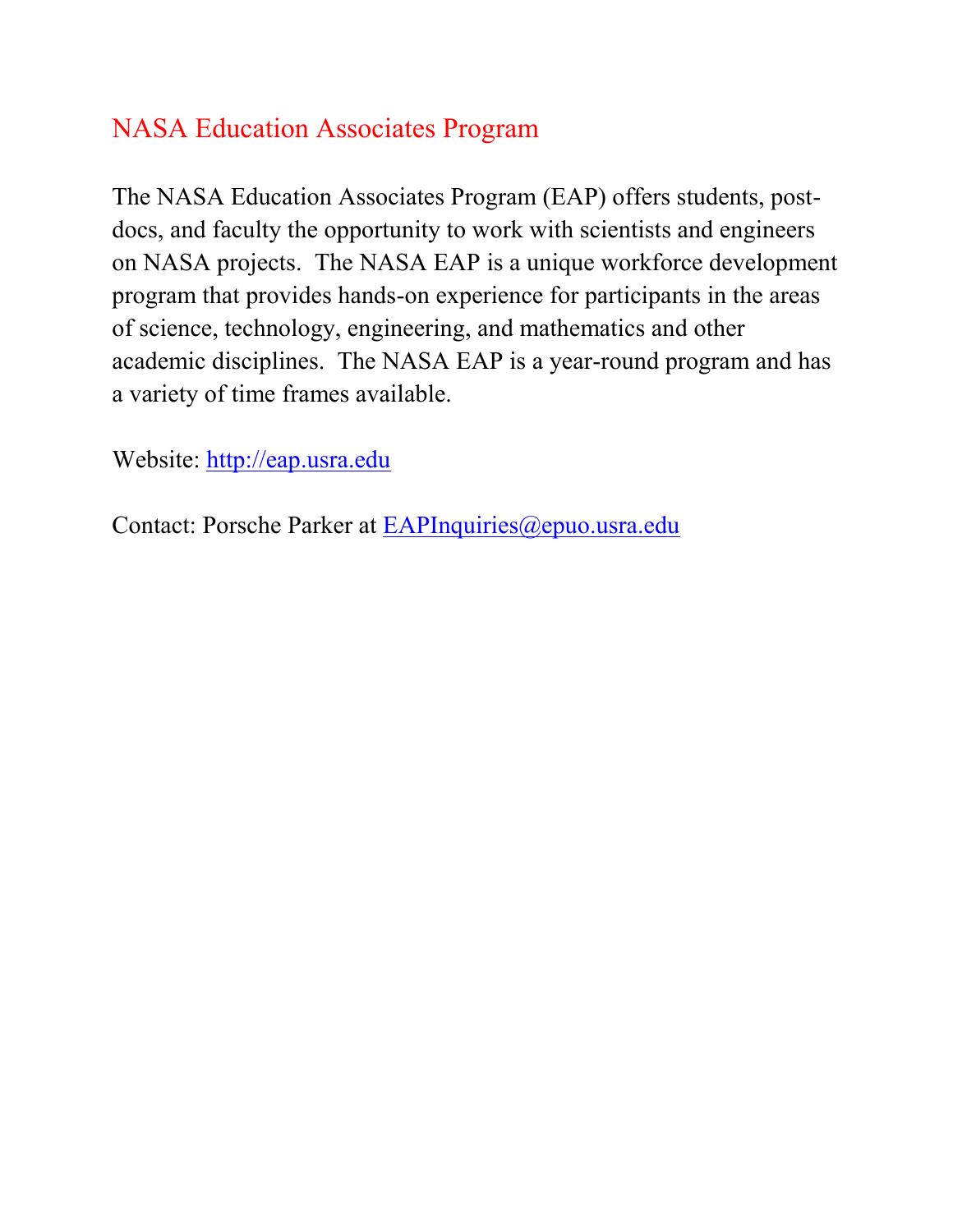## NASA Planetary Geology and Geophysics Undergraduate Research Program

This program provides undergraduates majoring in geology and related sciences an opportunity to participate in research in planetary geosciences, working under the direction of a NASA-sponsored planetary geology and geophysics investigator during the summer.

Website: http://www.acsu.buffalo.edu/~tgregg/pggurp\_homepage.html

Contact: Tracy Gregg at tgregg@buffalo.edu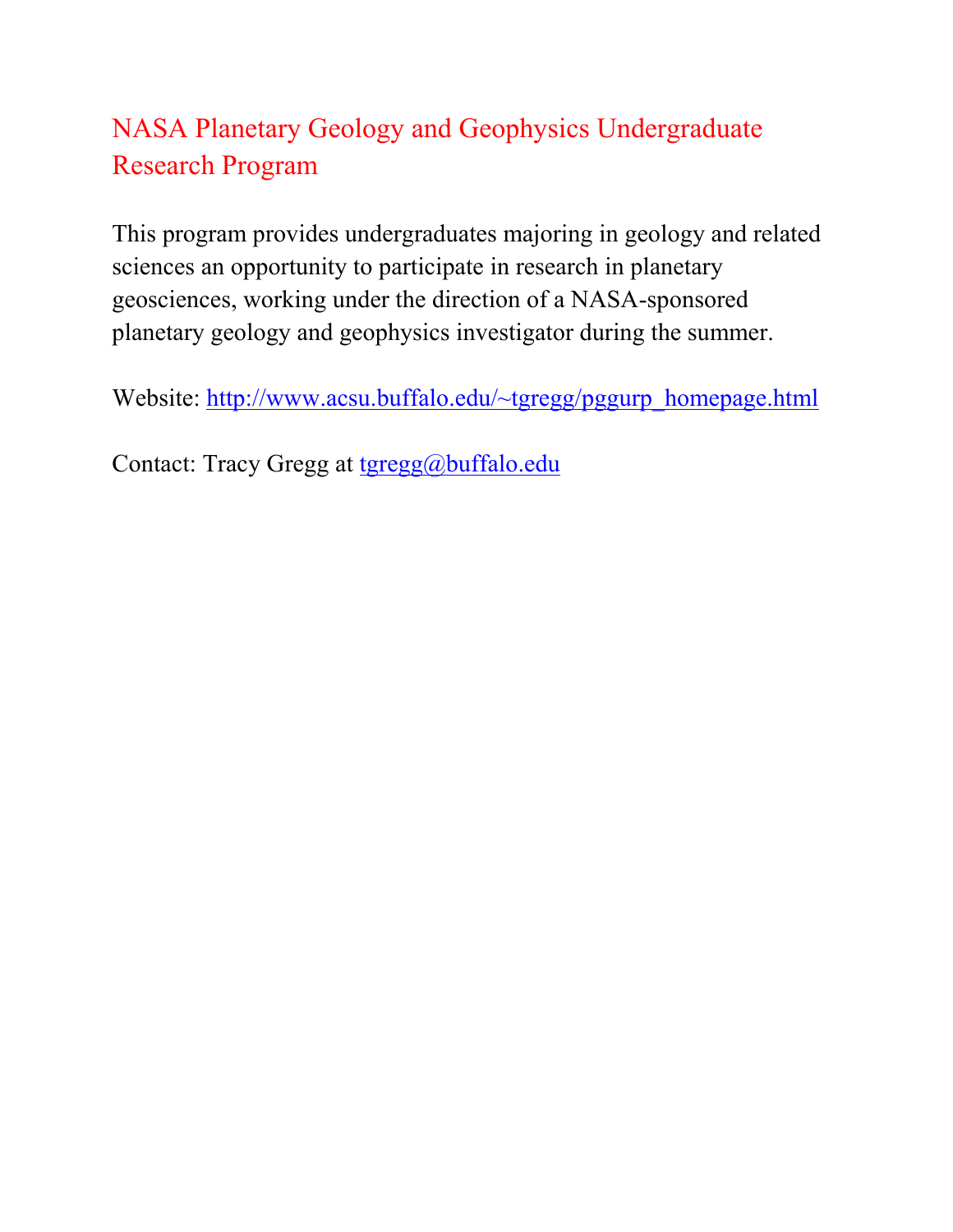## NASA Undergraduate Student Research Program

The NASA Undergraduate Student Research Project offers internship opportunities for undergraduate science and engineering students at all 10 NASA centers and additional partner facilities. These mentor0guided internships provide hands-on, real-life, career-related experiences that challenge, inspire, and provide practical application that complements and expands upon students' academic education.

Website: http://usrp.usra.edu

Contact: Sheri Klug at **Sheri.L.Klug@nasa.gov**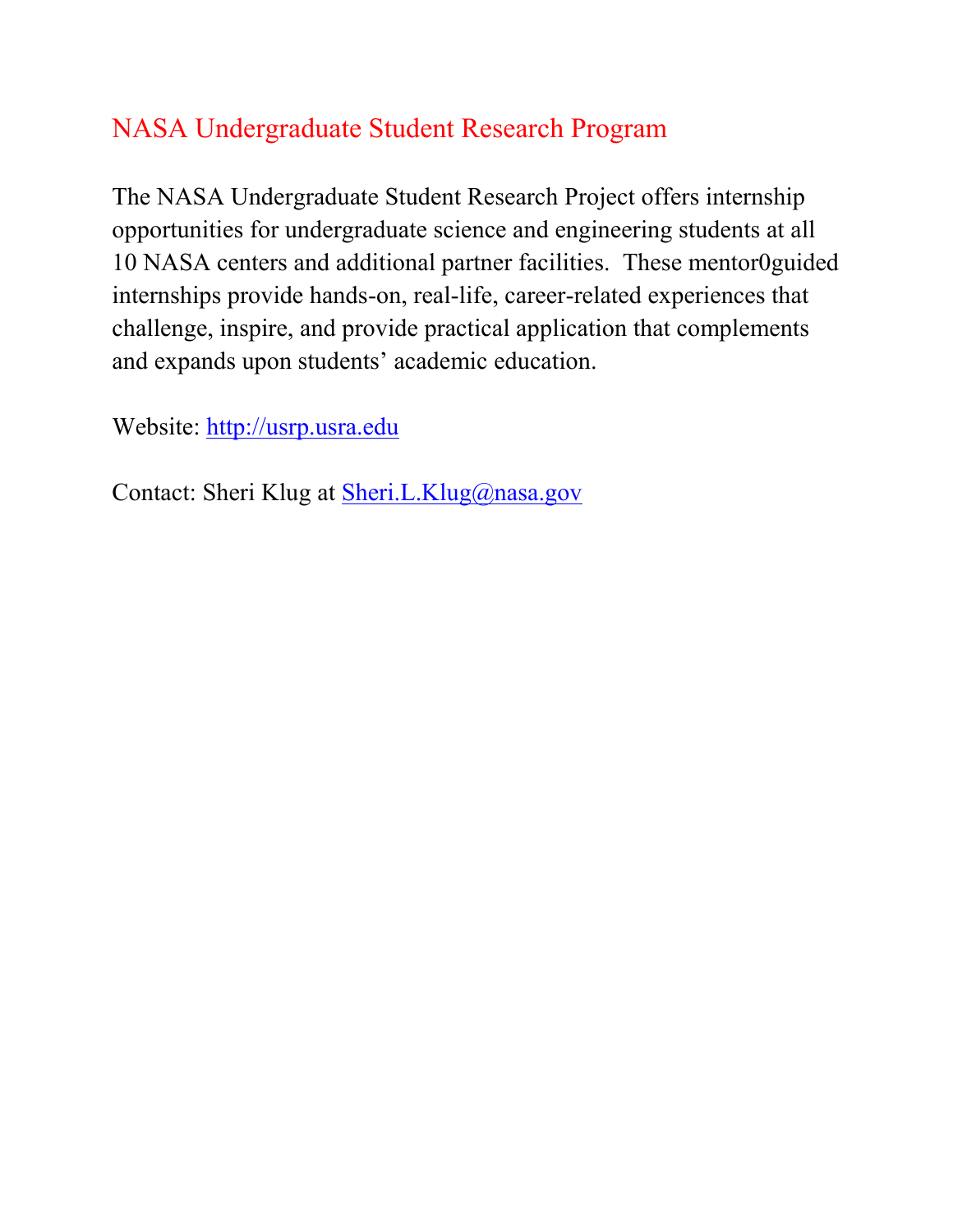## National Institutes of Health Summer Internship Program in Biomedical Research

The summer Internship Program at the National Institutes of Health provides an opportunity to spend the summer working side-by-side with some of the leading scientists in the world in an environment devoted exclusively to biomedical research. Students 16 years of age or older who are U.S. citizens or permanent residents, and are currently enrolled at least half-time in high school, an accredited college or university, or an accredited U.S. medical/dental school are eligible to apply. Students who have been accepted into a college or university may also apply.

Website: https://www.training.nih.gov/programs/sip

Contact: NIH's contact page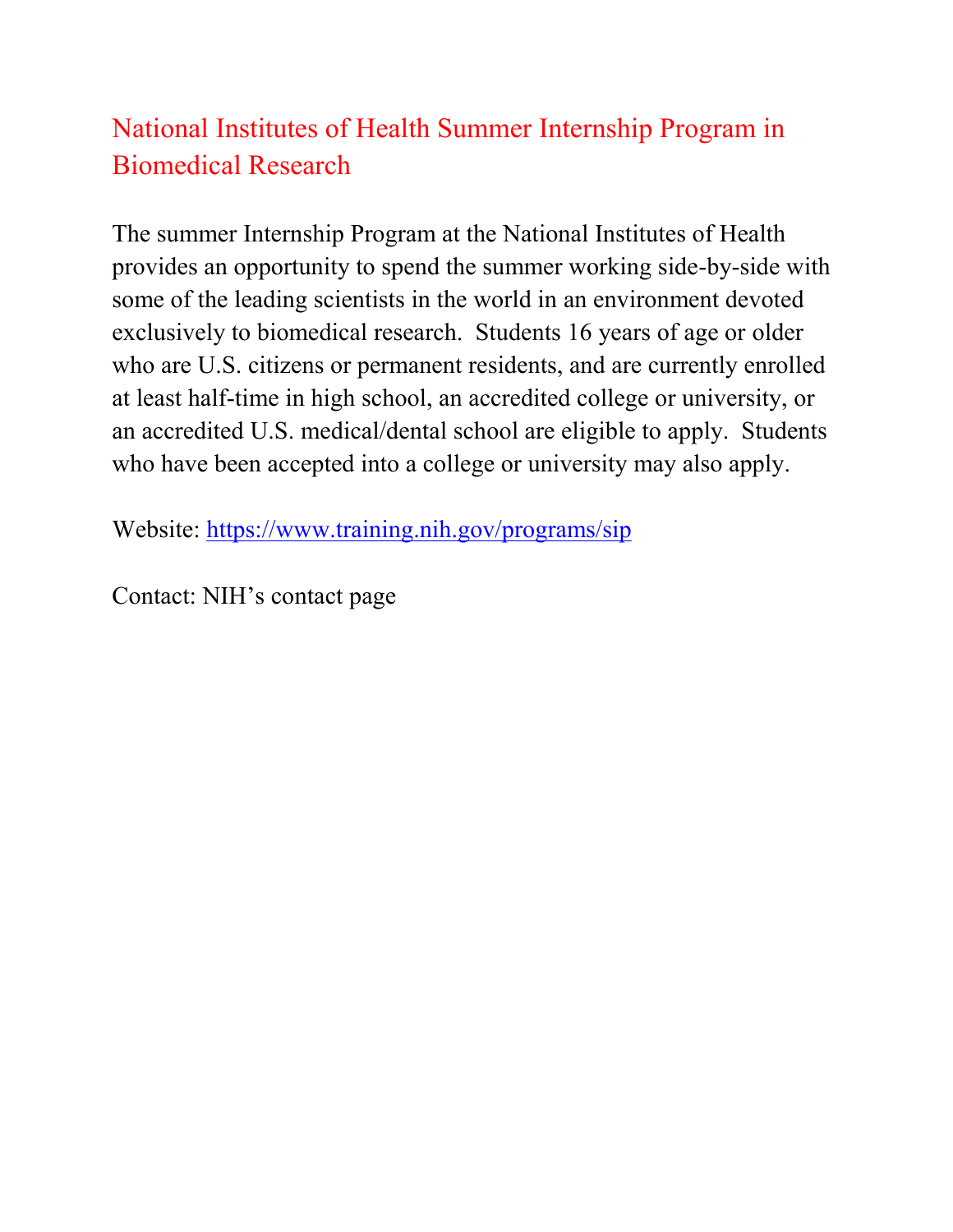## National Network for Environmental Management Studies Student Fellowship

Each year, the National Network for Environmental Management Studies program offers fellowships developed and sponsored by EPA Headquarters in Washington, D.C., and in the Environmental Protection Agency's (EPA) 10 regional offices and laboratories throughout the United States. The projects are specifically narrow in scope, allowing student to complete the fellowship while working full-time at EPA during the summer, or part-time during the school year.

Website: http://www.epa.gov/education/NNEMS/

Contact: Carolyn Pitera at carlyn.pitera@ttemi.com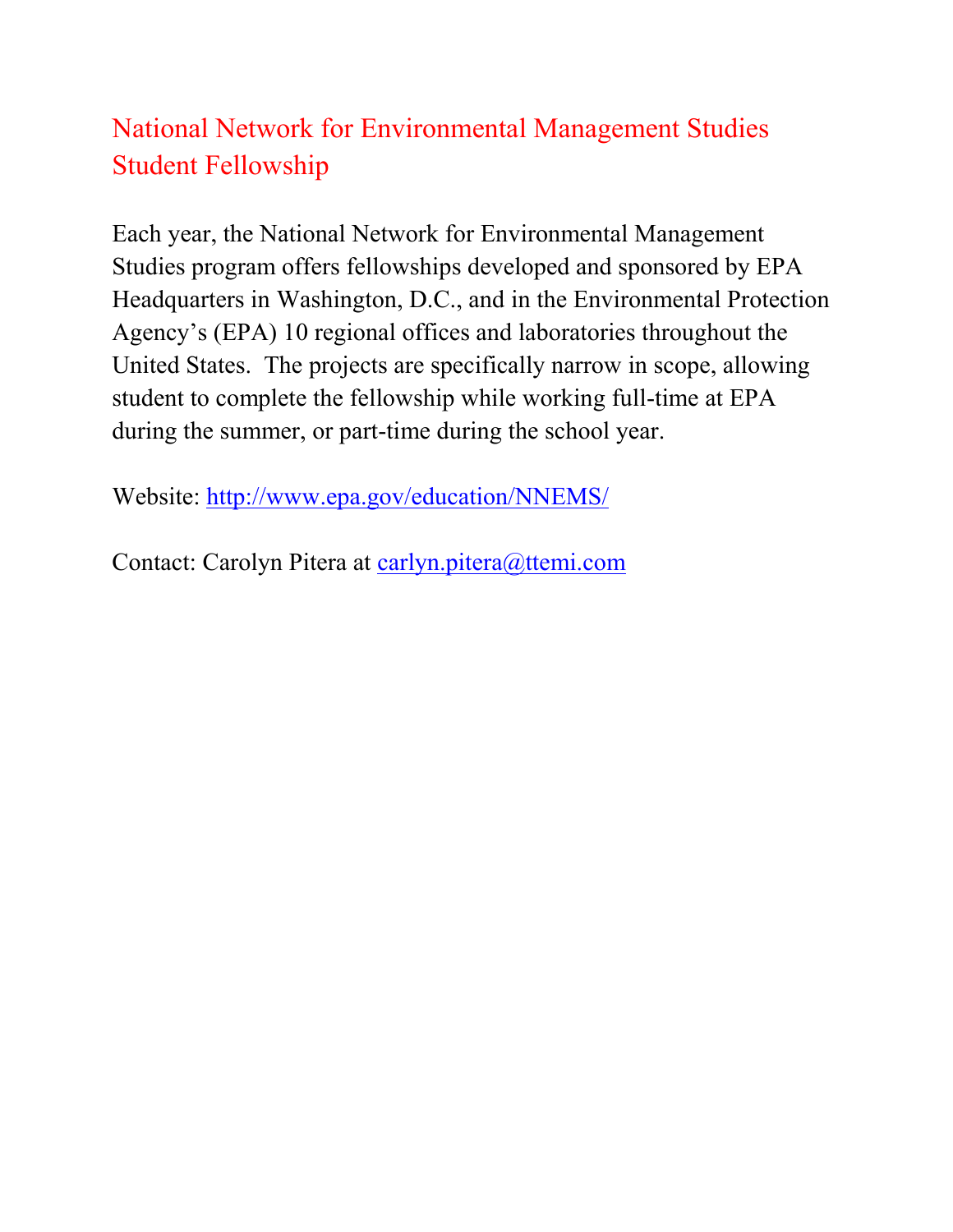#### Naval Research Enterprise Intern Program

The Naval Research Enterprise Intern Program (NREIP) provides an opportunity for students to participate in research at a Department of Navy (DoN) laboratory during the summer. The goals of the NREIP are to encourage participating students to pursue science and engineering careers, to further education via mentoring by laboratory personnel and their participation in research, and to make them aware of DoN research and technology efforts, which can lead to employment within the DoN.

Website: http://nreip.asee.org

Contact: <u>nreip@asee.org</u>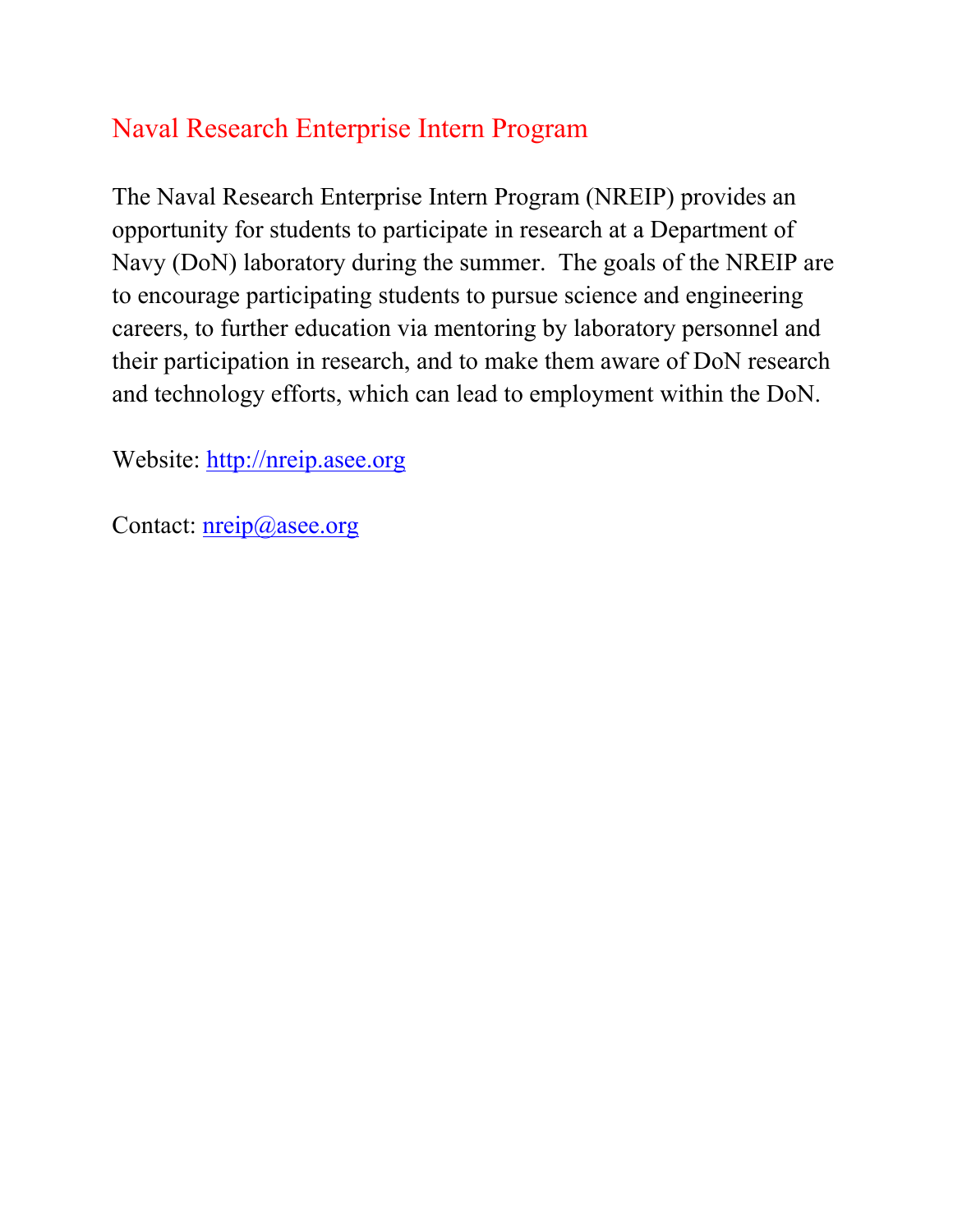# NYU Medical School Summer Undergraduate Research Program

The purpose of this program is to give students who may be interested in pursuing careers in the biomedical sciences (PhD, MD or MD-PhD) the opportunity to conduct research and to be exposed to the excitement of an academic medical environment at a major research center. Students may work with faculty in the disciplines of biochemistry, biomedical imaging, cellular and molecular biology, computational biology, developmental genetics, immunology, microbiology, molecular oncology, neurosciences and physiology, parasitology, pharmacology, structural biology and virology.

Website: http://sackler.med.nyu.edu/surp

Contact: Amanda Tufekcier at Amanda.tufekcier@nyumc.org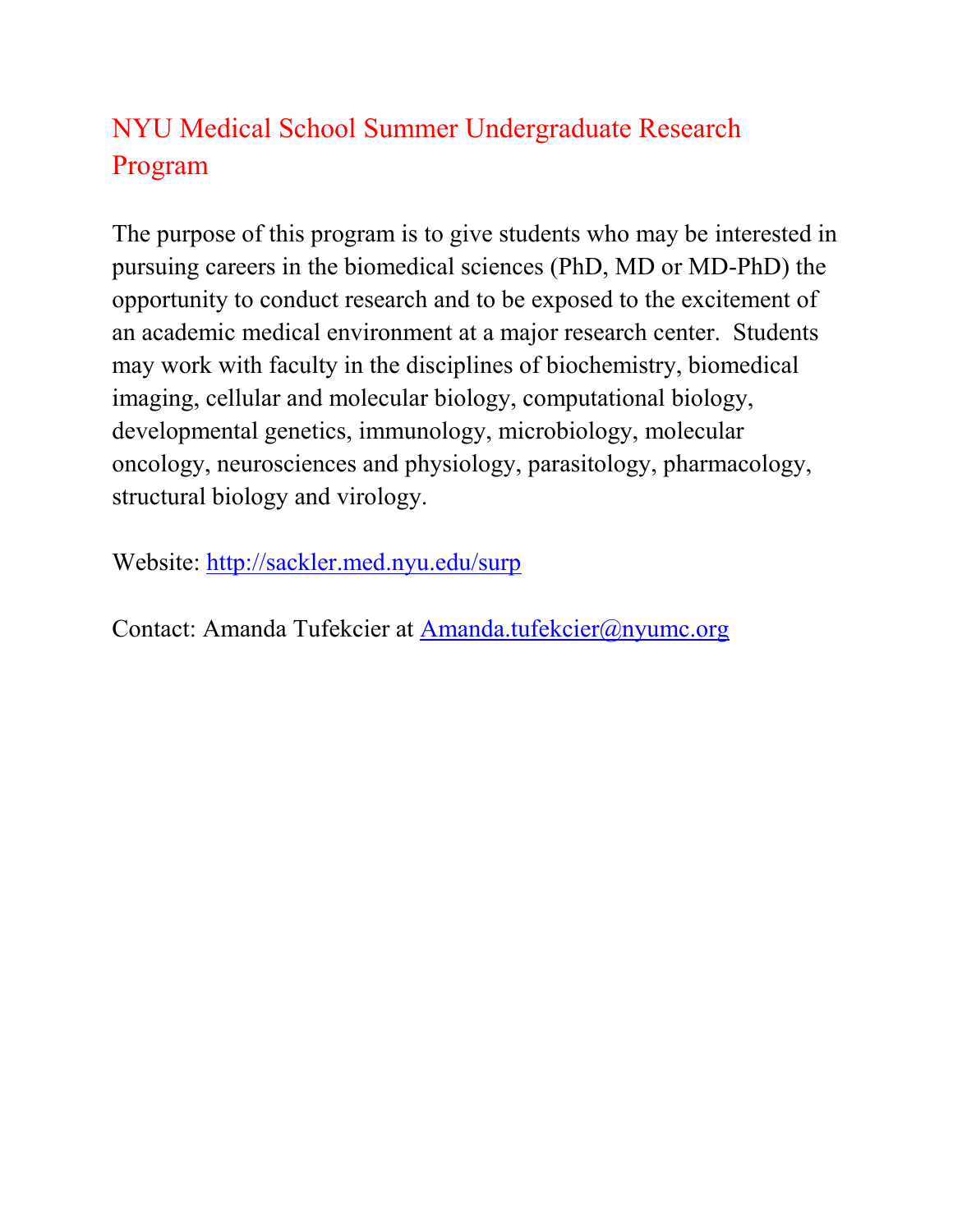## Northrop Grumman

Most internships at the Northrop Grumman are of a technical nature and are best suited to students majoring in electrical engineering, computer engineering, mechanical engineering, computer science, industrial engineering, and other related curricula.

Website: http://www.northgrumman.com

Contact: Northrop Grumman contact page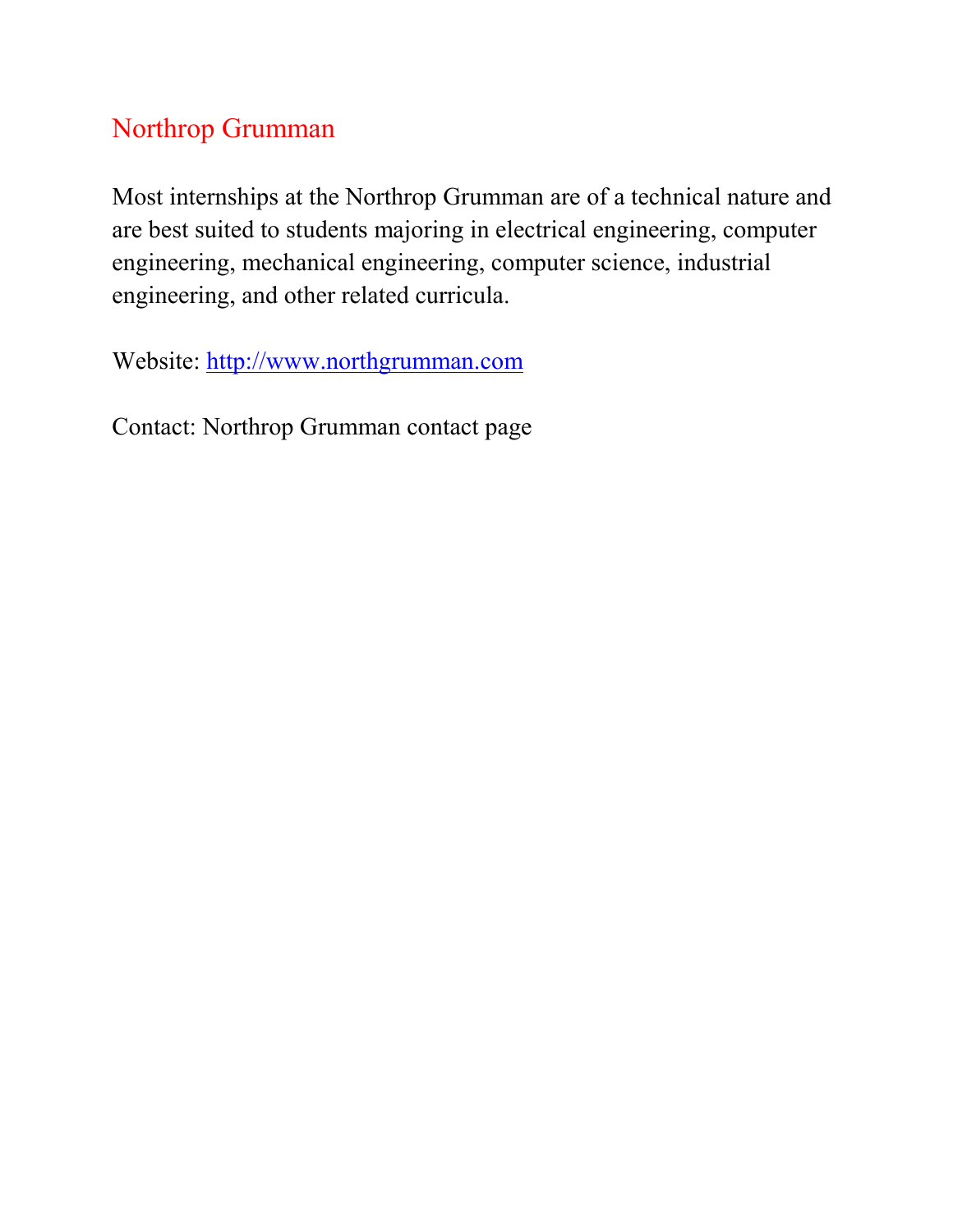## Science Undergraduate Laboratory Internships (SULI)

The Science Undergraduate Laboratory Internship (SULI) program encourages undergraduate students to pursue science, technology, engineering, and mathematics (STEM) careers by providing research experiences at the Department of Energy (DOE) laboratories. Selected students participate as interns appointed at one of 15 participating DOE laboratories. They perform research, under the guidance of laboratory staff scientists or engineers, on projects supporting the DOE mission. Applications for the SULI program are solicited annually for three separate internship terms. Internship appointments are 10 weeks in duration for the Summer Term (May through August) or 16 weeks in duration for the fall (August through December) and Spring (January through May) Terms.

Website: http://science.energy.gov/wdts/suli/

Contact: SULI Contact page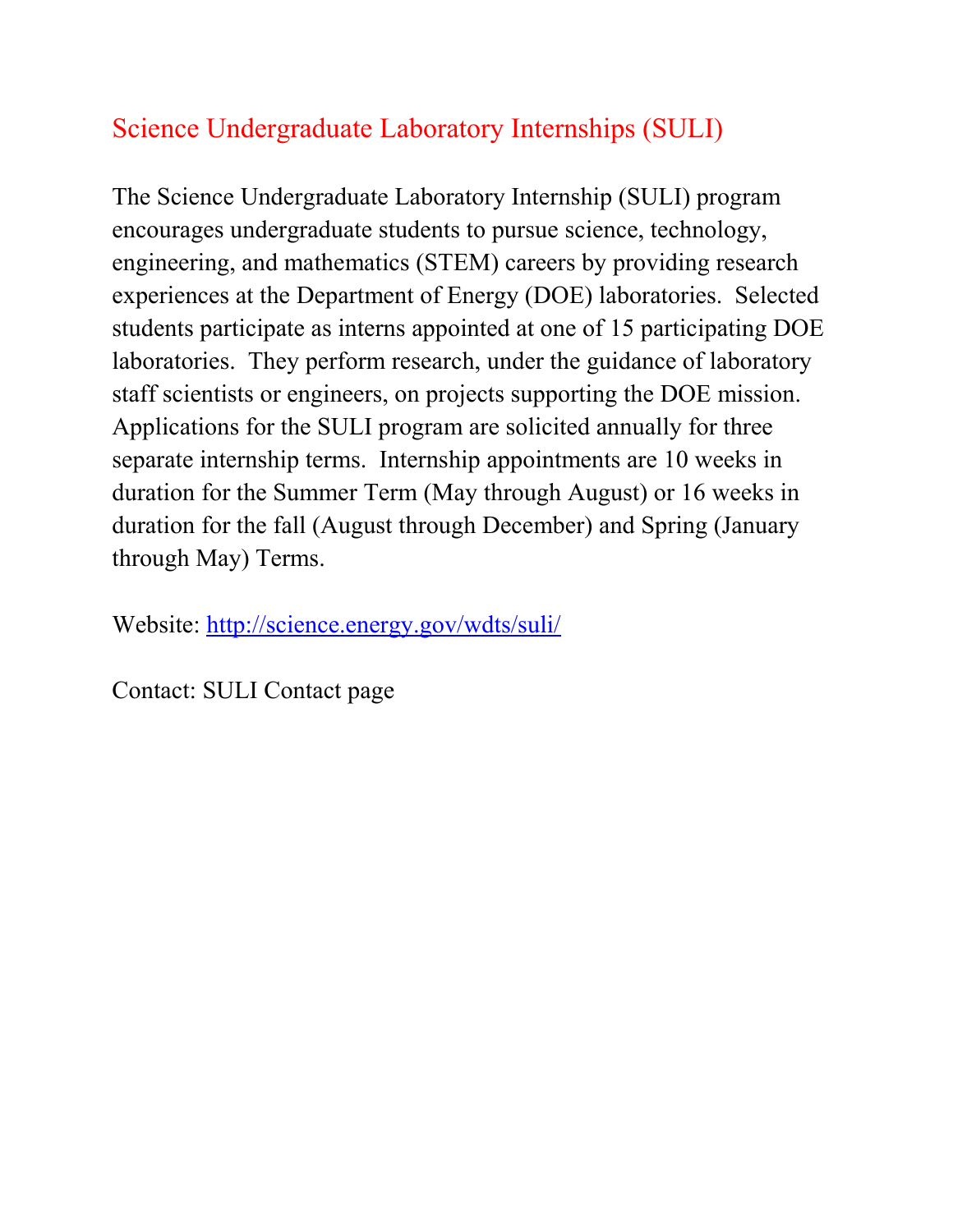#### Reasons To Believe

Volunteer apologists are lay-people and professional who have been trained by Reasons to Believe (RTB) to use the ever –increasing evidence coming out of the world of science that continues to prove the existence of the God of the Bible as the only credible candidate for the creator of the universe. These people represent a vital part of spreading the RTB message on a grass roots level. Part of RTB's philosophy is that God has provided us with the dual revelations of His truth through the words of the Bible and the facts of nature. Volunteer apologists help other effectively use the ongoing discoveries made in science providing evidence for faith in God of the Bible and to effectively communicate these discoveries to both skeptics and believers. They represent an essential part of forwarding the mission of the ministry of Reasons to Believe.

Website: http://www.reasons.org

Contact: Bob Stuart at bstuart@reasons.org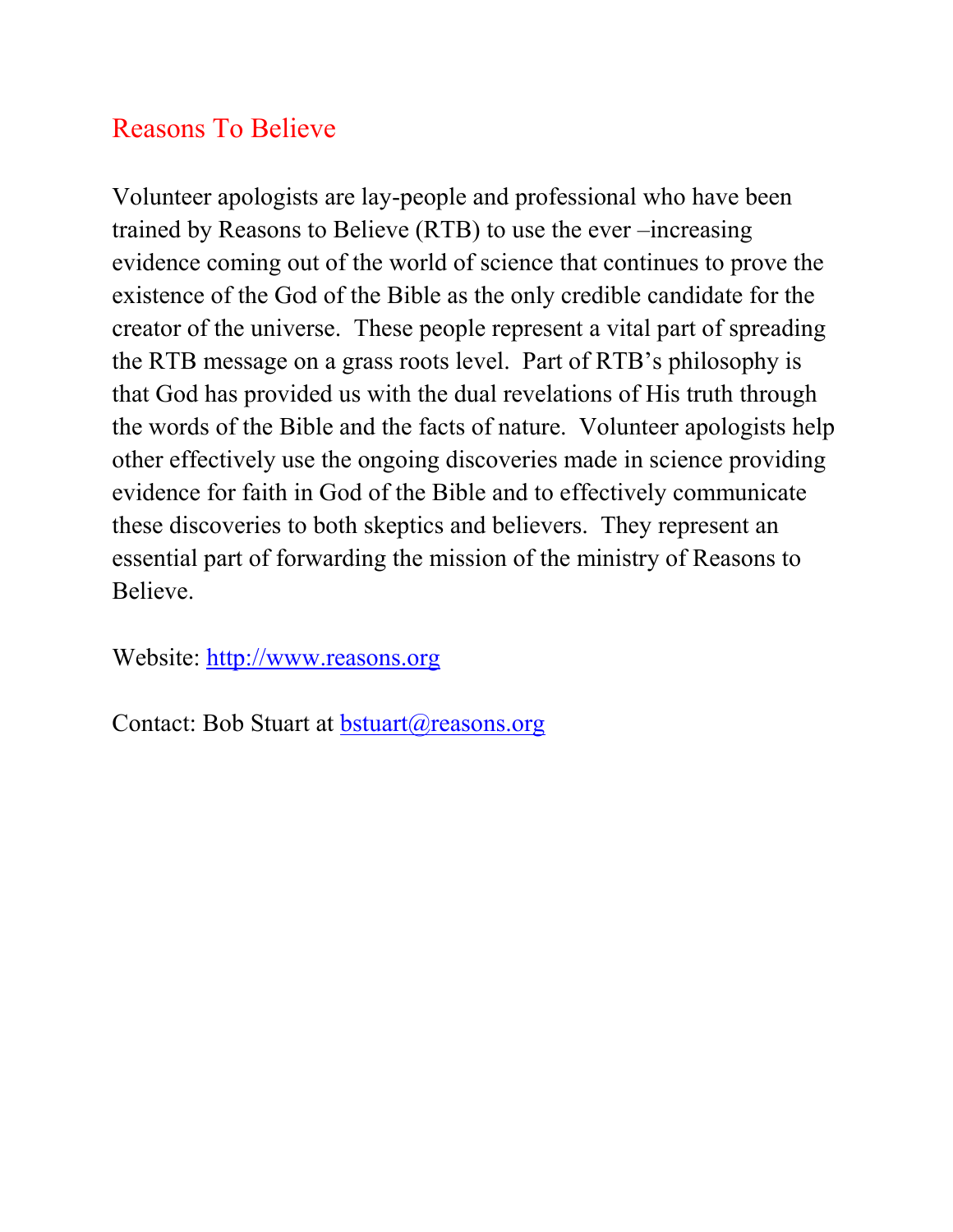#### Research & Discover Summer Internship

Research & Discover summer internships are available to students ending their junior year of college. The internships requires relevant coursework in the Earth sciences (environmental studies, biology, chemistry, mathematics, geology, or other Earth sciences), strong academic records, and an interest in experiencing advanced research in Earth, ocean, and atmospheric sciences.

Website: http://www.eos.unh.edu/ResearchAndDiscover/interns.shtml

Contact: Dr. George Hurtt at george.hurtt@unh.edu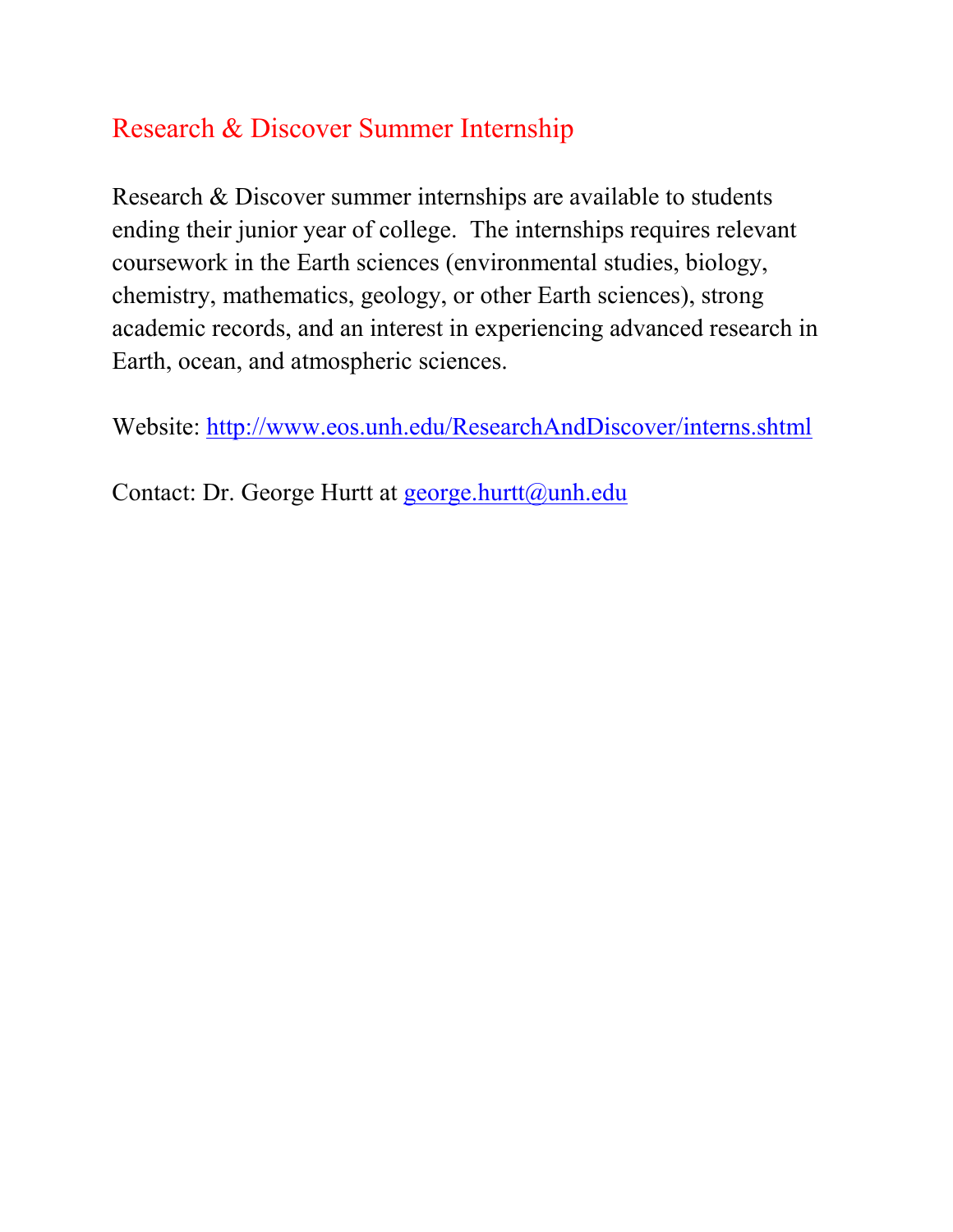### Research Experiences for Undergraduates (REU) at Baylor University: Astrophysics and Space Science

CASPER's NSF REU Program offers outstanding undergraduates an opportunity for active research participation with Baylor University faculty in the Center for Astrophysics, Space Physics & Engineering Research or the Baylor University Physics Department. Program Specifics:

- Ten-week program beginning around the end of May and ending around the beginning of August.
- EU Fellows are paid a \$5000 stipend, \$1000 housing allowance and \$400 toward travel expenses.

Website: http://www.baylor.edu/casper/index.php?id=83937

Contact: Sherri\_Honza@baylor.edu

Deadline: February 23, 2015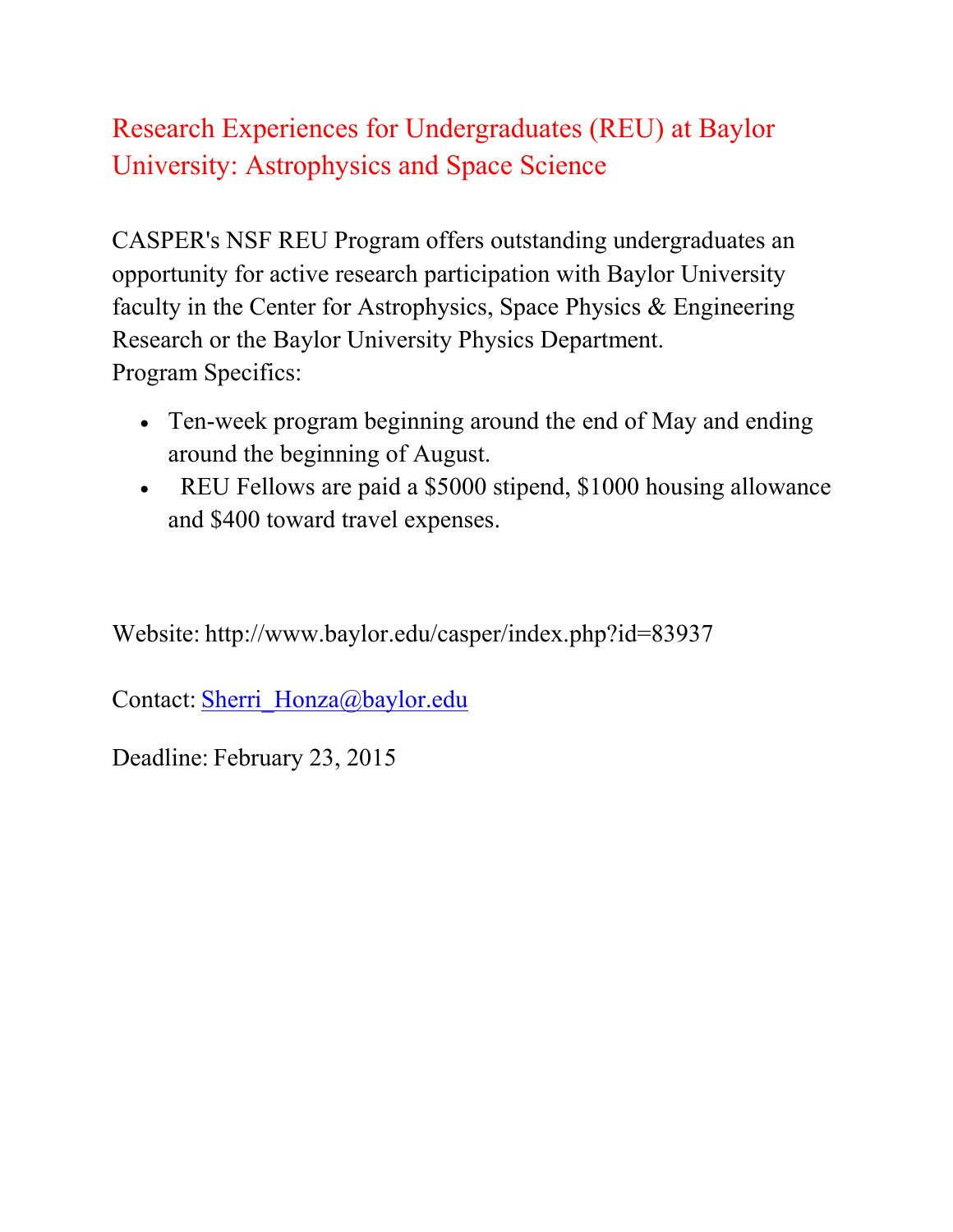#### REU at Bigelow Laboratory: Gulf of Maine and the World **Ocean**

Bigelow Laboratory's National Science Foundation-funded Research Experience for Undergraduates Program offers undergraduates the opportunity to work closely with scientists on current research projects. Directed by senior research scientists Dr. Rick Wahle and Dr. David Fields, the 10-week program is designed to give students a meaningful research experiences with an emphasis on hands-on, state-of-the-art research methods and technologies.

Website: http://www.bigelow.org/education/reu/

Contact: Rebecca Fowler at reu@bigelow.org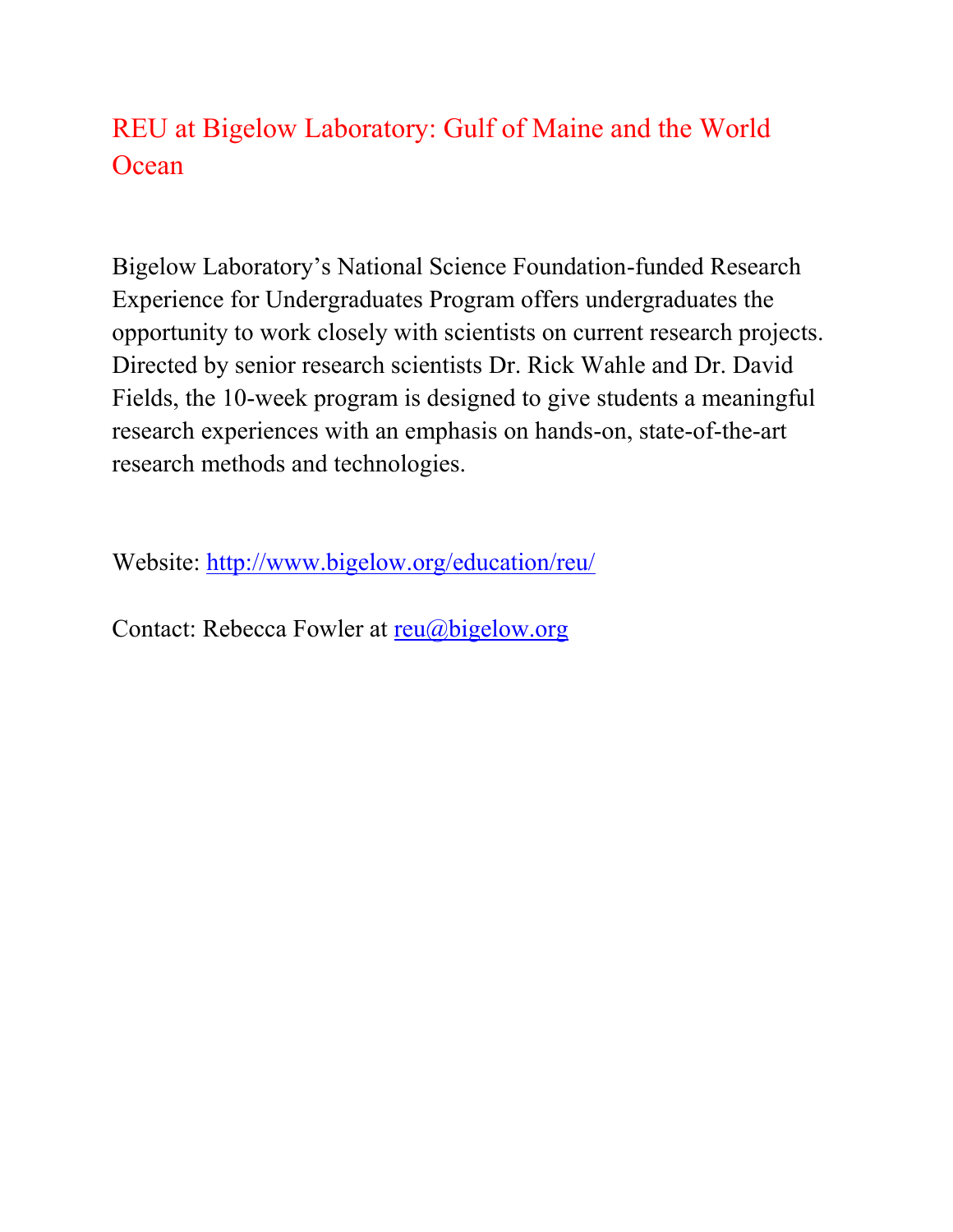## REU at Chicago Botanical Garden: Plant Biology and **Conservation**

REU interns experience all aspects of plant biology and conservation research starting with the experimental design, data collection and analysis, through to presenting the results in a symposium at the end of the internship. Interns also participate in field trips and workshops. REU interns are paired with Chicago Botanical Garden and Northwestern University scientists to participate in a variety of research fields.

Website: http://www.chicagobotanic.org/internship/REU.php

Contact: Dr. Louise Egerton-Warburton at lwarburton@chicagobotanic.org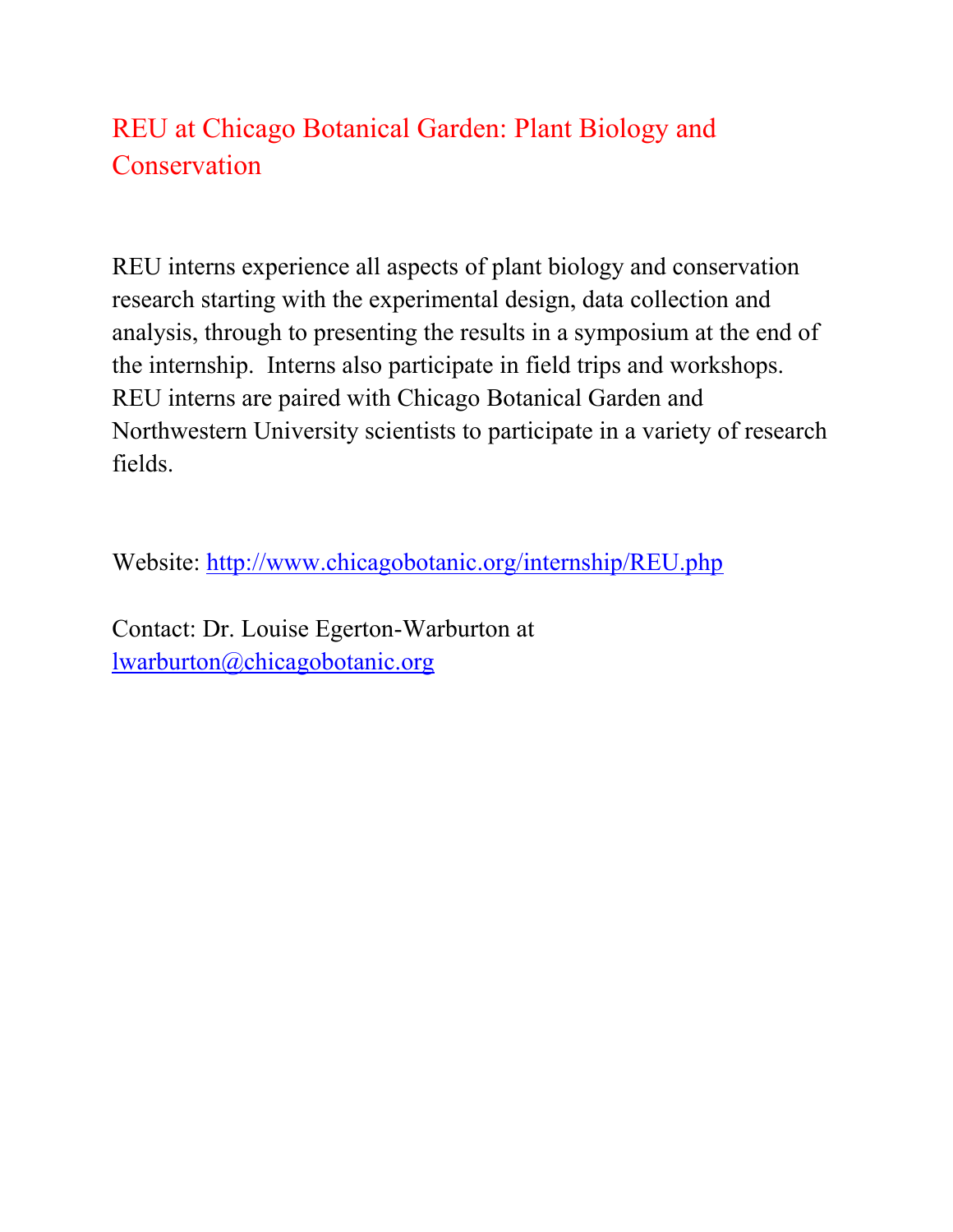#### REU at Drexel University: Engineering Cities

This program provides cutting-edge opportunities in the emerging field of urban engineering. Students will conduct research closely with faculty mentors on some of the most pressing engineering problems facing the rapidly growing urban world. In addition to their research, students will participate in a lecture series on engineering ethics, and travel to Washington, D.C., to learn about urban policymaking.

Website: http://www.cae.drexel.edu/reu/

Contact: Katie Morrison at kam53@drexel.edu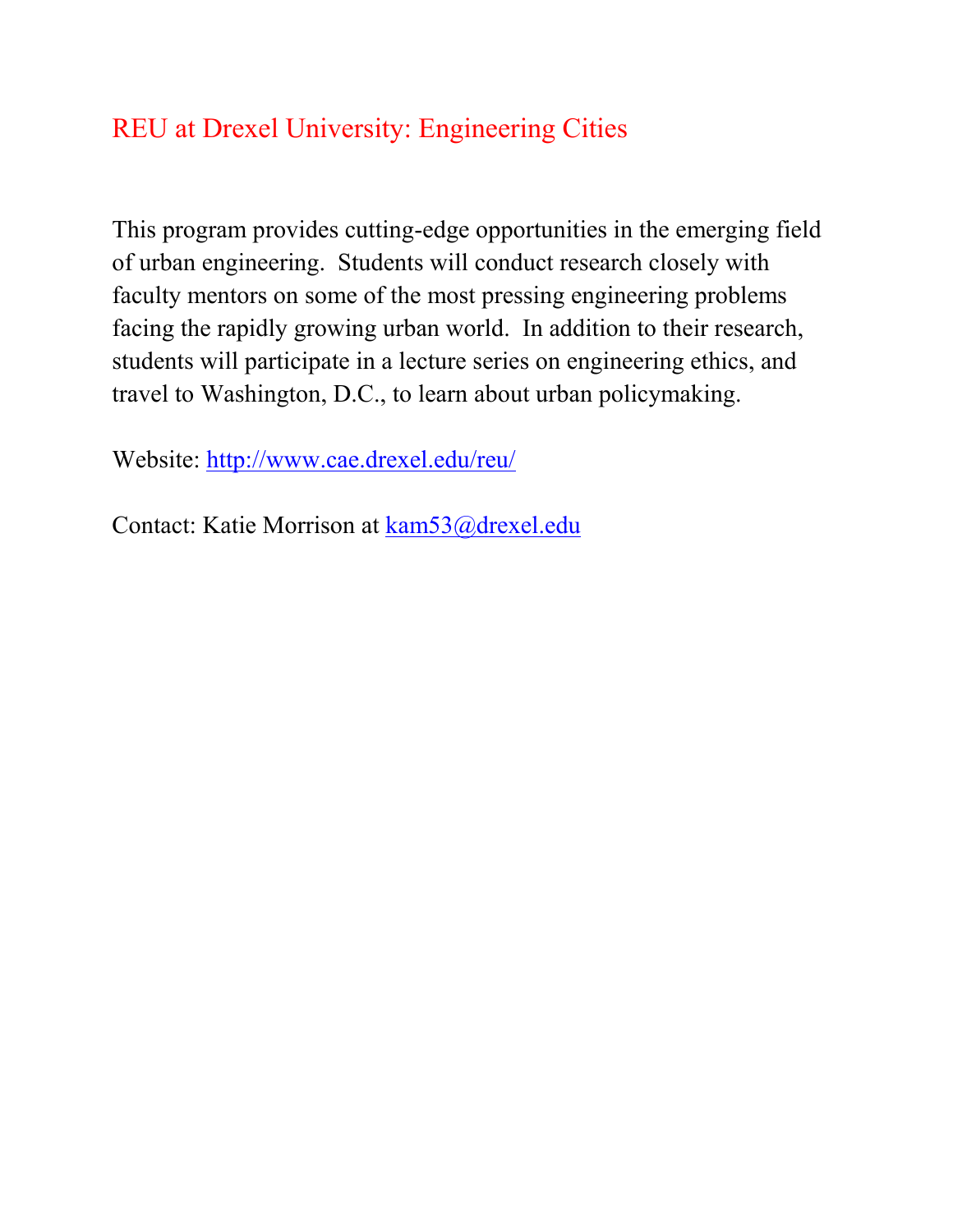#### REU Indiana University: Animal Behavior

The REU Program in animal behavior brings about 10 undergraduate students to Indiana University each summer to engage in animal behavior research. The program offers a unique opportunity for talented undergraduates to spend the summer doing state-of-the-art research and to gain valuable skills while exploring career opportunities in the sciences.

Website: http://www.indiana.edu/~animal/reu/

Contact: lisummer@indiana.edu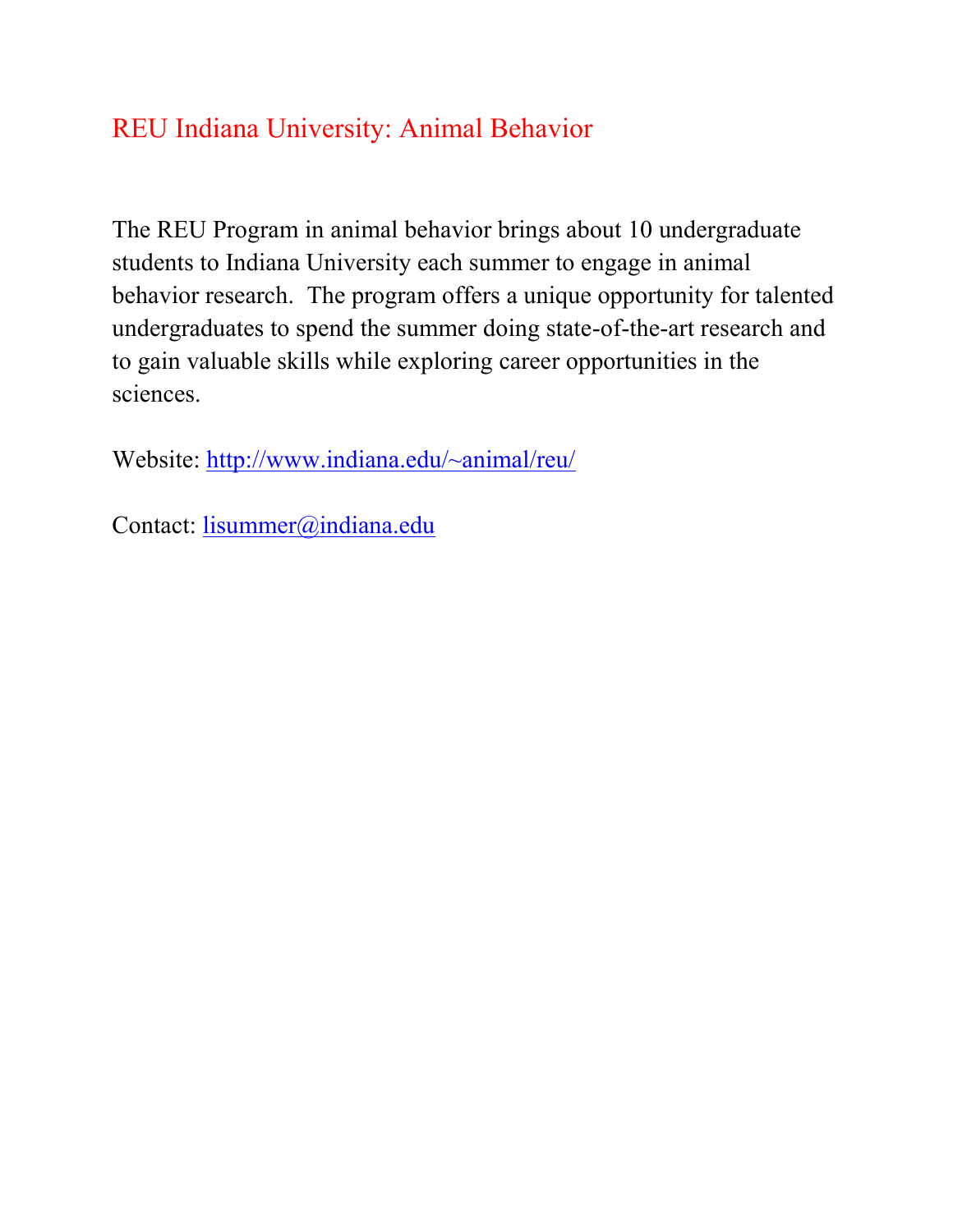## REU at John Hopkins University Laboratory: Materials Research Science and Engineering Center

Each summer, the Materials Research Science and Engineering Center (MRSEC) at John Hopkins University (JHU) provides support for six to eight undergraduates to spend approximately 10 weeks doing materials research in one of its laboratories of the John Hopkins University MRSEC, either at JHU, Brown University, or Carnegie-Mellon University. Under the guidance of the MRSEC faculty in physics, materials science and engineering, students conduct research in such topics as nanowire structures, nanoparticle self-assembly, half-metallic ferromagnets, spin-valve structures, and nanocrystalline metals and alloys.

Website: http://mrsec.jhu.edu/outreach/REU%20Overview

Contact: Woodland Pomeroy at woodland@jhu.edu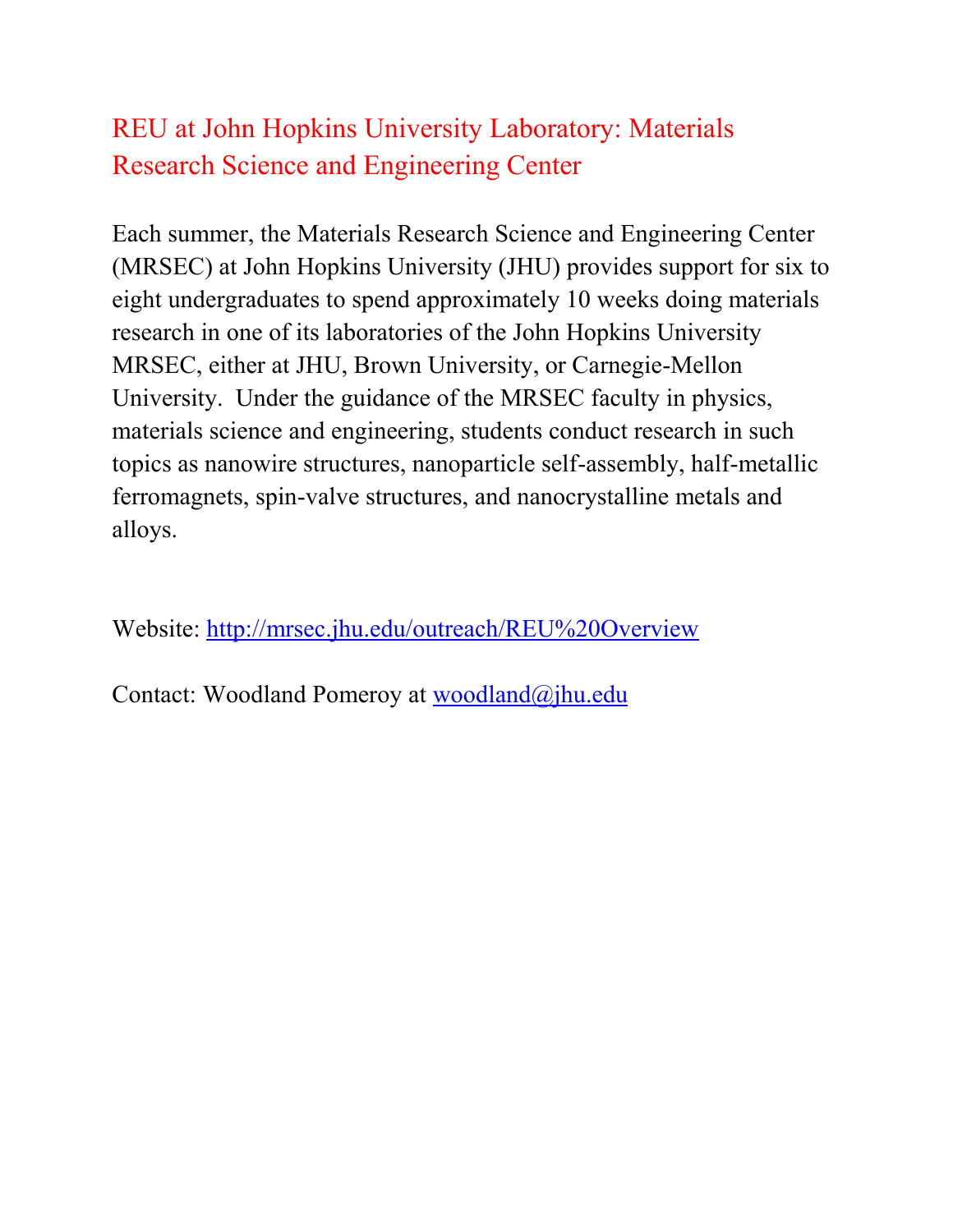# REU at Lehigh University: Summer Program for Undergraduate Physics Majors

Undergraduate physics and engineering majors currently in their sophomore or junior year are invited to apply to the Lehigh University Summer Undergraduate Research Participation Program in physics. This year, the department of physics at Lehigh University has again been selected by the National Science Foundation as a Research Experiences for Undergraduates site. In addition, a number of Sherman Fairchild Scholarships for research in solid state studies and electrical engineering are also available. The Lehigh REU program is intended for students who plan to pursue graduate study in physics or related fields. Participants will receive \$475 per week for a 10-week program in one of a variety of current research areas at Lehigh.

Website: http://physics.cas2.lehigh.edu/reu

Contact Professor John Huennekens at jph7@lehigh.edu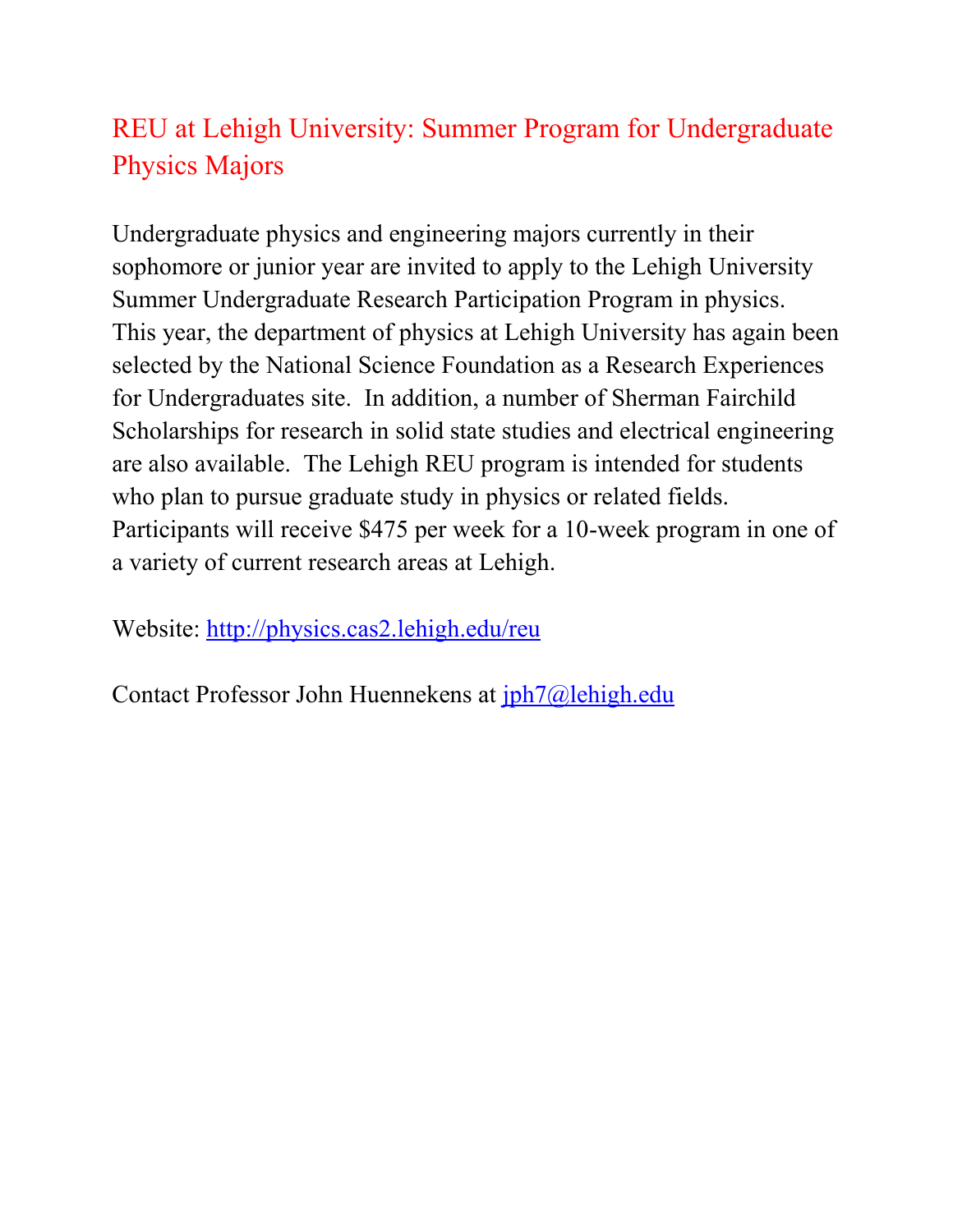## REU at National Nanotechnology Infrastructure Network: Nanotechnology

The National Nanotechnology Infrastructure Network Research Experience for Undergraduates (NNIN REU) Program is designed to give undergraduate students an introductory research experience in nanotechnology. This summer a total of approximately 70 students are hosted for a 10 week program, spread across the 14 NNIN facilities. Each student will work on an independent research project within their area of interest, using the advanced resources of our laboratories. Because of the breadth of expertise across these sites, we are able to offer exciting nanotechnology research projects across the spectrum of nanotechnology fields: Electrical Engineering, Materials Science, Chemistry, Chemical Engineering, Physics, Mechanical Engineering, Biology, and Biomedical Engineering.

Website: http://www.nnin.org/research-experience-undergraduates

Contact: nancy.healy@mirc.gateach.edu

Deadline: Applications available mid-November 2014; Due February 2015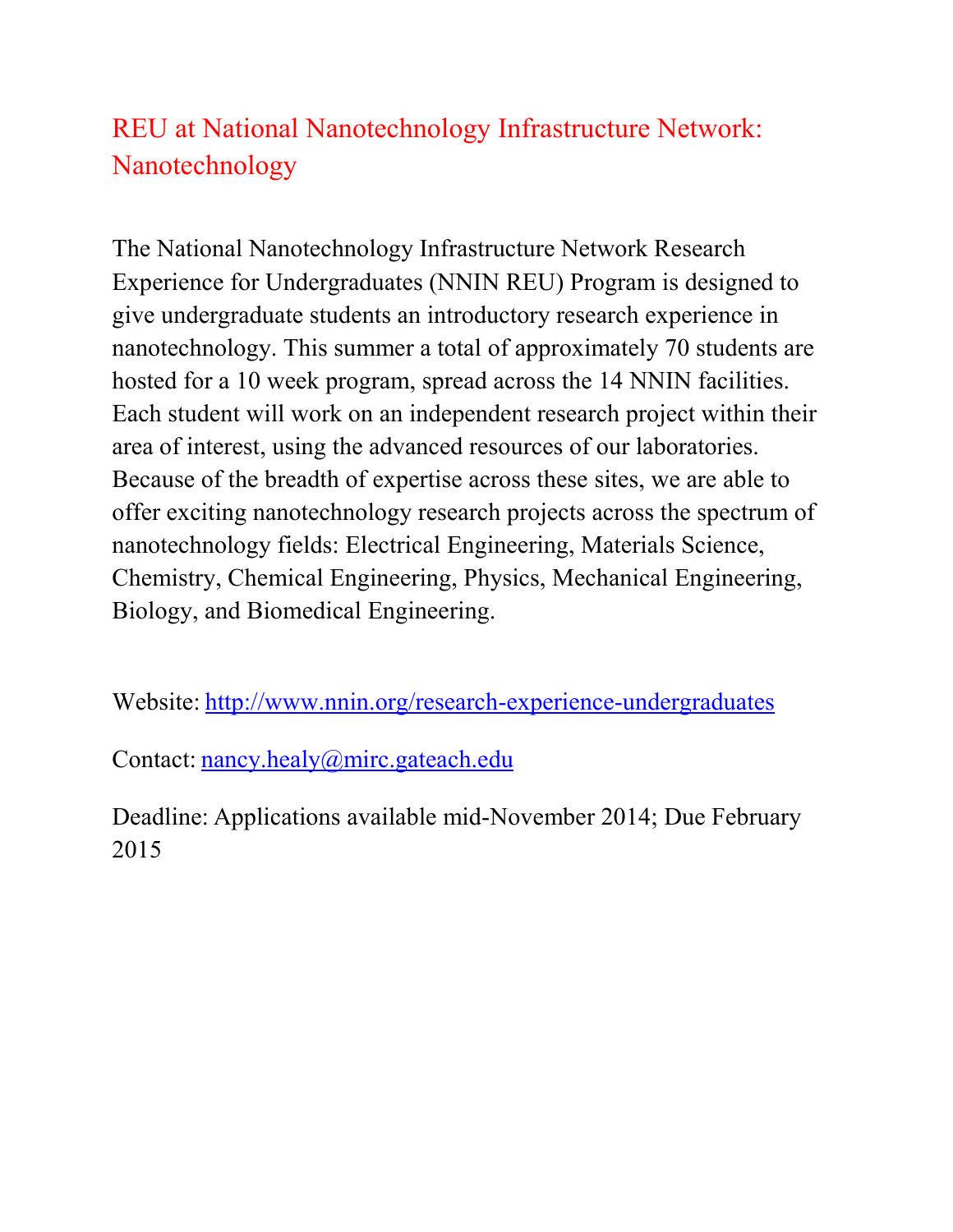## REU at Roswell Park Cancer Institute: Biomedicine

The major objectives of this program are to introduce interns to scientific research through a project supervised by graduate faculty members, to help participants an opportunity to discover and experience the graduate student lifestyle, and if participants have not already decided on a field of specialization, to aid in selecting a PhD program.

Website: http://www.roswellpark.edu/education/summerprograms/college-juniors

Contact: Mary Wisnicki at mary.wisnicki@roswellpark.org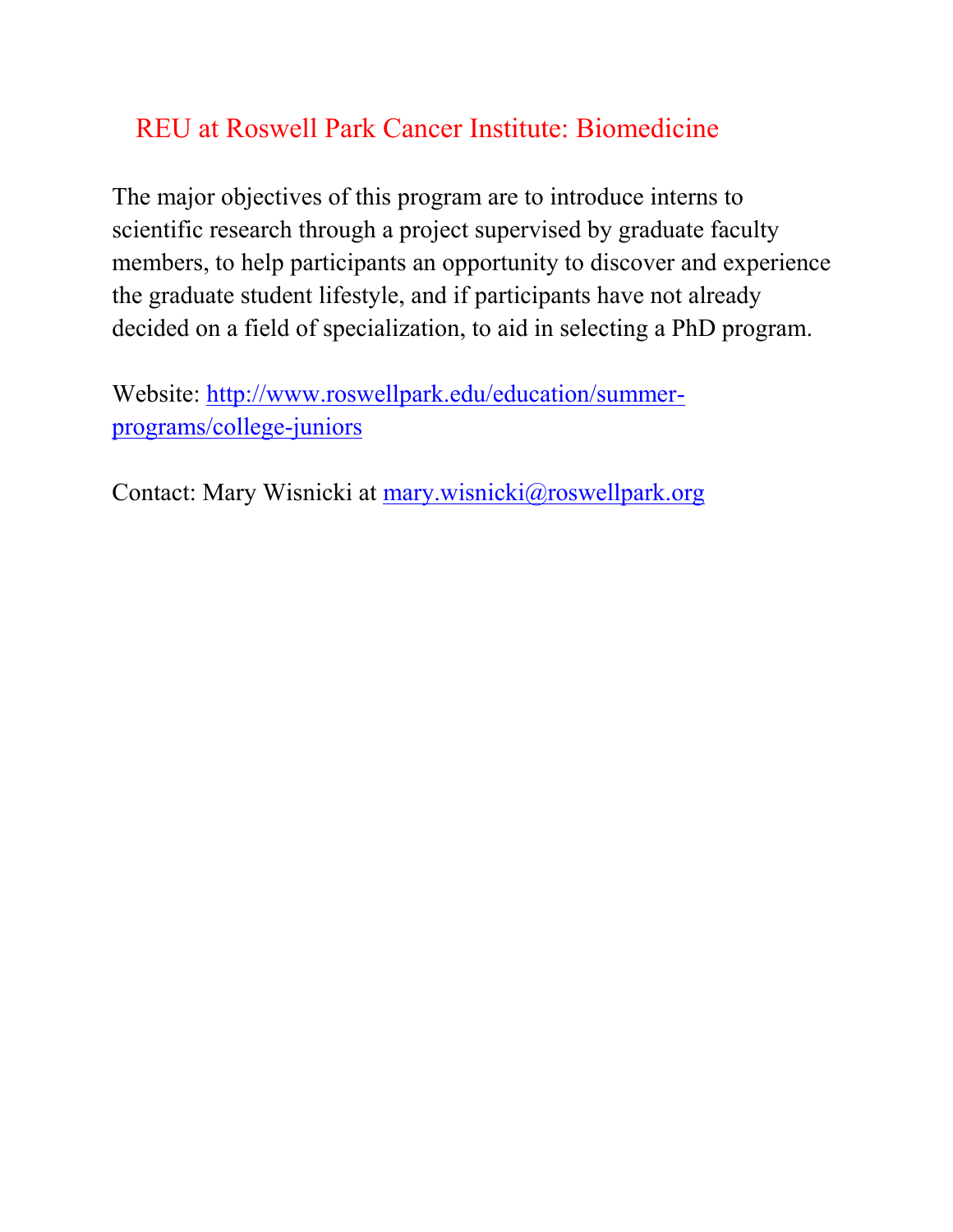#### REU at Texas A&M University: Biochemistry and Biophysics

With support from the NSF-REU grant program and the College of Agriculture and Life Sciences, the Department of Biochemistry and Biophysics offers an opportunity for undergraduate students to participate in a 10-week intensive summer research program during the summer. Under the direction of our faculty, students will join a laboratory team to conduct research in modern biochemistry, with wideranging possibilities in structural biology, molecular genetics, genomics, enzymology or biophysics (faculty research). Students will participate in weekly meetings in order to explore the diversity of research opportunities in this vibrant field, gain experience in critical reading of biochemical research papers, discuss research ethics and to learn effective oral and written presentation skills. In addition, opportunities for social activities away from the laboratory will be provided on weekends. Financial support will include a stipend of \$5250 in addition to living expenses on campus, and some assistance with travel expenses.

Website: http://biochemistry.tamu.edu/academics/reu/summerundergraduate-research-in-biochemistry/

Contact: g-kunkel@tamu.edu

Deadline: February 1, 2015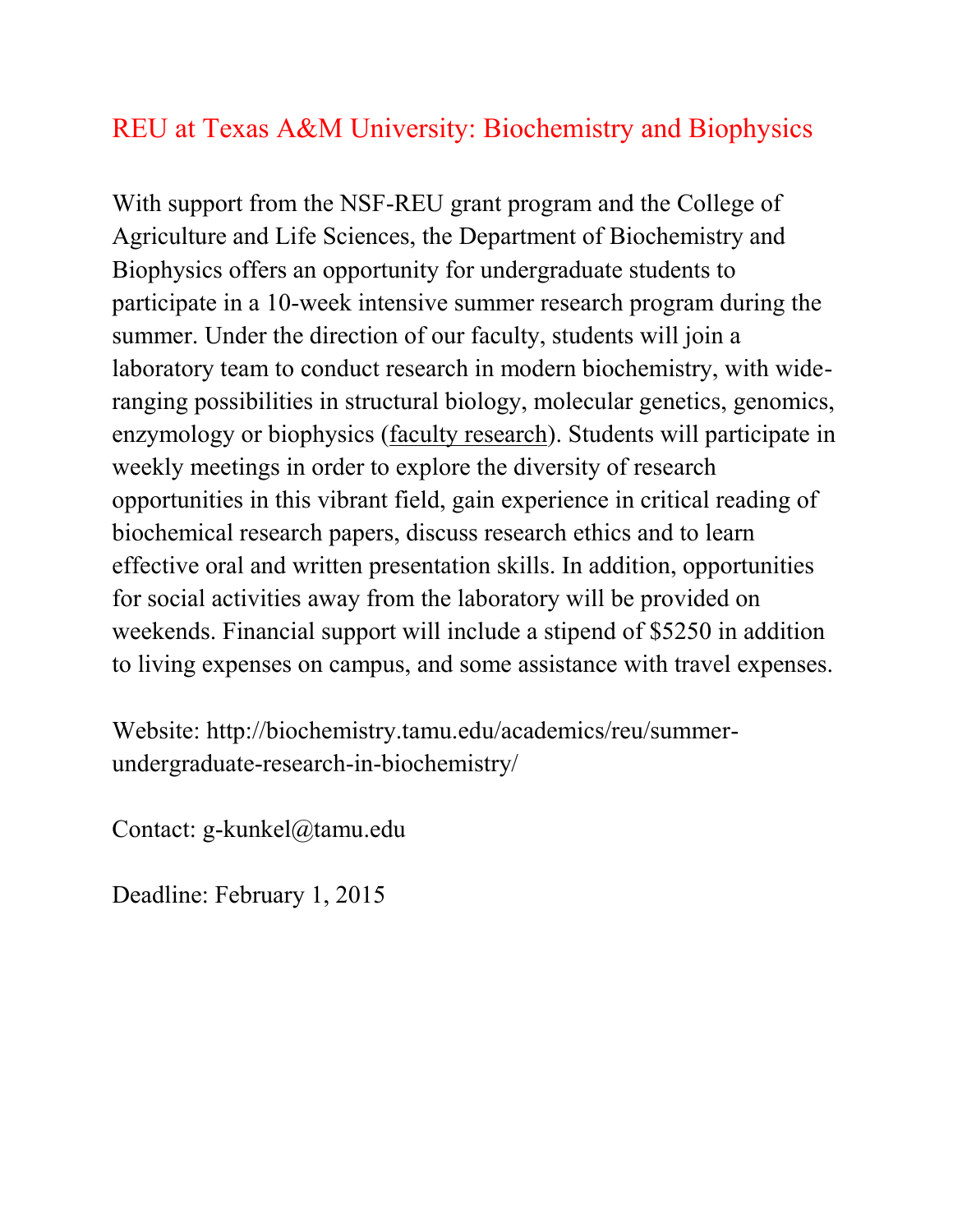# REU at UCI: Summer Fellowships in Climate and Biogeochemistry Department of Earth Science

This nine-week summer fellowship program enables eight undergraduates to conduct scientific research in conjunction with a faculty member in the department of Earth system science. The program theme is biogeochemical cycling and climate change, with diverse research projects involving studies of atmospheric chemistry, ecosystem dynamics, and air-sea and air-land interactions in the context of a changing climate. Through lecture series and reading group activities, students gain an understanding of the Earth system and insights into cutting-edge research taking place within the department. The program provides a stipend of \$3600, travel assistance, research course credit, and room and board.

Website: http://www.ess.uci.edu/reu

Contact: Keith Moore at jkmoore@uci.edu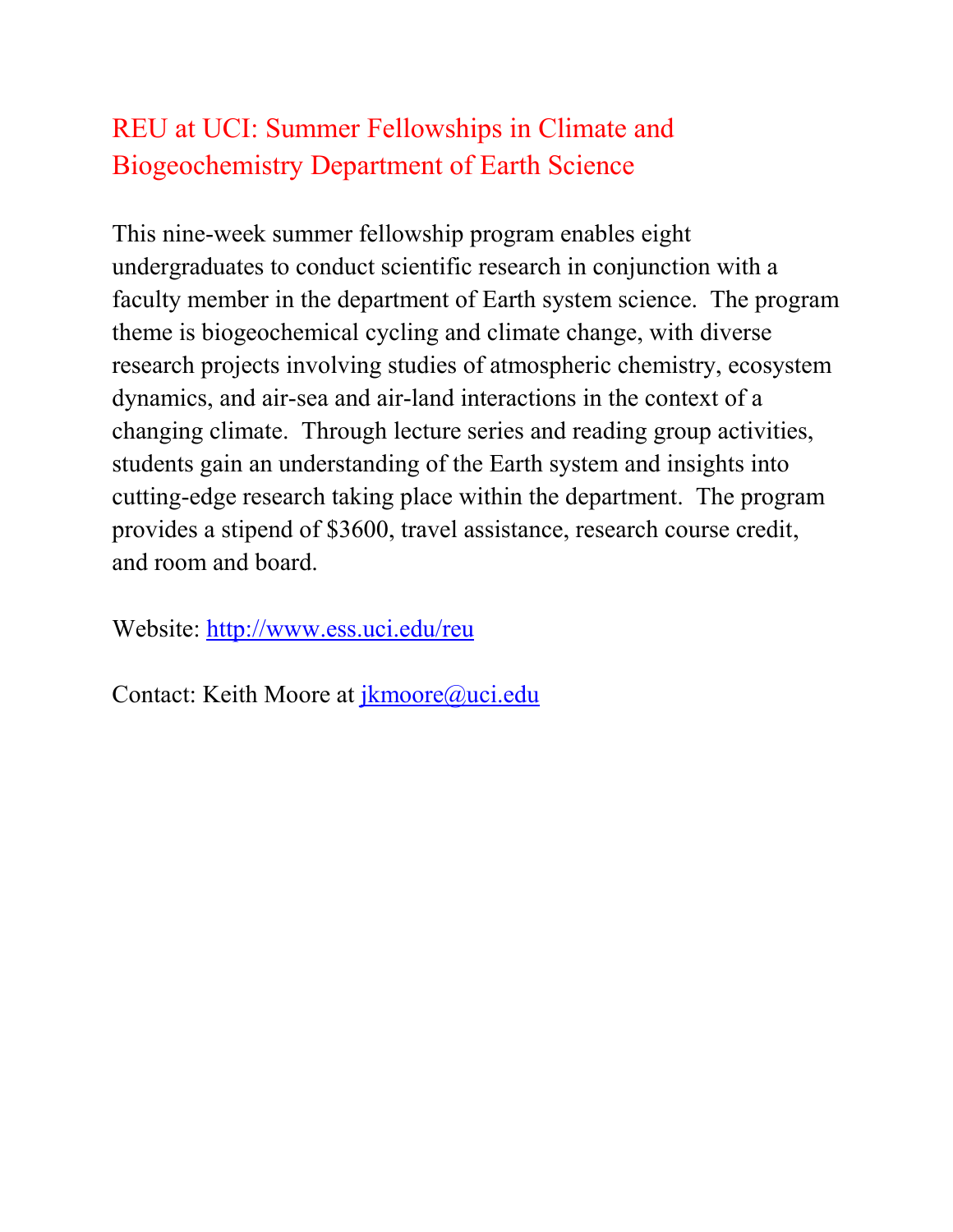## REU at University of Delaware: College of Earth, Ocean, and Environment

Supported by a grant from the National Science Foundation's Division of Ocean Sciences, this REU (Research Experience for Undergraduates) program awards ten science, engineering, and mathematics undergraduates summer internships to conduct guided research in marine science. Students between their junior and senior years will receive preference. Applications from women and members of minority groups are especially encouraged. Interns will work with faculty and research staff in a graduate student atmosphere on a research topic in chemical, physical, or biological oceanography, marine biology, marine geology, or marine biochemistry. Interns will work semi-independently on a project designed by the intern and assigned faculty advisor.

Website: http://www.ceoe.udel.edu/academics/for-currentundergraduates/marine-sciences-summer-program

Contact: http://jyork@udel.edu/

Deadline: February 13, 2015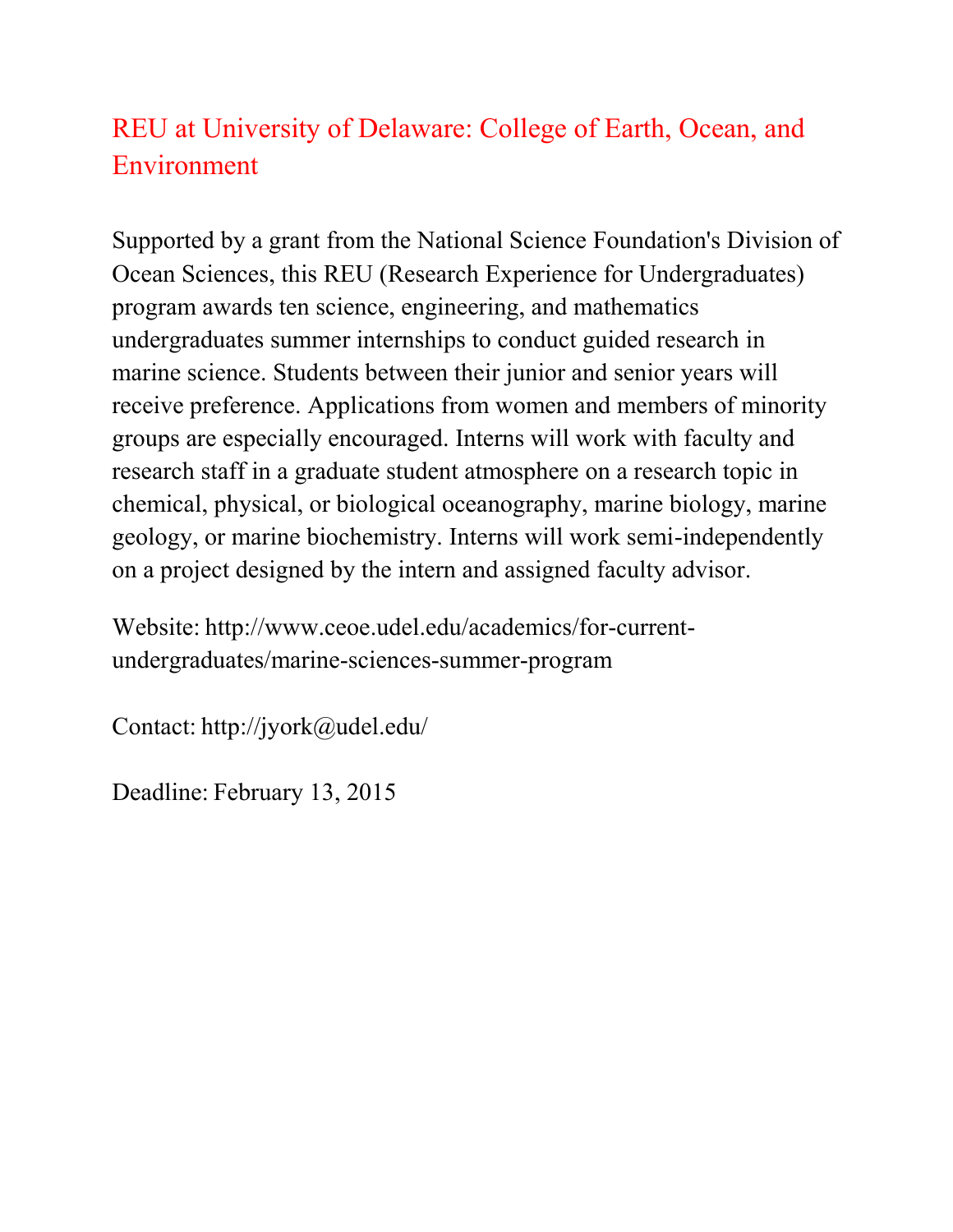# REU at University of Georgia: Prokaryotic Biology

Participant projects will address the diverse roles of bacteria and archaea using state-of-the-art methods and technologies. Broad topics will range from the role of microbes in geochemical environmental processes to their role in human health.

Website: http://mib.uga.edu/programs

Contact: Monica Matheson at reumibo@uga.edu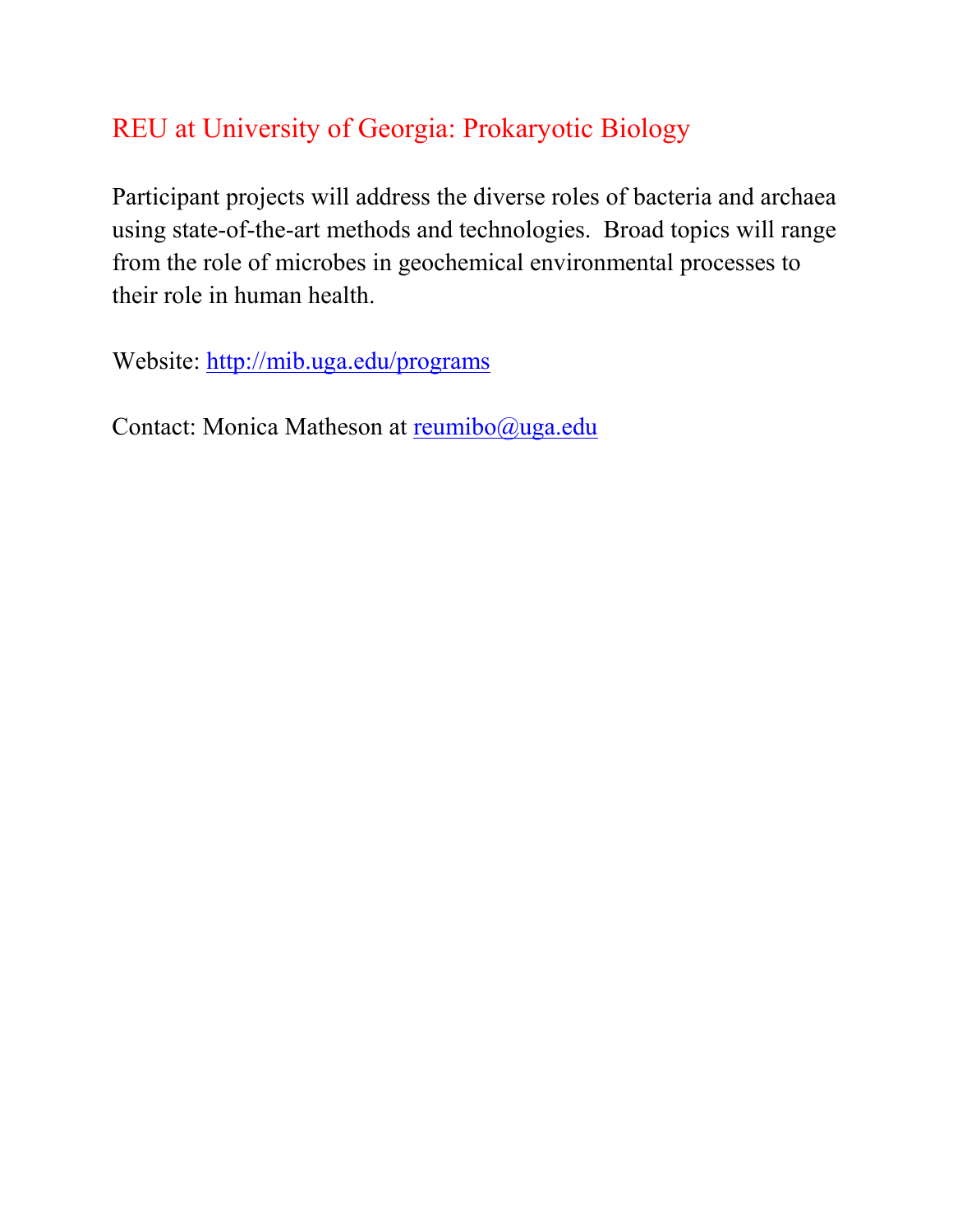# REU at University of Michigan: Interdisciplinary Program in the Structure and Function of Proteins

The University of Michigan Interdisciplinary REU Program (Research Experiences for Undergraduates) in the Structure and Function of Proteins is designed to provide undergraduate students with a 10 week research experience in the areas of biochemistry, biophysics, cheminformatics, computational chemistry, enzymology, marine biology, molecular biology and plant biology. The research projects featured in this program all involve studies of the structure and function of proteins. REU Faculty Mentors represent the departments of Biochemistry; Chemistry; Medicinal Chemistry; Molecular, Cellular and Developmental Biology; Pathology, Pharmacology and Pharmaceutical Sciences.

Website: http://www.ceoe.udel.edu/academics/for-currentundergraduates/marine-sciences-summer-program

Contact: Dr. Cherie Dotson: crdotson@umich.edu/

Deadline: March 1, 2015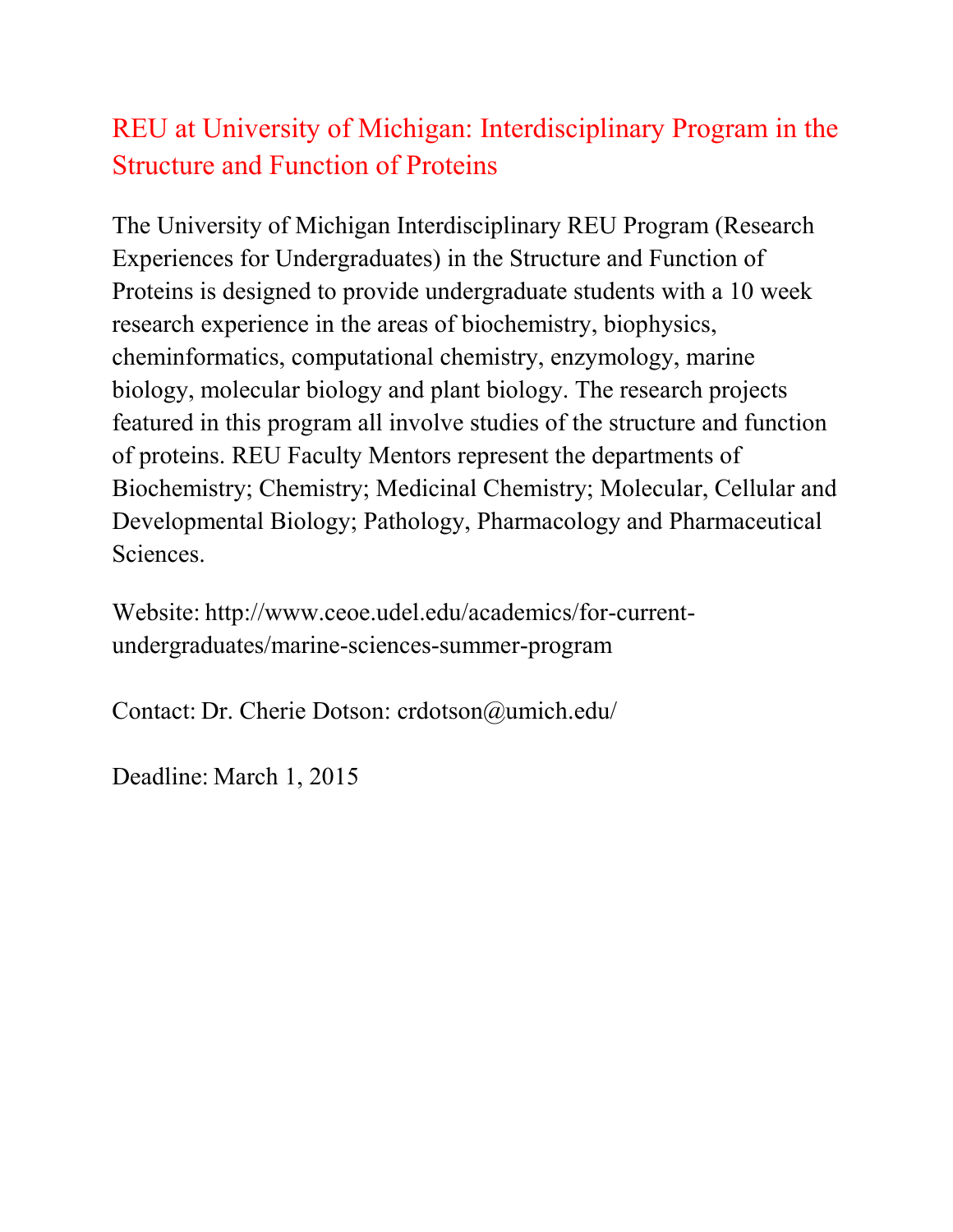## REU at National High Magnetic Field Laboratory: Magnet Lab

This summer internship program matches qualified undergraduate students with scientists and researchers at the Magnet Lab's three sites. The eight-week research experiences offers unique opportunities to explore science at the extremes of the magnetic field, pressure and temperature.

Website: http://www.magnet.fsu.edu/education/reu/

Contact: Jose Sanchez at sanchex@magnet.fsu.edu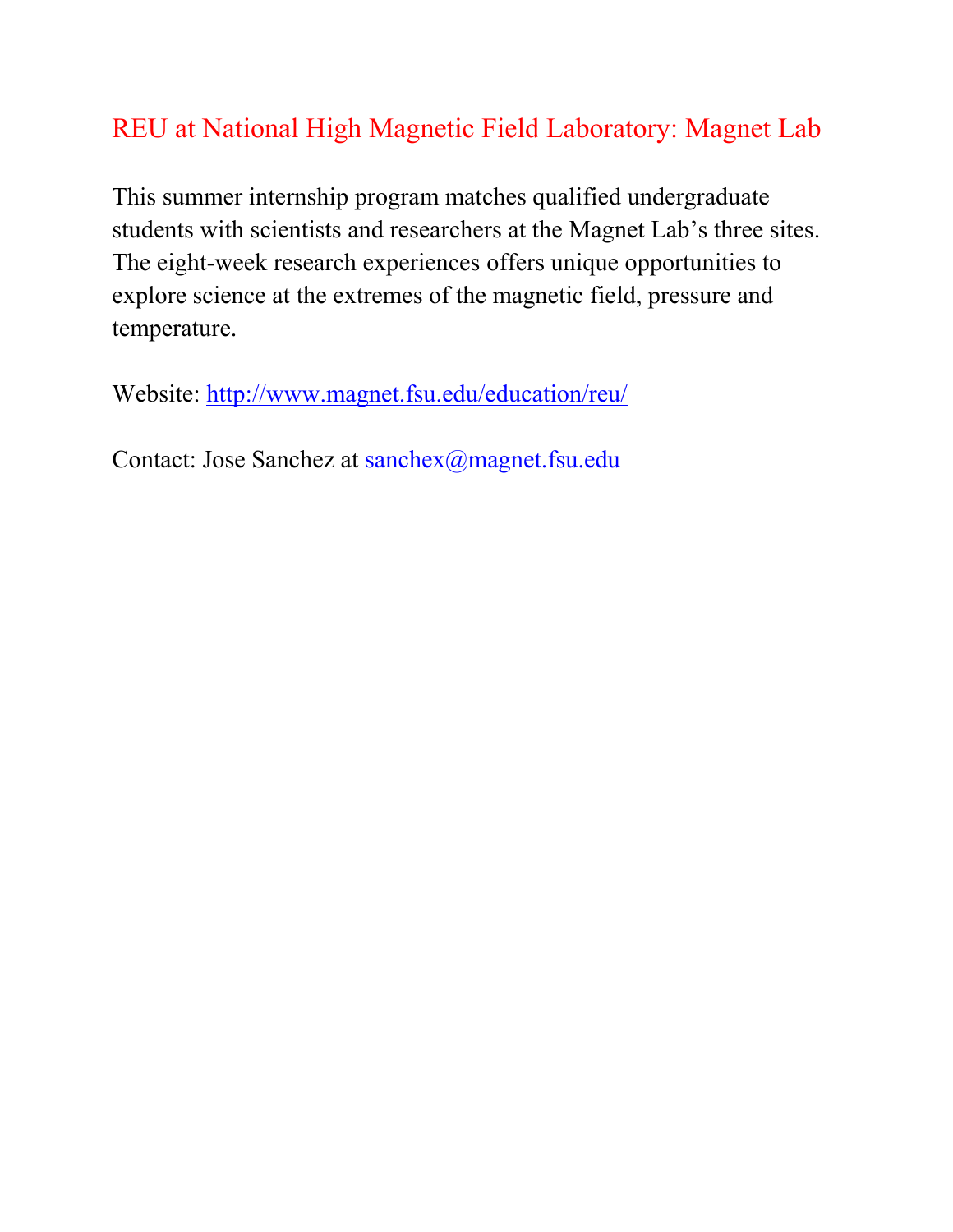# REU at University of Virginia: Independent Field Research in Ecology, Evolution and Behavior at Mountain Lake Biological **Station**

Mountain Lake Biological Station's Research Experiences for Undergraduates program is sponsored by the National Science Foundation, and brings undergraduate students from around the country together for an exciting 10-week summer program of guided, but independent, original research in field biology. Student researchers work closely with researcher mentors in compatible fields of interest. Students take leadership roles in all aspects of the study; they design the study and prepare the proposal, collect data and perform analysis, and interpret the results and prepare a written and oral presentation. Compared to many other REU programs, this one offers a high degree of independence in project choice and design.

Website: http://mlbs.org/reuprogram

Contact: REU Coordinator at mlbs-reu@virginia.edu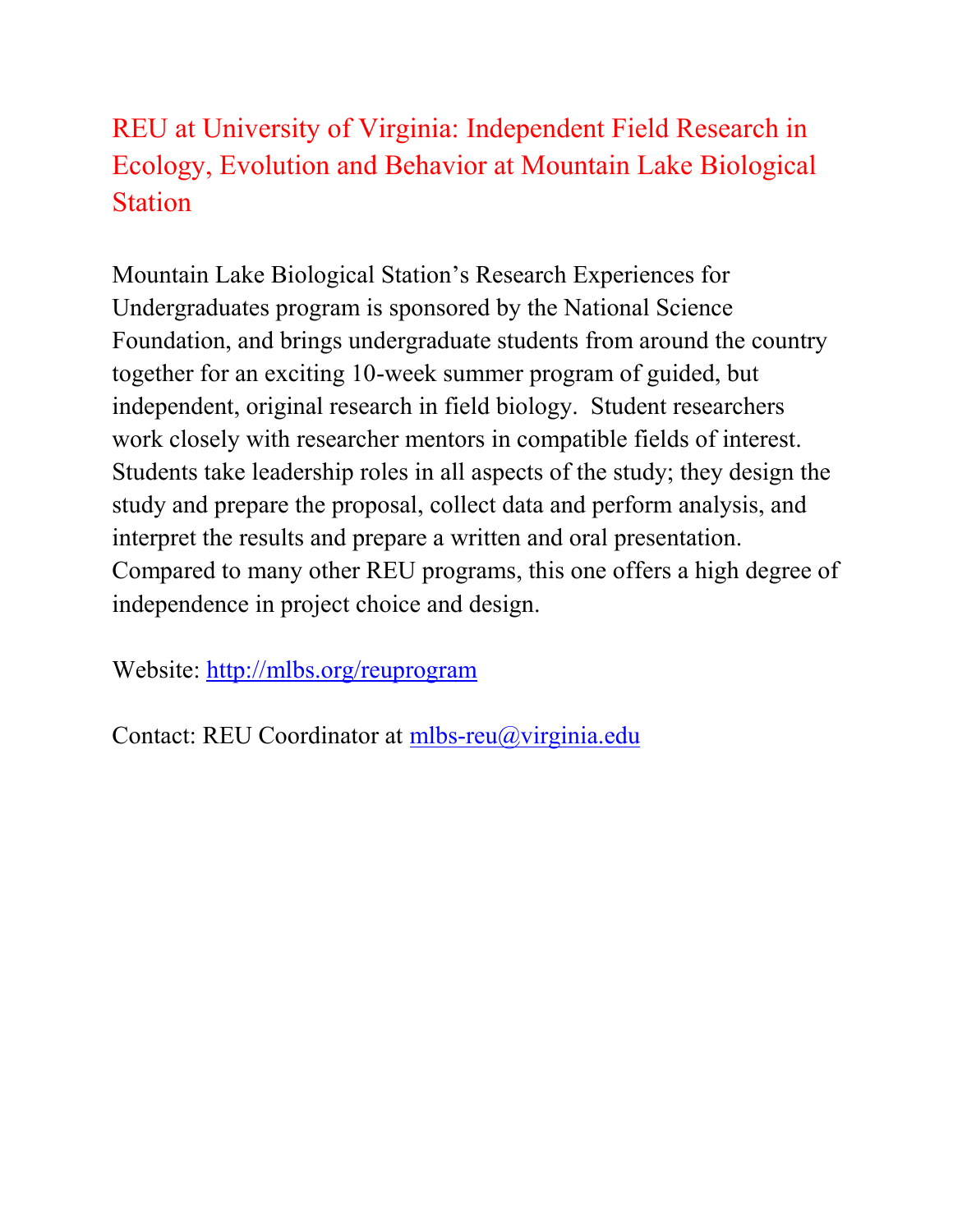## Research in Science and Engineering at Rutgers/University of Medicine and Dentistry of New Jersey

Rutgers, the State University of New Jersey, is ranked among the leading research universities in North America. The University of Medicine and Dentistry of New Jersey is the largest public health sciences university in the country. These two institutions, which conveniently share a flagship campus in central New Jersey, offer many joint programs of study. The campus is also home to the Robert Wood Johnson Medical School that offers an M.D./Ph.D. option. They boast a world-class faculty whose research spans diverse areas of intellectual inquiry in the sciences and engineering, including cutting-edge interdisciplinary fields such as bioinformatics, proteomics, neuroscience, and nanotechnology.

Website: http://rise.rutgers.edu

Contact: RISE Office at rise@rci.rutgers.edu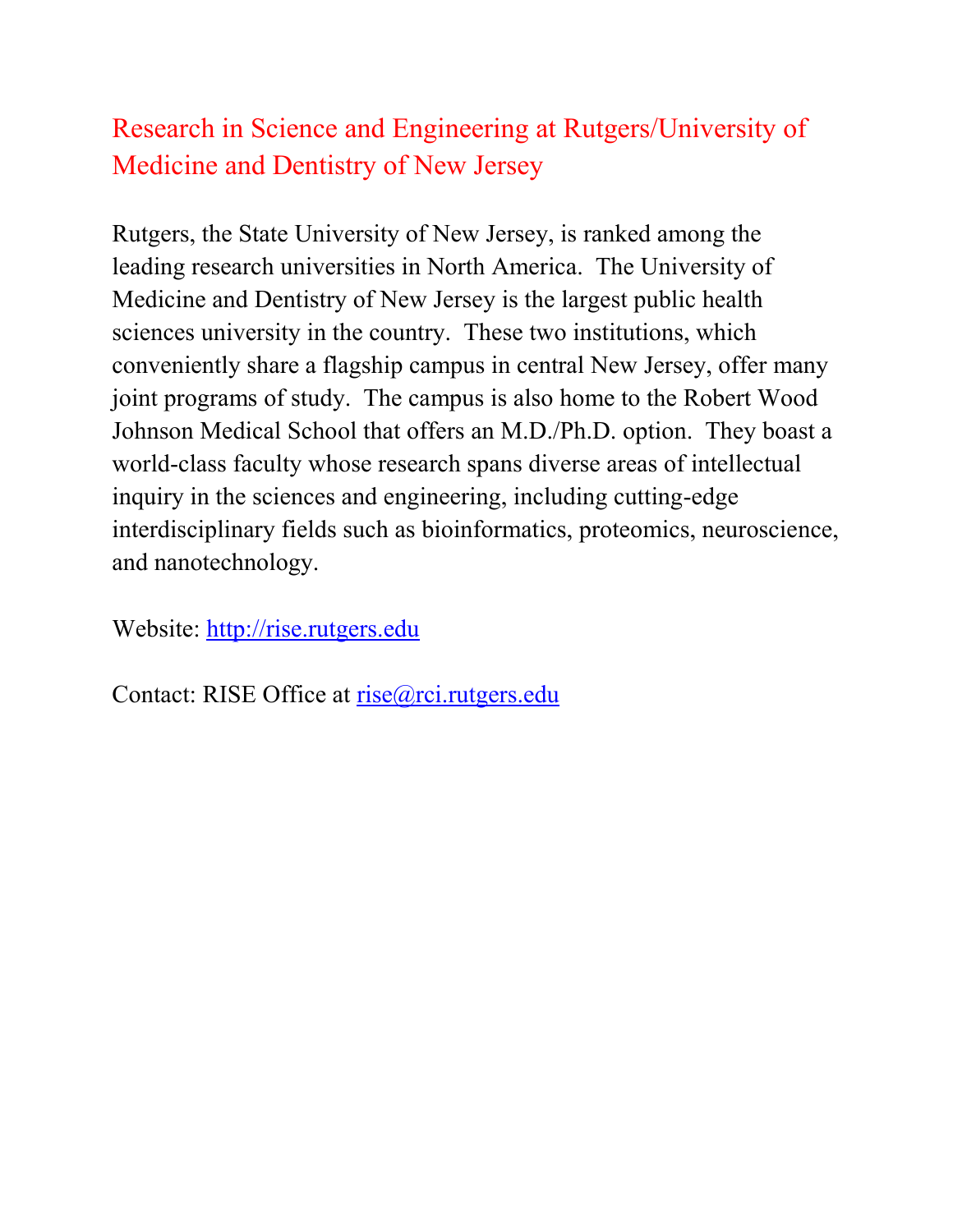# The Rockefeller University Summer Undergraduate Research Fellowship

The Rockefeller University Summer Undergraduate Research Fellowship (SURF) program provides a unique opportunity for undergraduates to conduct laboratory research. SURF students wirk with leading scientists in a broad range of areas, including biochemistry; structural biology and chemistry; molecular, cell and developmental biology; immunology; virology and microbiology; neuroscience; physics; and mathematical biology.

Website: http://www.rockefeller.edu/surf/

Contact: Office of Graduate Studies at surf@rockefeller.edu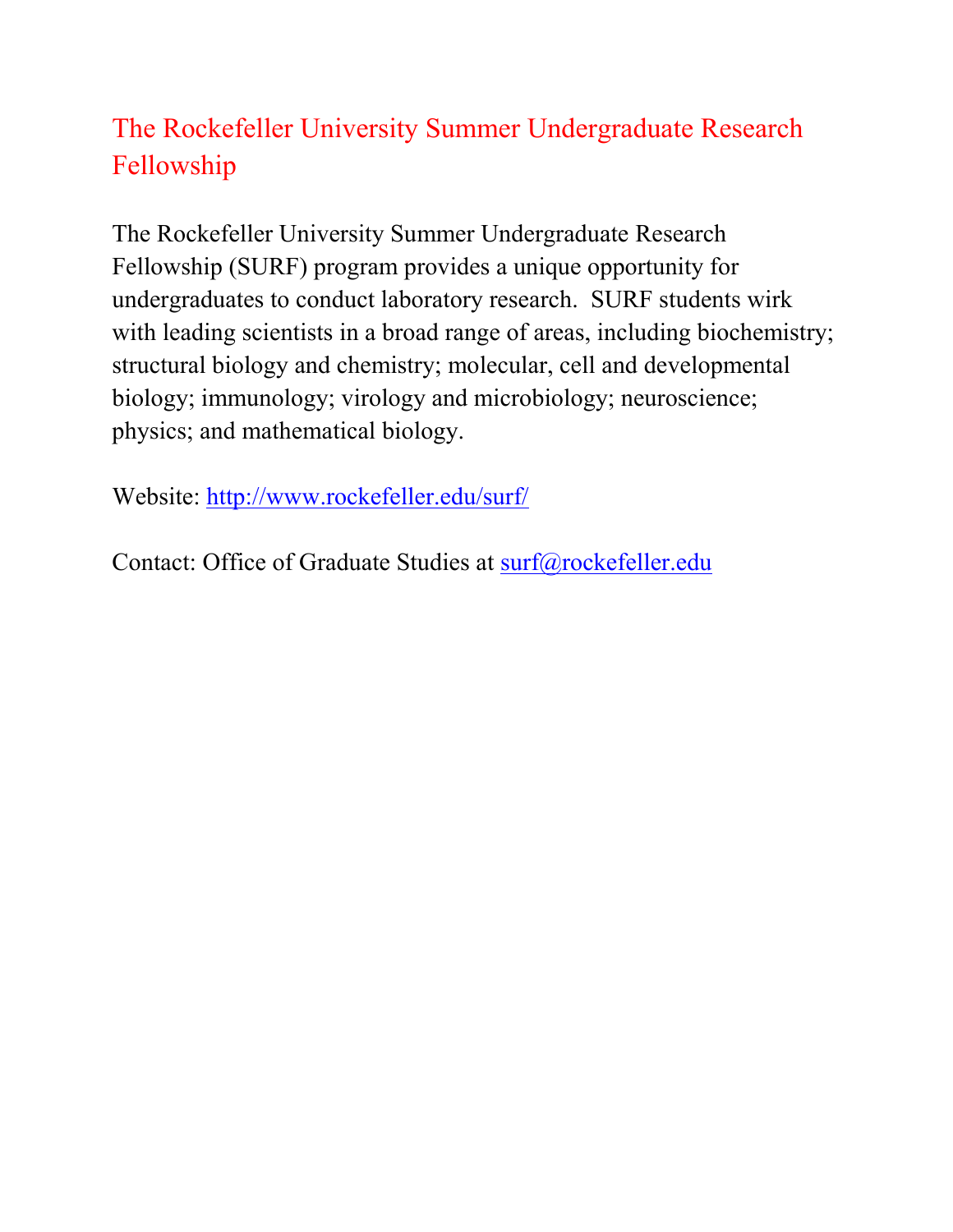# The Scripps Research Institute Summer Immunology and Virology Undergraduate Fellowship

The program has been created to expose undergraduates to state-of-theart immunological and virological research, provide an introduction to The Scripps Research Institute Graduate Program, and motivate and prepare them for career opportunities in immunology and virology. The fellows are assigned to work with a mentor in a laboratory for the summer process, bench experience, data analysis, and experimental design. In addition, fellows are expected to attend weekly classes that will provide an introduction to immunology, virology, and other topics of interest.

Website: http://jobs.scripps.edu/students

Contact: Nancy Delaney at ndelaney@scripps.edu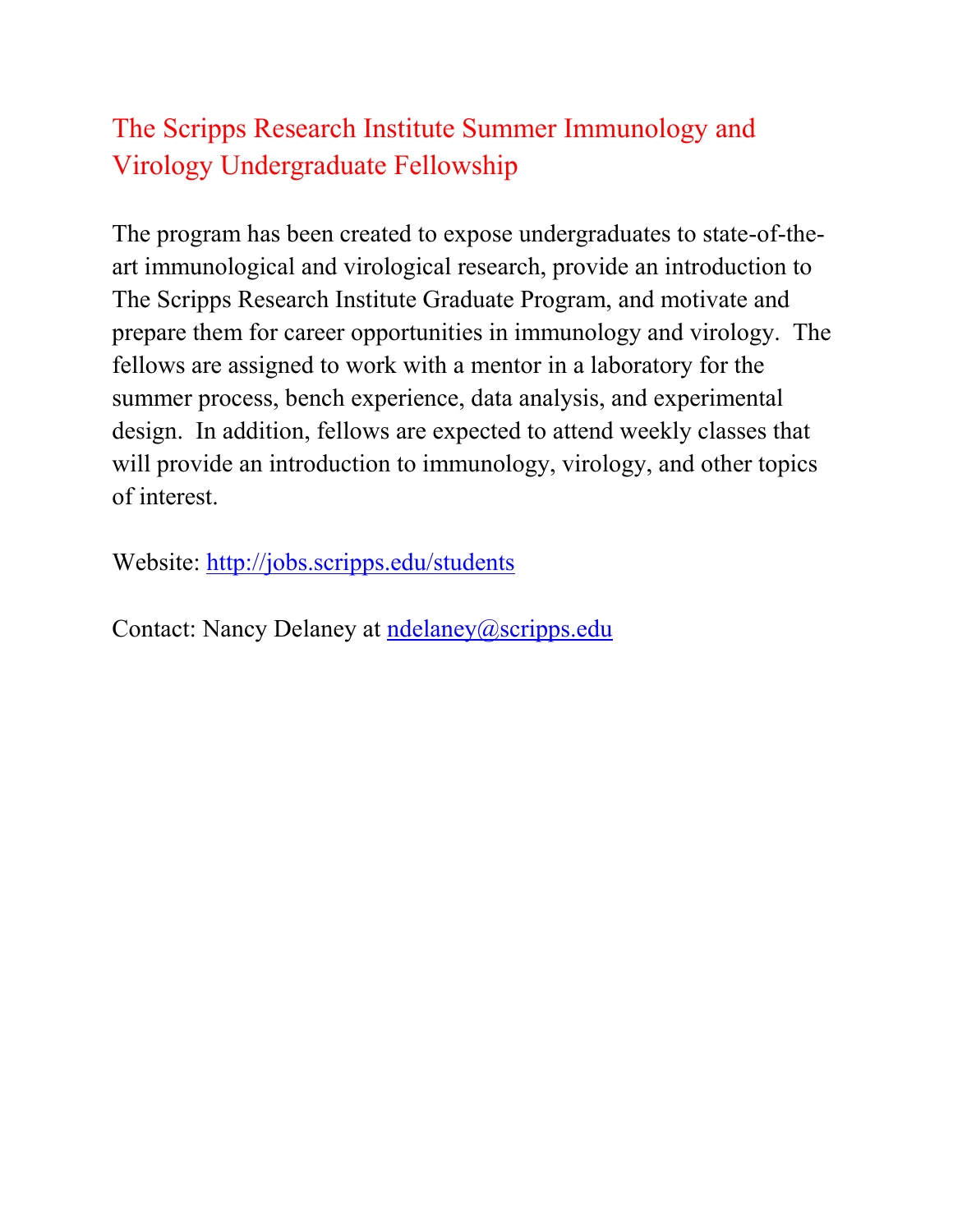## Seaver Undergraduate Research in Biology

The biology department at Pepperdine University conducts a summer research program geared specifically to undergraduate students at the sophomore and junior levels. The faculty will conduct a 12-day research orientation workshop (May 12-May 24). During the workshop, students will be introduced to the uses and limitations of specific research tools and techniques. The workshop will culminate with a visit to the James San Jacinto Mountains Reserve near Idylwind, California and the presentation of student proposals for summer projects. Over the remainder of the summer, students will pursue individual research projects under the direction of faculty. Visiting scientists will hold special research seminars in each research are. The research program will conclude with a student research symposium in late July in the new Keck science facilities.

Website: http://seaver.pepperdine.edu/naturalscience/programs/surb.htm

Contact: Jay Brewster at jay.brewster@pepperdine.edu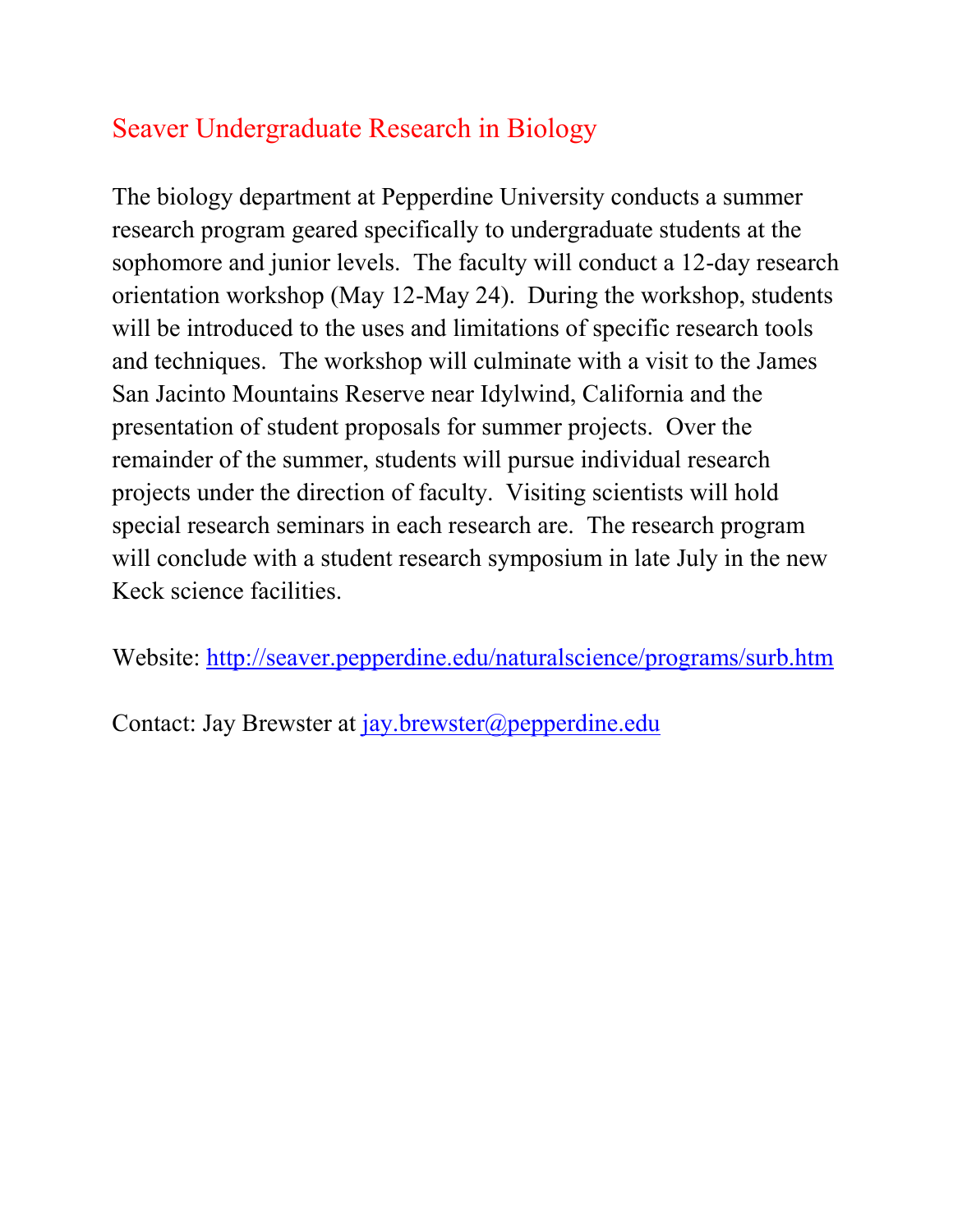# SoCal Edison International

The internship program at Southern California Edison fosters leadership development, providing an opportunity to apply and enhance developing skills in a student's major. Students from many different universities and backgrounds have participated and continue to offer their talent and ideas to help the company carry on its vision: Leading the Way in Electricity

Website: http://www.edison.com/careers/college.asp

Contact: College Relations Department at collegerelations@sce.com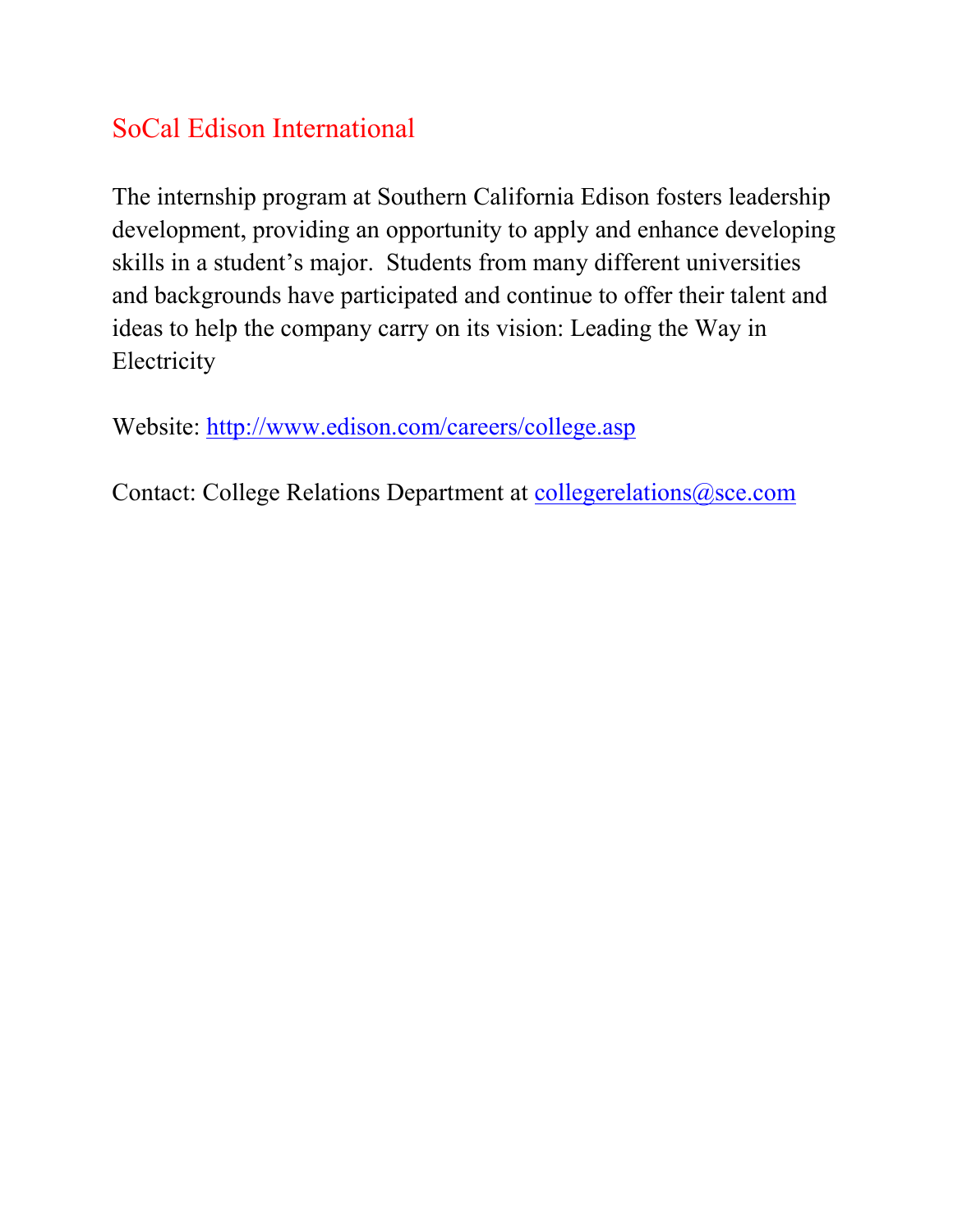# St. Jude Children's Research Hospital Pediatric Oncology Education (POE) Program

The Pediatric Oncology Education (POE) program at St. Jude Children's Research Hospital is funded by the National Institutes of Health/National Cancer Institute. The POE program offers a unique opportunity for students preparing for careers in the biomedical sciences, medicine, dentistry, pharmacy, allied health, and veterinary medicine to gain biomedical and oncology research experience. The POE program provides a short-term internship in either laboratory research or clinical research.

Website: http://www.stjude.org/poe

Contact: Dr. Suzanne Gronemeyer at suzanne.gronemeyer@stjude.org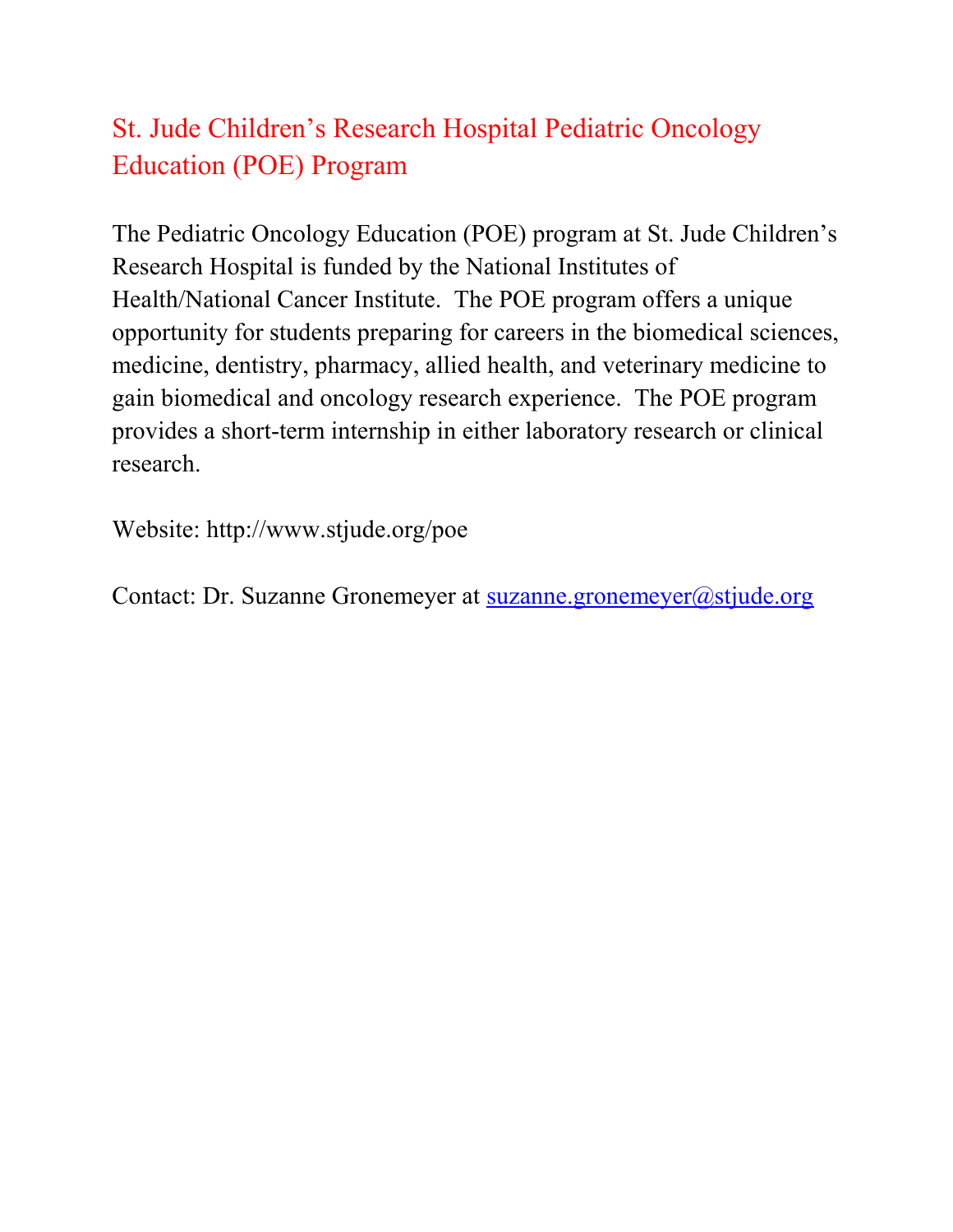## Summer in Biomedical Science Undergraduate Research Program at University of Alabama at Birmingham

The Summer in Biomedical Science (SIBS) Undergraduate Research Program at University of Alabama at Birmingham (UAB) will provide the opportunity for college sophomores or juniors to be instructed in the techniques of modern biology, while becoming integrated members of a vibrant clinical and scientific community. Ten students who have finished their sophomore or junior year of college will be accepted into the 8 week paid summer program to work with UAB faculty members on mentored research projects. SIBS students will receive a stipend of \$2000 for their participation in the program. Campus housing will be provided, but travel expenses will not be covered.

Website: http://www.uab.edu/medicine/sibs/

Contact: Robin G. Lorenz at rlorenz@uab.edu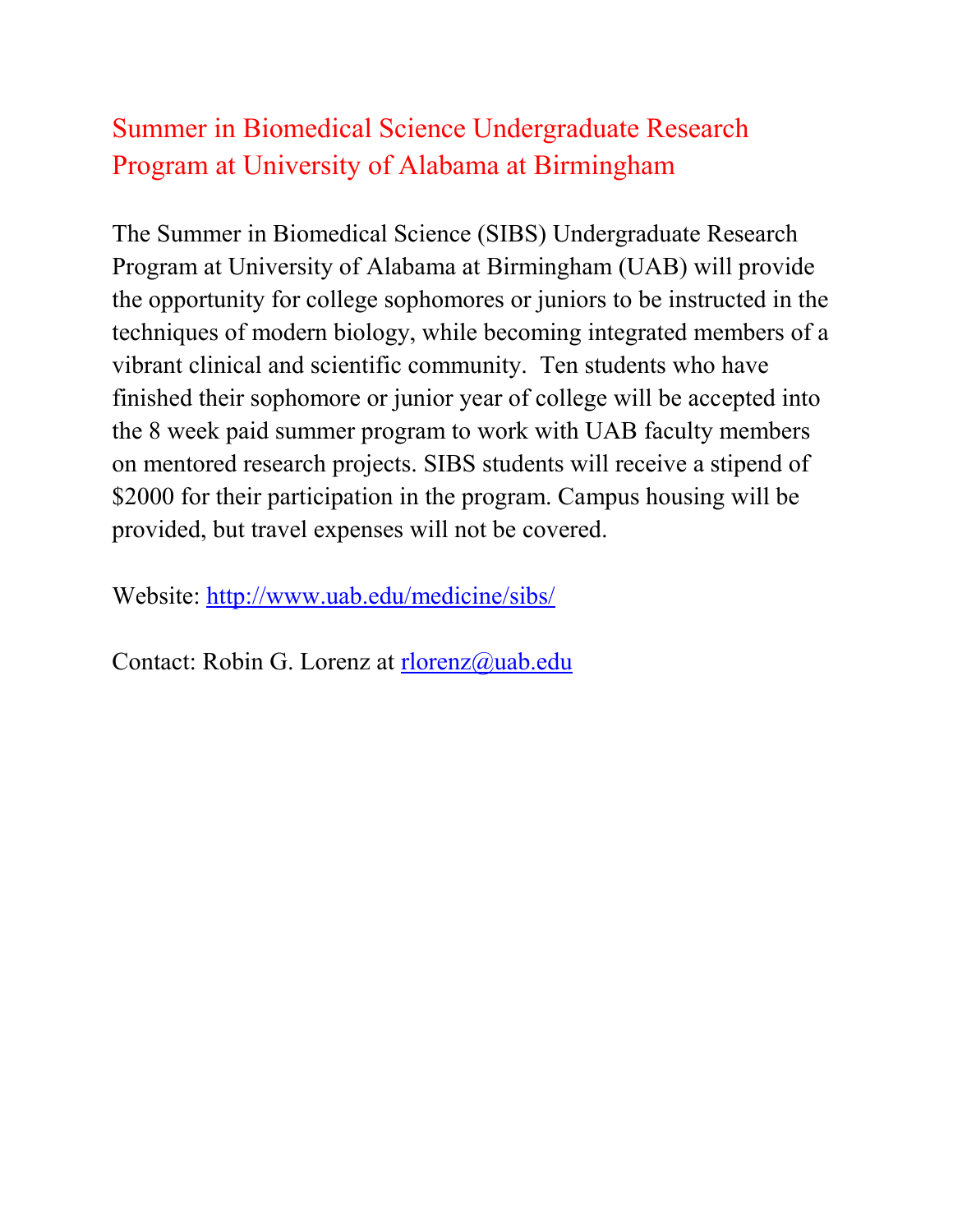## Summer Medical and Dental Education Program

This program is available to college freshmen and sophomores at no charge, and includes housing. Students spend six weeks of the summer at one of several top universities around the country, including UCLA, brushing up on basic science coursework while gaining career development, financial-planning skills, and further learning skills.

Website: http://www.smdep.org

Contact: Based on desired program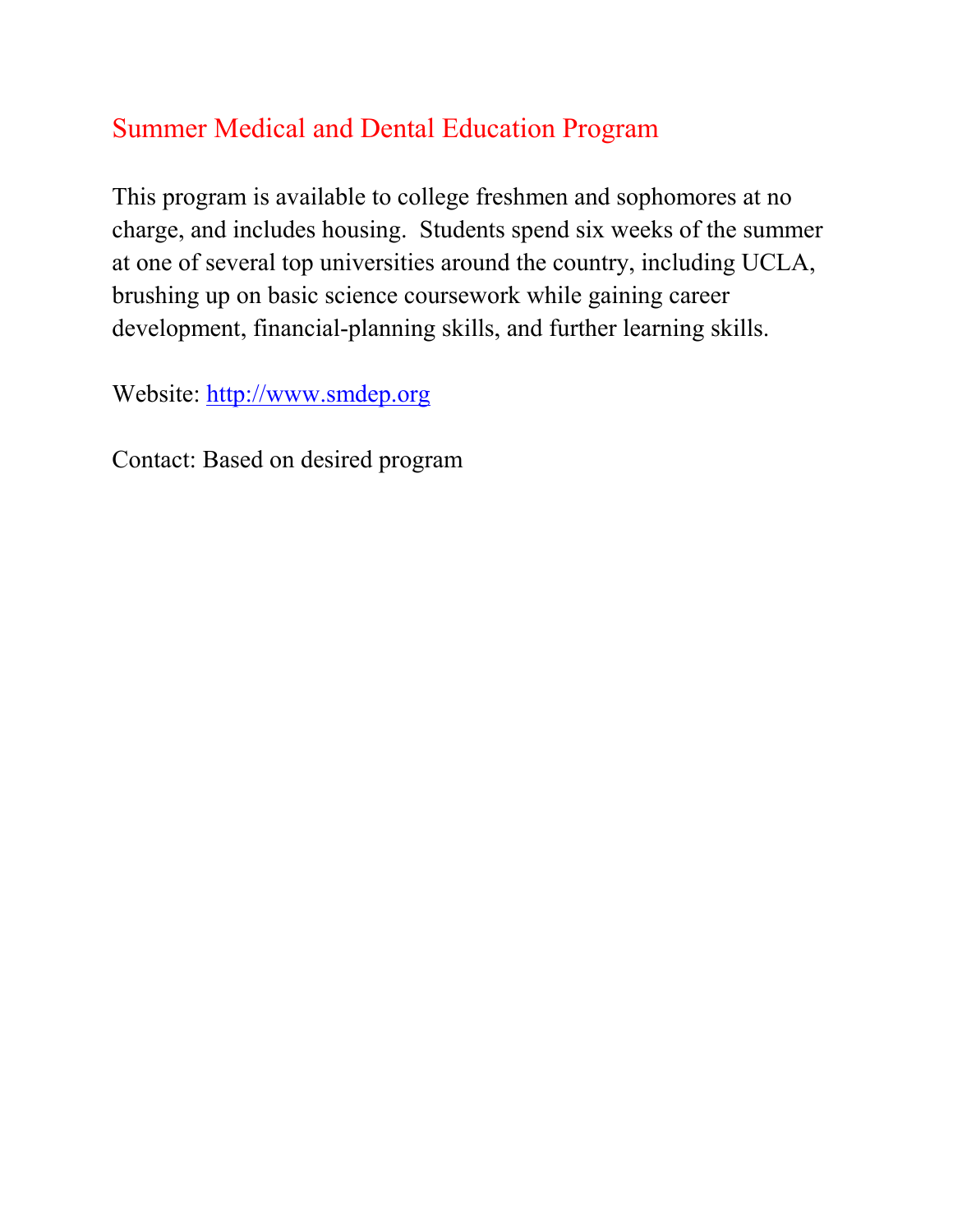# Summer Medical and Research Training Program

The Summer Medical and Research Training (SMART) Program is for undergraduate students who are interested in exploring a career in scientific research. The program encourages Ph.D.-oriented candidates to apply. Up to 100 students from across the nation recruited for the SMART Program. The program offers nine paid weeks of biomedicallyrelated research in a broad range of areas, daily seminars designed for undergraduates, free SMART GRE prep workshops, career development activities, and housing at Rice University dorms.

Website: http://www.bcm.edu/smart/

Contact: Gayle Slaughter at gayles@bcm.edu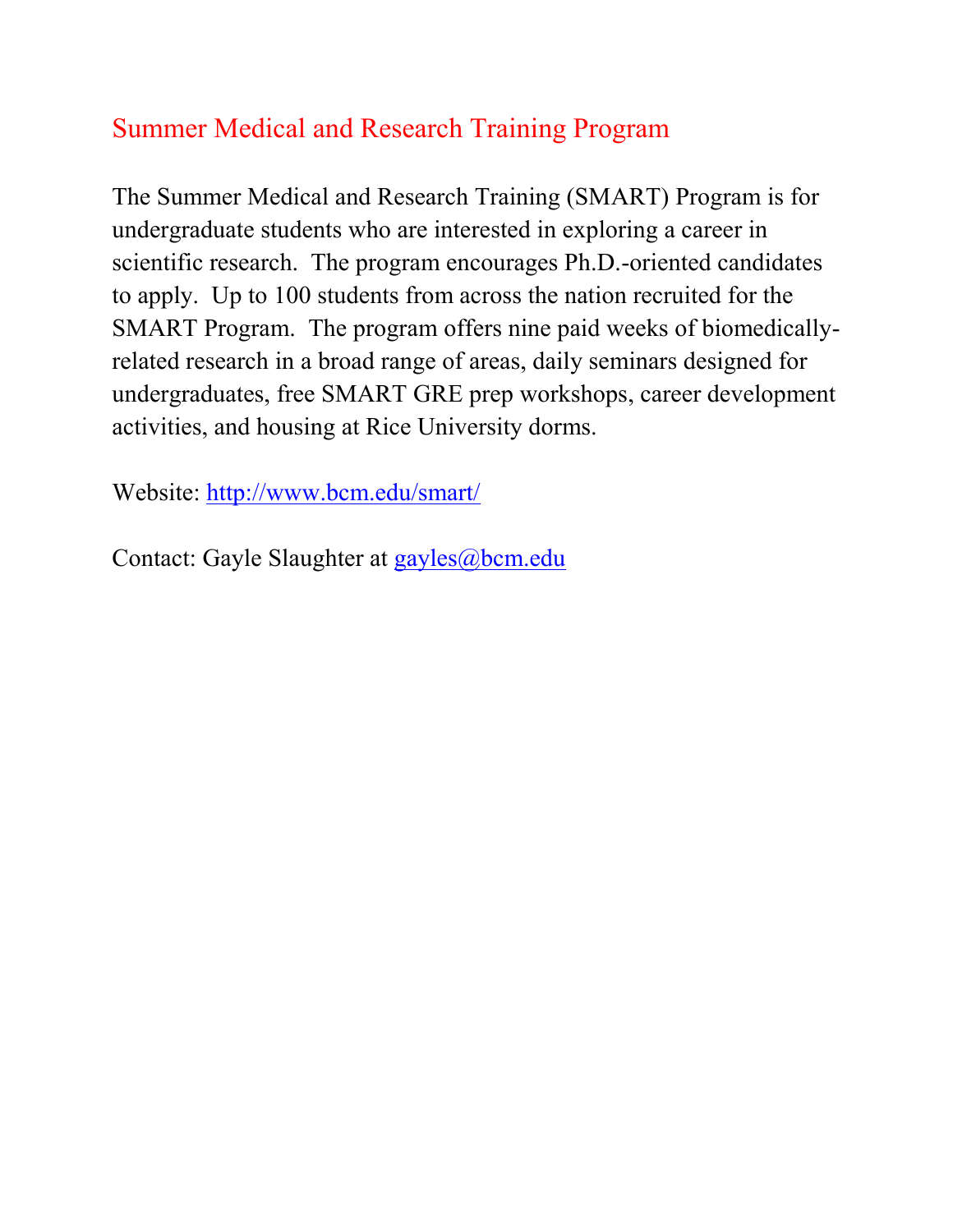# Summer Undergraduate Research Program at Emory

The Summer Undergraduate Research Program at Emory allows undergraduate students to conduct supervised research with a faculty mentor. Students receive training in their research plan, analyze their data, and create written and oral presentations of their results. At the end of the summer, each participant takes part in a formal research symposium.

Website: http://www.cse.emory.edu/projects/students/sure.html

Contact: SRP@learnlink.emory.edu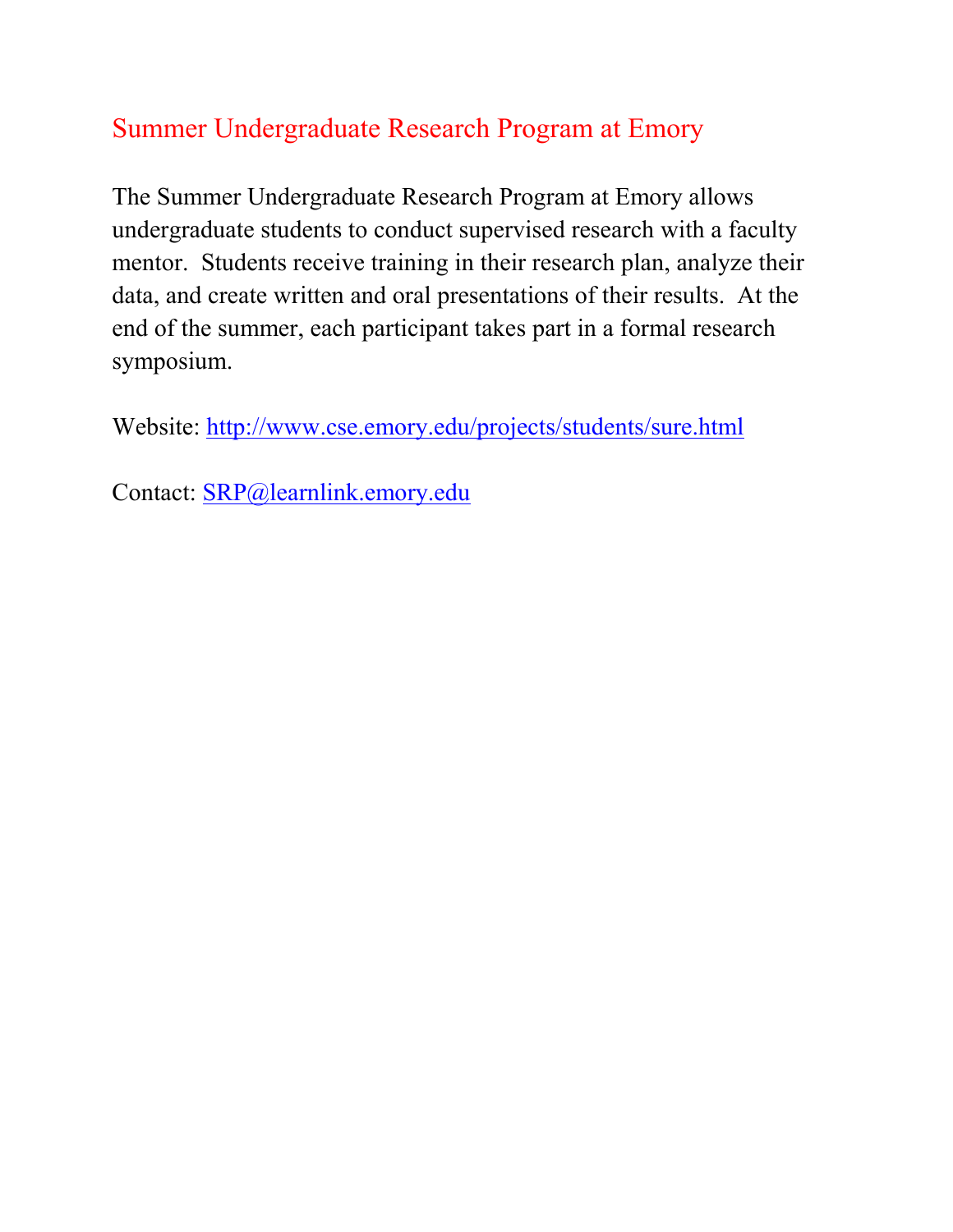#### Texas A&M Summer Undergraduate Research Program

With support from the NSF-REU grant program and the College of Agriculture and Life Sciences, the Department of Biochemistry and Biophysics offers an opportunity for undergraduate students to participate in a 10-week intensive summer research program during the summer. Under the direction of our faculty, students will join a laboratory team to conduct research in modern biochemistry, with wideranging possibilities in structural biology, molecular genetics, genomics, enzymology or biophysics (faculty research). Students will participate in weekly meetings in order to explore the diversity of research opportunities in this vibrant field, gain experience in critical reading of biochemical research papers, discuss research ethics and to learn effective oral and written presentation skills. In addition, opportunities for social activities away from the laboratory will be provided on weekends. Financial support will include a stipend of \$5250 in addition to living expenses on campus, and some assistance with travel expenses.

Website: http://biochemistry.tamu.edu/academics/reu/summerundergraduate-research-in-biochemistry/

Contact: Gary Kunkel: g-kunkel@tamu.edu

Deadline: February 1, 2015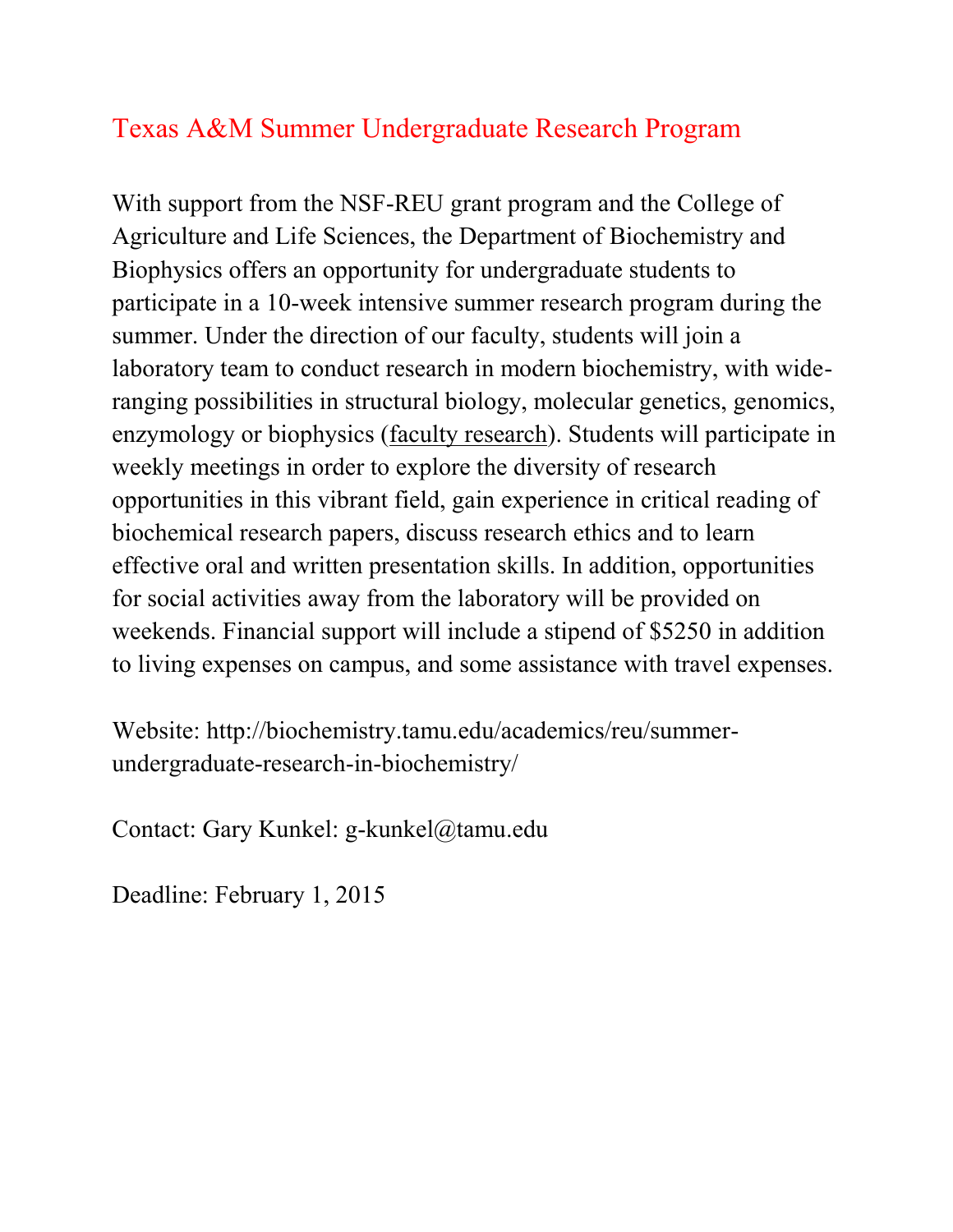# Tufts University Building Diversity in Biomedical Sciences Program

The Building Diversity in Biomedical Sciences (BDBS) Program offers a ten week, mentored research experience for students interested in pursuing future PhD or MD/PhD studies. The Program begins at the end of the first week of June and ends in the second week of August.

Trainees also attend scientific seminars and workshops on academic and career guidance, participate in organized social activities, and have free time to explore the Boston area. Trainees receive a \$4,000 stipend, travel expenses within the US, and are provided with on-campus housing.

Website: http://sackler.tufts.edu/Admissions/Apply-to-Non-Degree-Programs/Building-Diversity-in-Biomedical-Sciences.aspx

Contact: sackler-school@tufts.edu

Deadline: February 15, 2015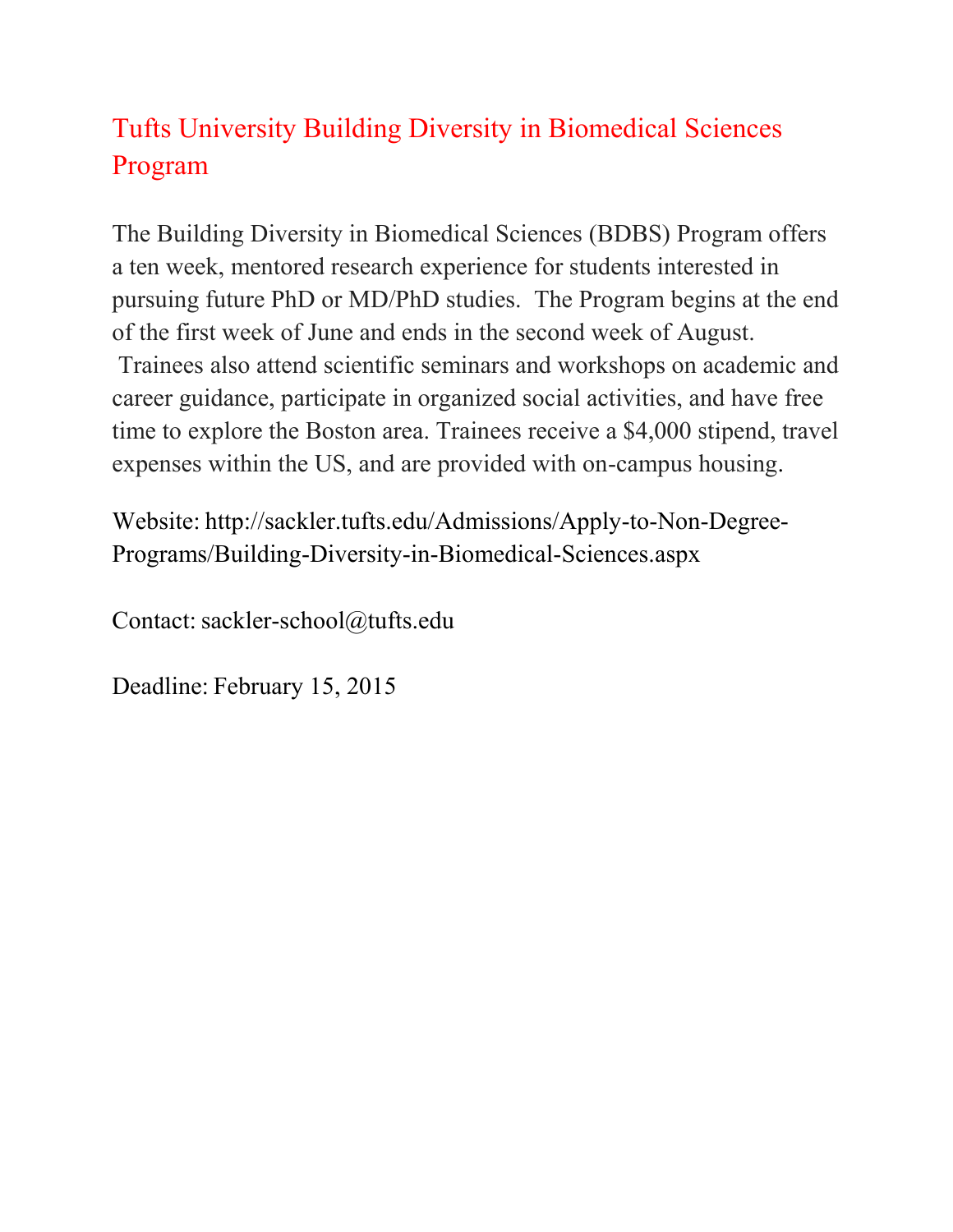## University of Arizona Minority Health Disparities Summer Research Opportunities Program

The University of Arizona Graduate College is offering summer research opportunities focusing on health issues that affect minority communities in a disproportionate manner and specifically research involving pulmonary, heart and vascular, and blood diseases and disorders. Underrepresented undergraduate rising juniors and seniors in majors leading to biomedical careers will engage in specific research projects at the University of Arizona under the supervision of faculty conducting research on minority health issues. Students will also present their research at the summer colloquium attended by faculty, graduate students, family, and friends. The research objectives of the program are substantial and will require students' full-time commitment.

Website: http://grad.arizona.edu/mhd

Contact: Stephanie Adamson at adamsons@email.arizona.edu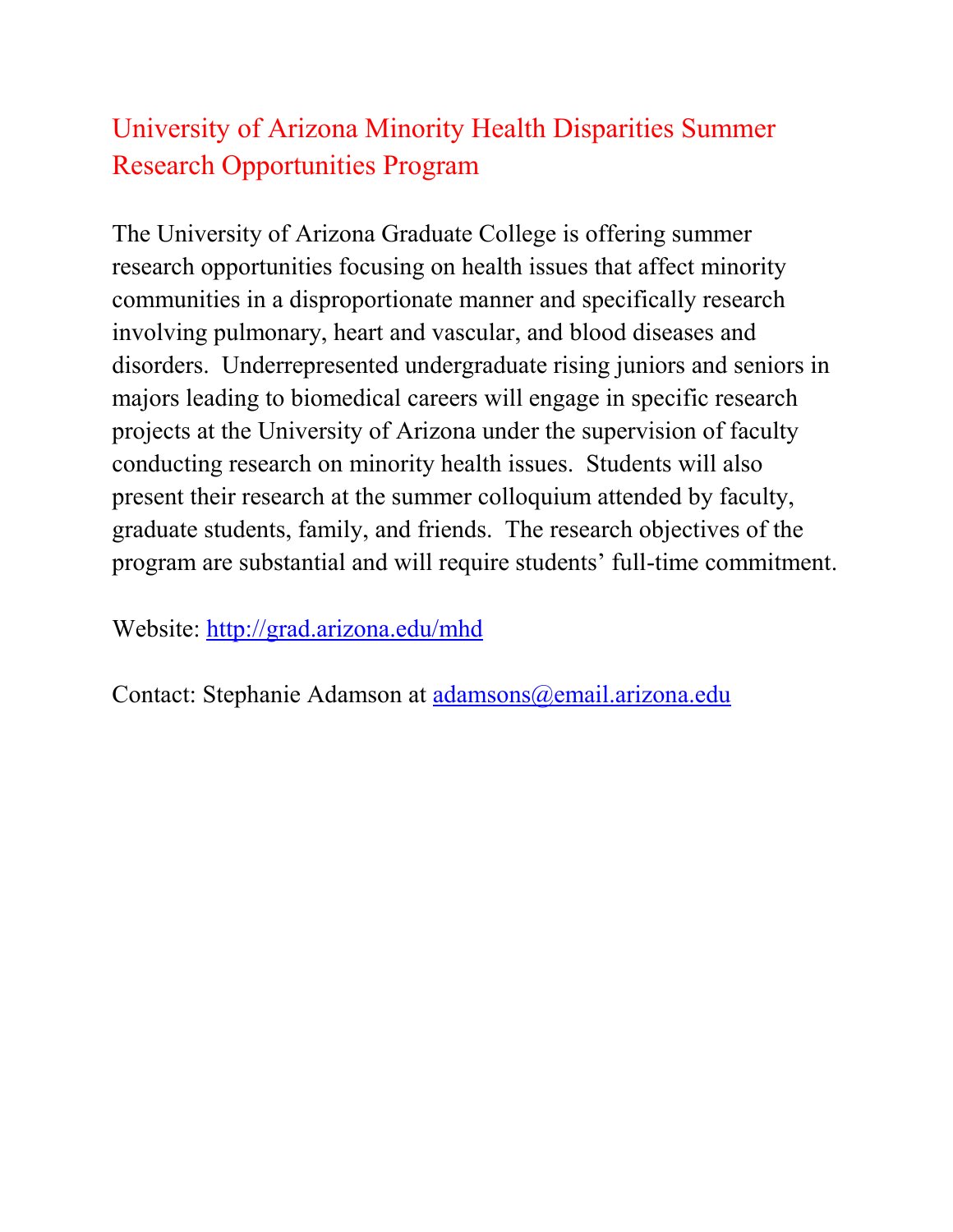## UCLA PREP Program

This program is for students from disadvantaged backgrounds or medically underserved communities who have completed one year of college biology or chemistry with a minimum science GPA of 2.5 for freshmen and sophomores, and 2.8 for juniors and above. This is a seven-week internship that helps students prepare for the MCAT or DAT, offers career and personal development guidance, and allows students to observe physicians or dentists in their everyday practices.

Website: http://www.medstudent.ucla.edu/offices/aeo/prep.cfm

Contact: Office of Academic Enrichment/David Geffen at (310) 825- 3575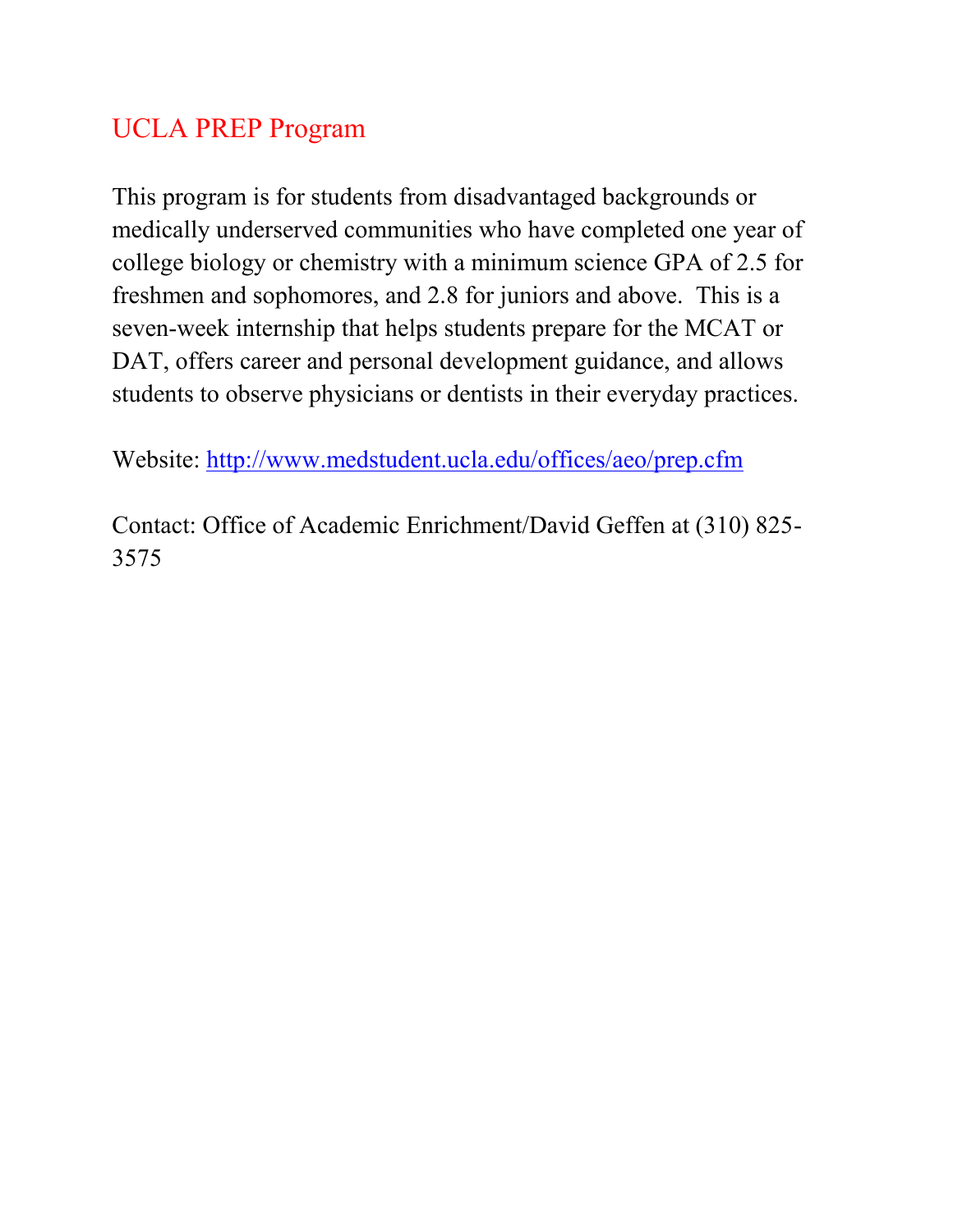#### UCLA Summer Programs for Undergraduate Research

The UCLA Summer Programs for Undergraduate Research offer upper division undergraduate students with outstanding academic potential the opportunity to work closely with faculty mentors on research projects. Each student participant will be working with a faculty mentor with special expertise and interests matched, as closely as possible, to the student's research interests and career goals. Students will either assist the faculty member in an ongoing research project or work collaboratively with the mentor in designing a new project of mutual interest.

Website: http://www.gdnet.ucla.edu/asis/srp/srpintro.htm

Contact: Gloria Dial at gdial@gdnet.ucla.edu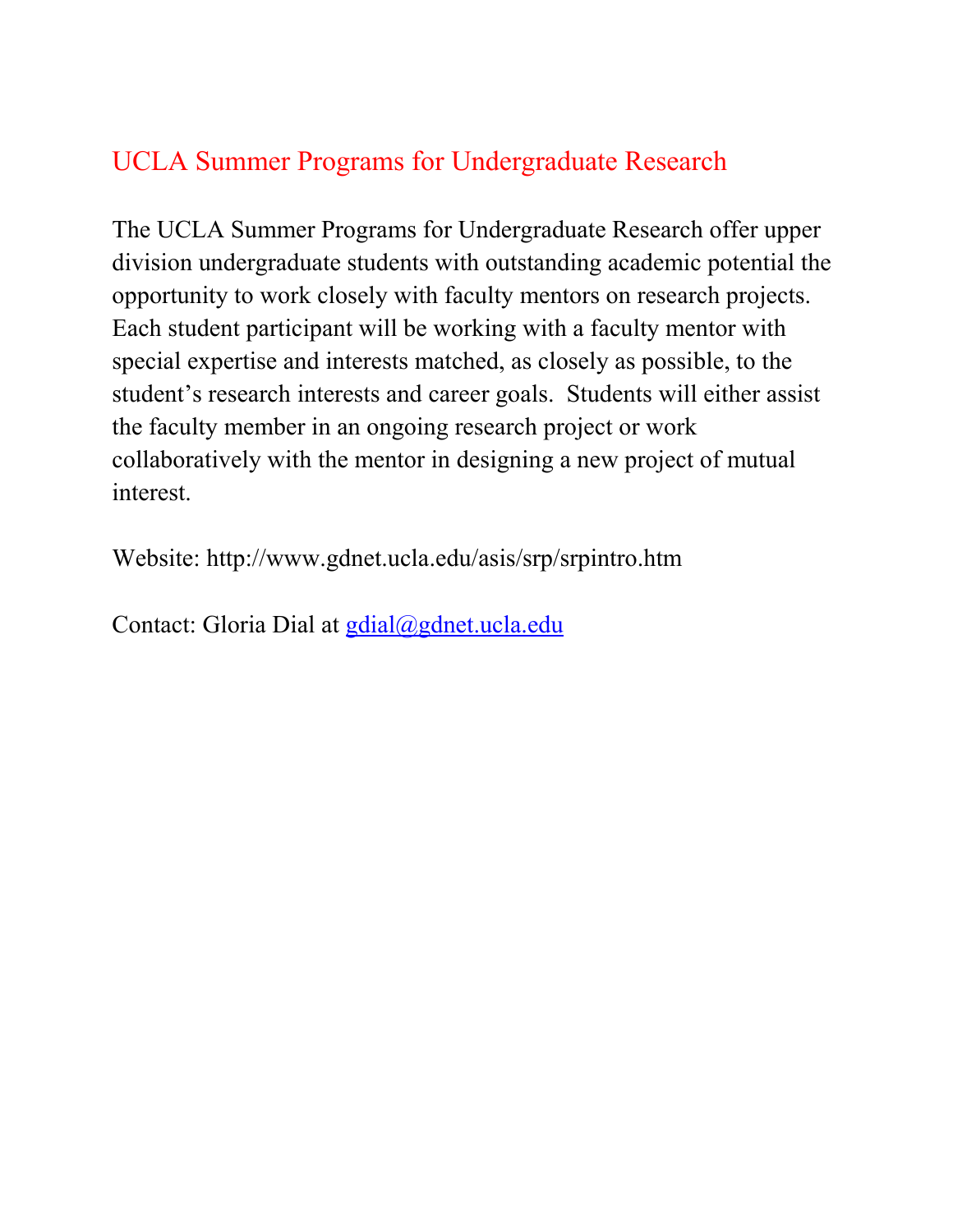# University of California San Diego Medical Scientist Training Program

The principle focus of the NIH/National Heart, Lung, and Blood Institute-sponsored program is an eight-week research project conducted in the laboratory of a faculty member in the biomedical sciences. Participants will also attend weekly seminars and take part in a physician-scientist clinical shadowing experience. The internship will conclude with a presentation of research work at UCSD Summer Research Conference.

Website: http://mstp.ucsd.edu/Pages/default.aspx

Contact: Carla Cremonese at ccremone@ucsd.edu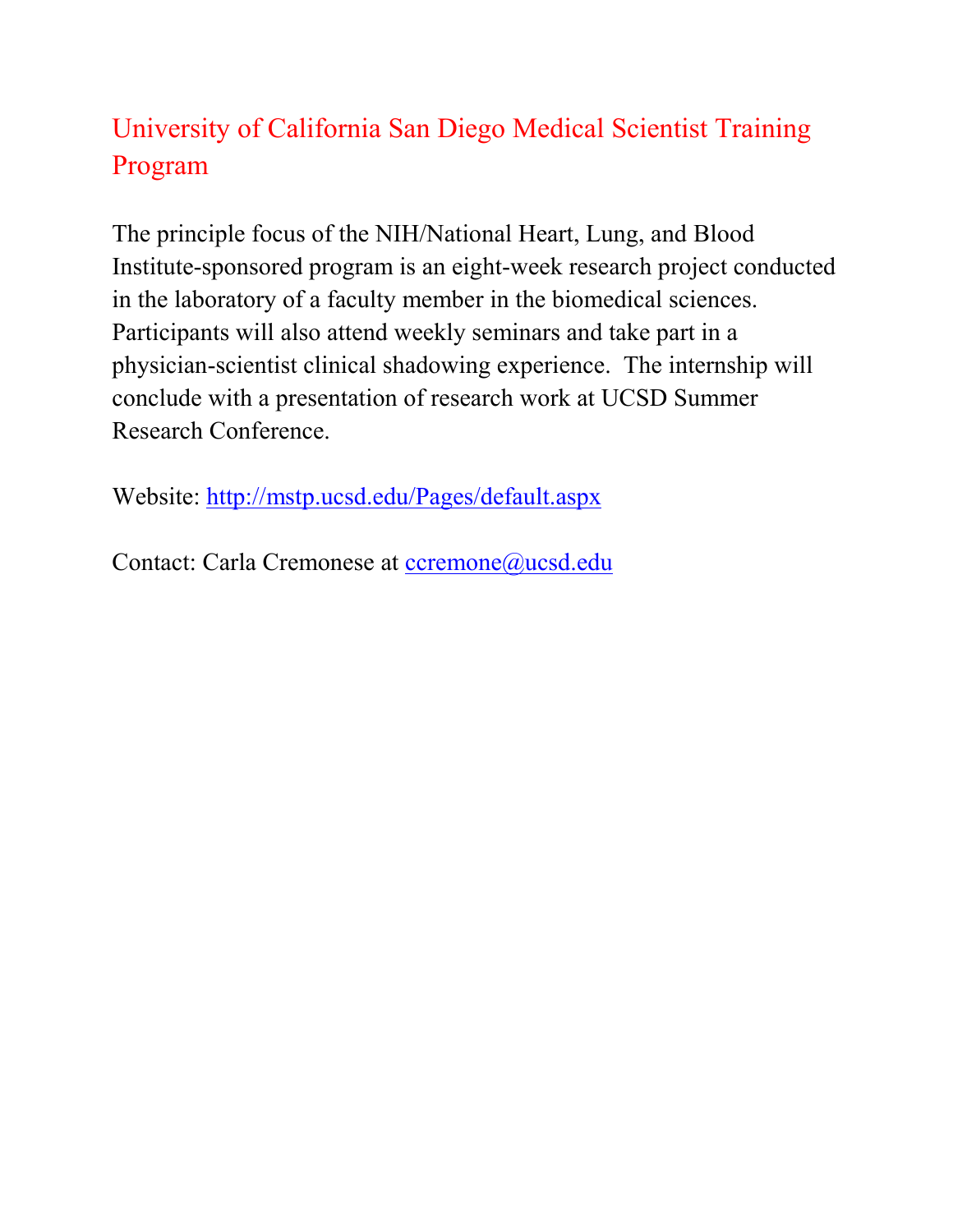# University of California Santa Barbara Summer Applied Biotechnology Research Experience

The UC Santa Barbara Institute for Collaborative Biotechnologies is a uniquely interdisciplinary research environment, with a mission of transforming biological inspiration into technological innovation. Interns partner with a mentor of similar interest, conduct research in the state-of-the-art laboratories, attend research seminars, receive training in career development skills, and participate in social activities.

Website: http://www.icb.uscb.edu/sabre/ Contact: Roxanne Defendini at Rdefindini@cs.uscb.edu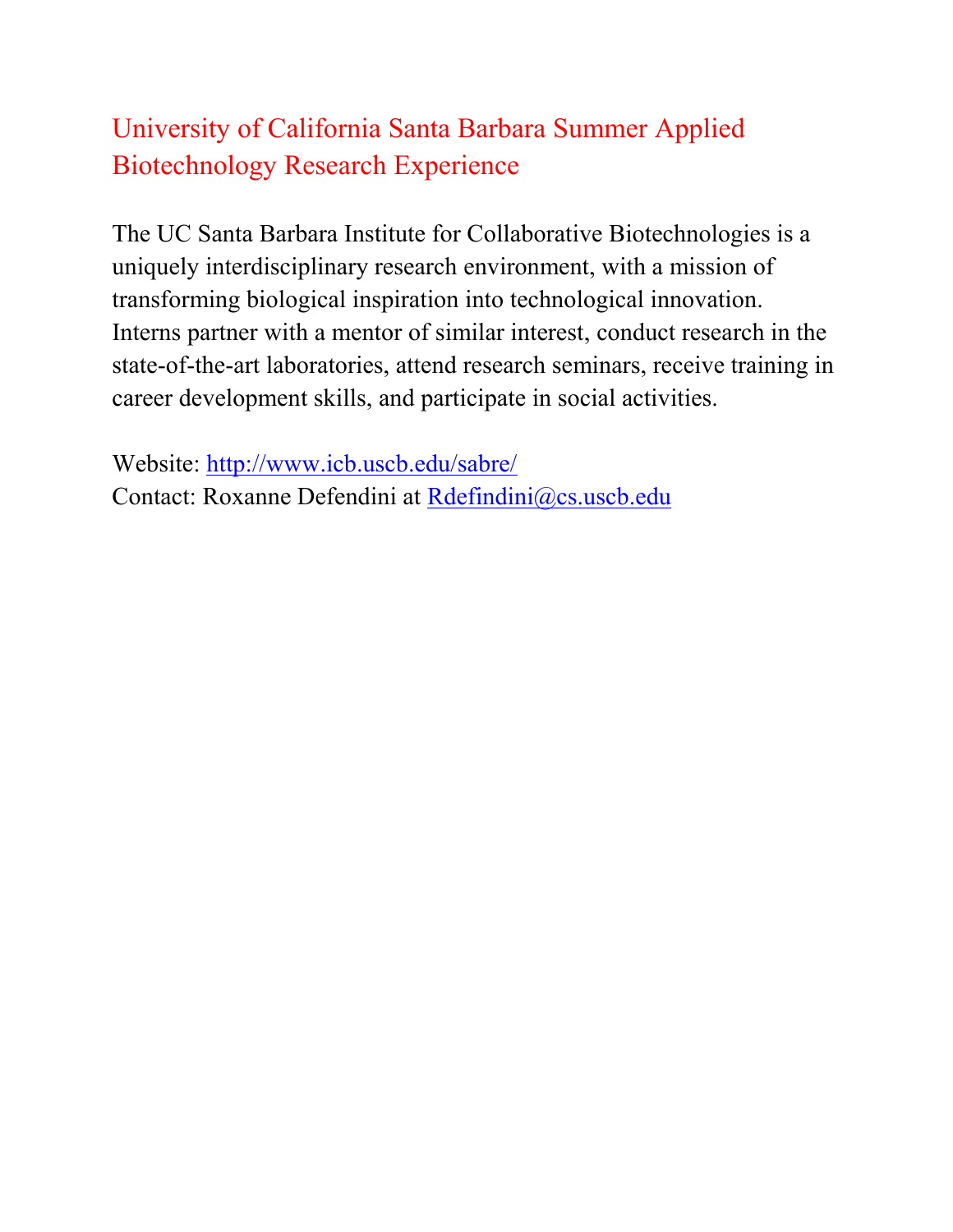# University of California Summer Undergraduate Research Fellowship

The Department of Biological Sciences at Columbia University offers the Summer Undergraduate Research Fellowship to a select group of motivated undergraduate students who will benefit from the opportunity for hand-on biology-related laboratory research. This is a chance to experience the joys of discovering something completely new, while learning to overcome the challenges inherent in scientific research. Most students work either on the Morningside Heights campus or in the biomedical labs at Columbia's Health Sciences Center.

Website: http://www.columbia.edu/cu/biology/ug/surf/

Contact: Christina Panas at surf@biology.columbia.edu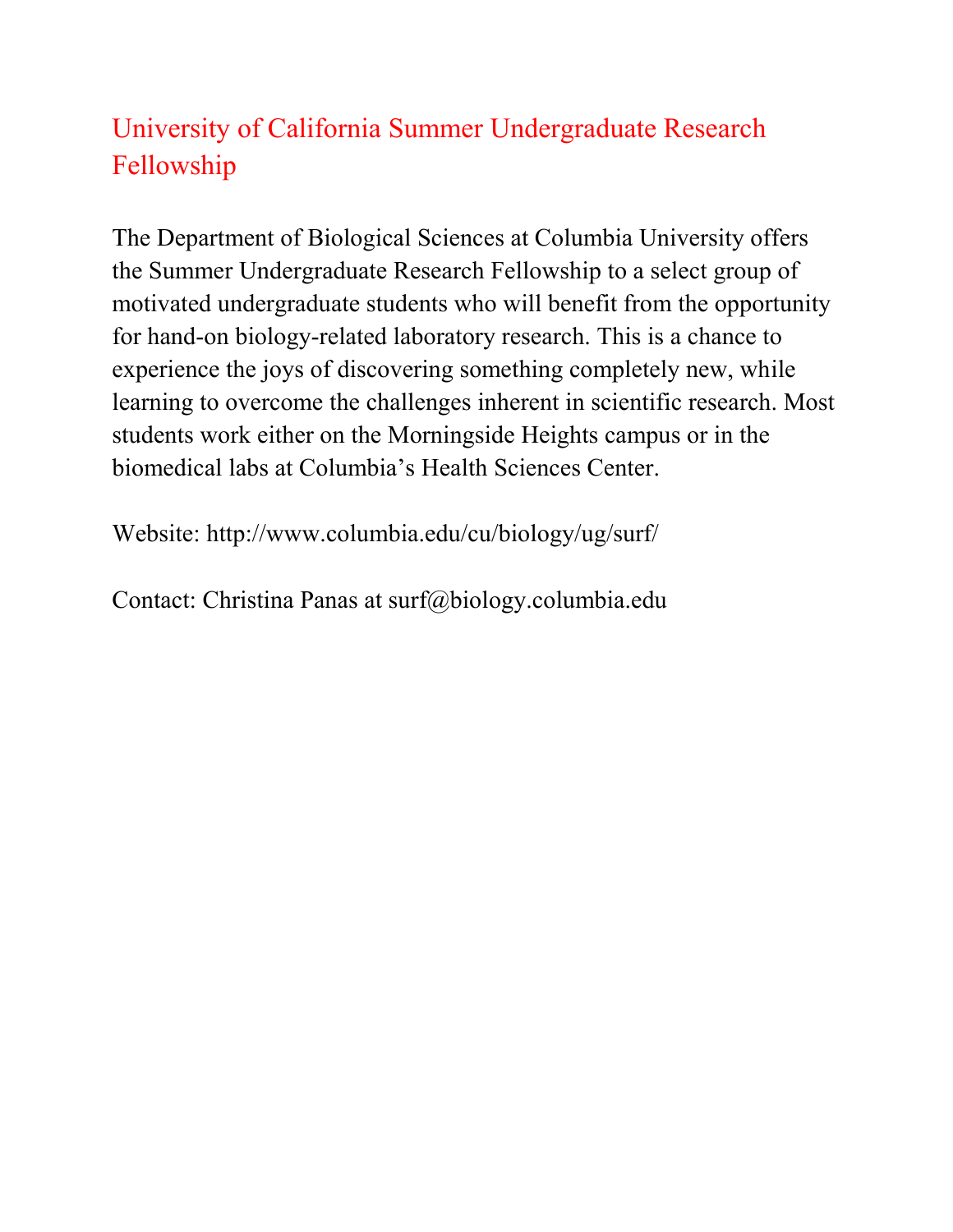# University of Maryland College of Behavior and Social Behavior Summer Research Initiative

The goals of this initiative are to provide rising juniors and seniors an opportunity to learn about graduate studies and the range of research and scholarship in the social, behavioral, and economic sciences and to provide a laboratory experience that enhances basic research knowledge and skills. The program also provides lectures, workshops, didactic exchanges, mentoring, and networking opportunities for students to advance their training in the social, behavior, and economic sciences.

Website: http://www.bsos.umd.edu/diversity/summer-researchinitiative.aspx

Contact: Dr. Kim J. Nickerson at SRI@bsos.umd.edu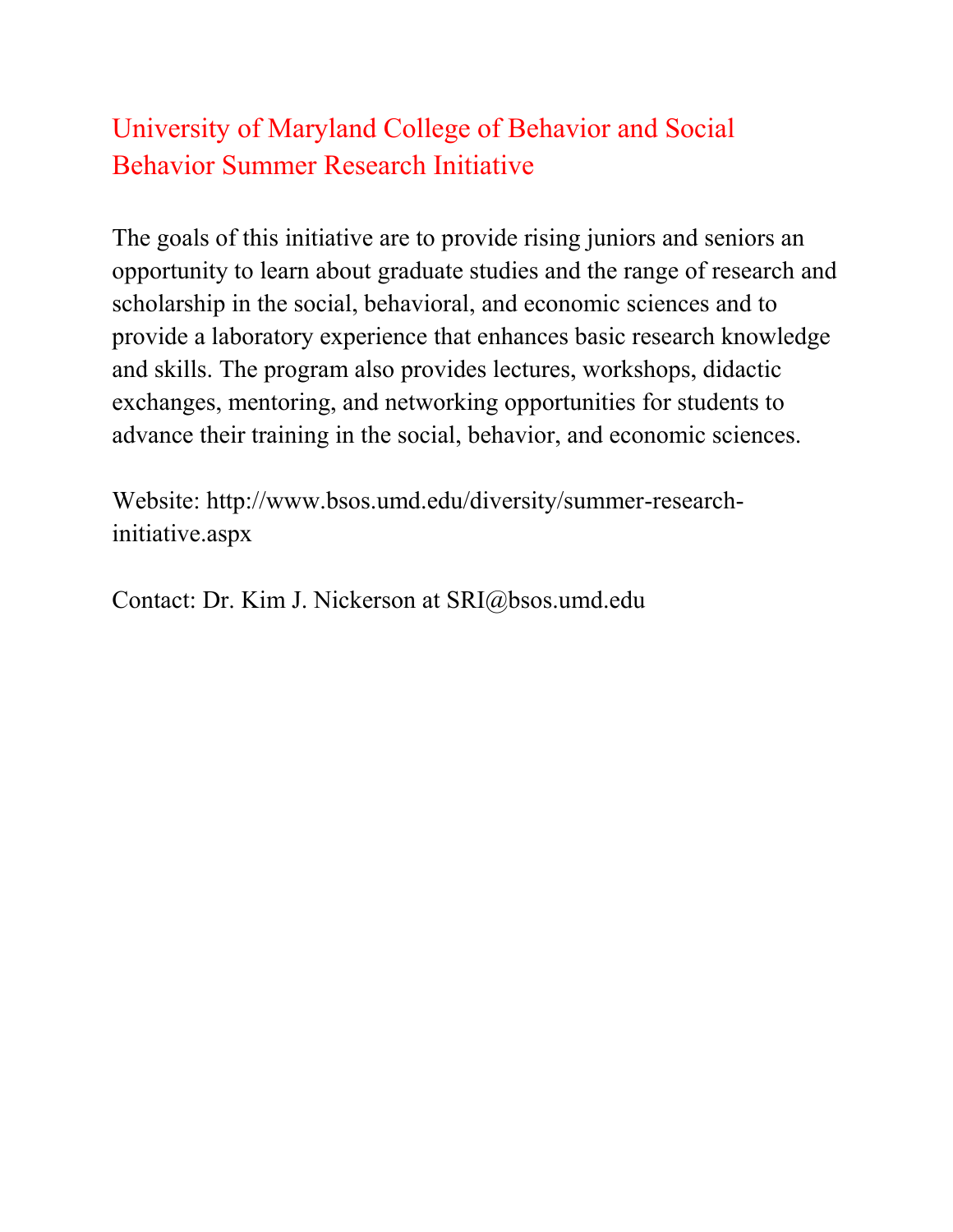# University of Minnesota Life Sciences Summer Undergraduate Research Program

The University of Minnesota Life Sciences Summer Undergraduate Research Program oversees and coordinates six life sciences programs. They begin with a joint orientation weekend followed by participation in a 10-week research project under the direction of a University of Minnesota faculty mentor, and numerous special activities focused on professional developments as well as social interaction.

Website: http://www.cbs.umn.edu/lssurp

Contact: summer\_research@umn.edu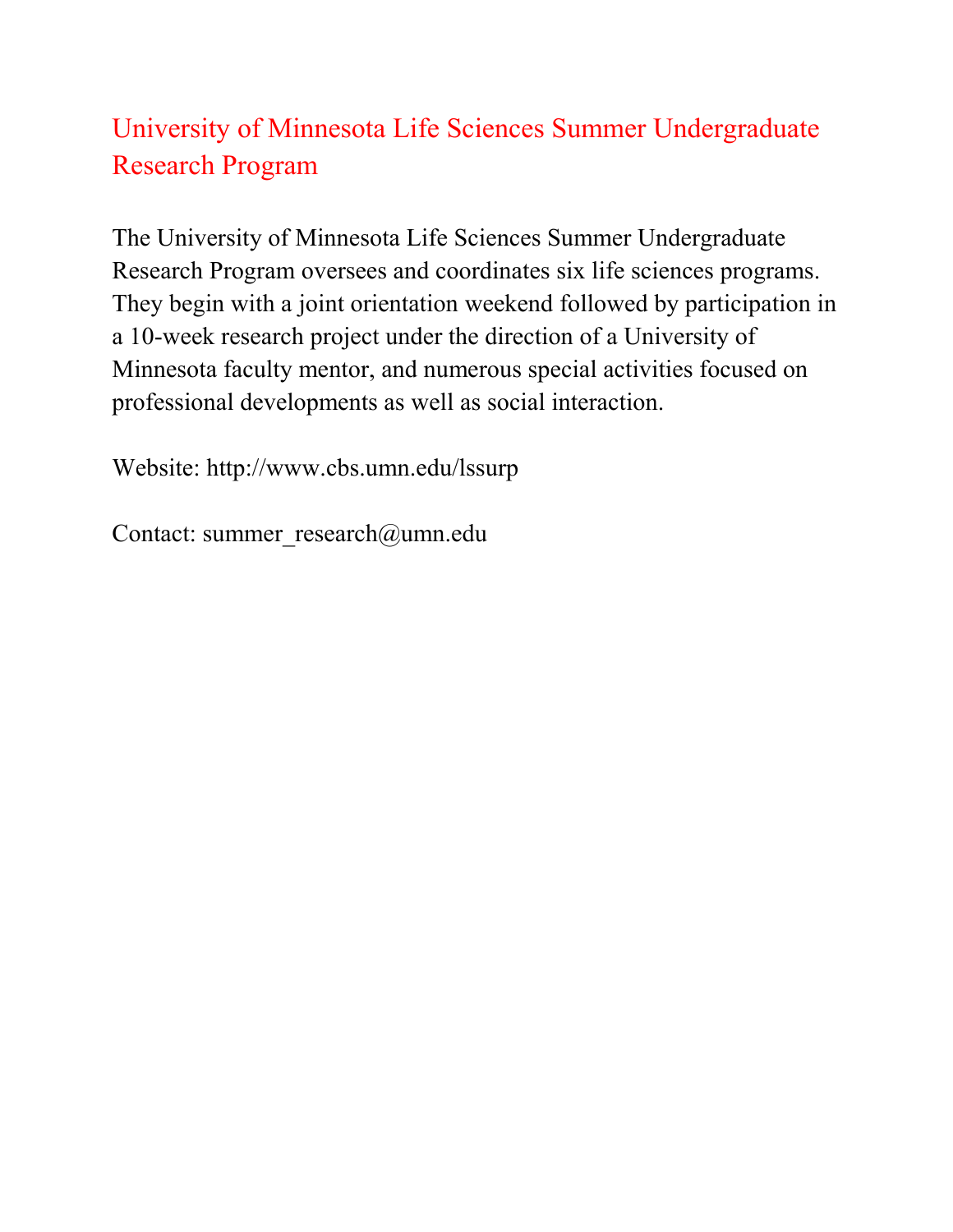# University of Nebraska Summer Undergraduate Fellowship Program

Spend your summer in a state of the art research laboratory as a team member or with a clinical research team—using and expanding your scientific knowledge and skills, and learning more about health care and research options. Students will experience a 10-week full-time research placement, receive a stipend, attend enrichment seminars and participate in networking and social activities.

Website: http://www.unmc.edu/studentservices/rse/enrichment/ undergraduate-enrichment/surp/index.html

Contact: 402-559-4000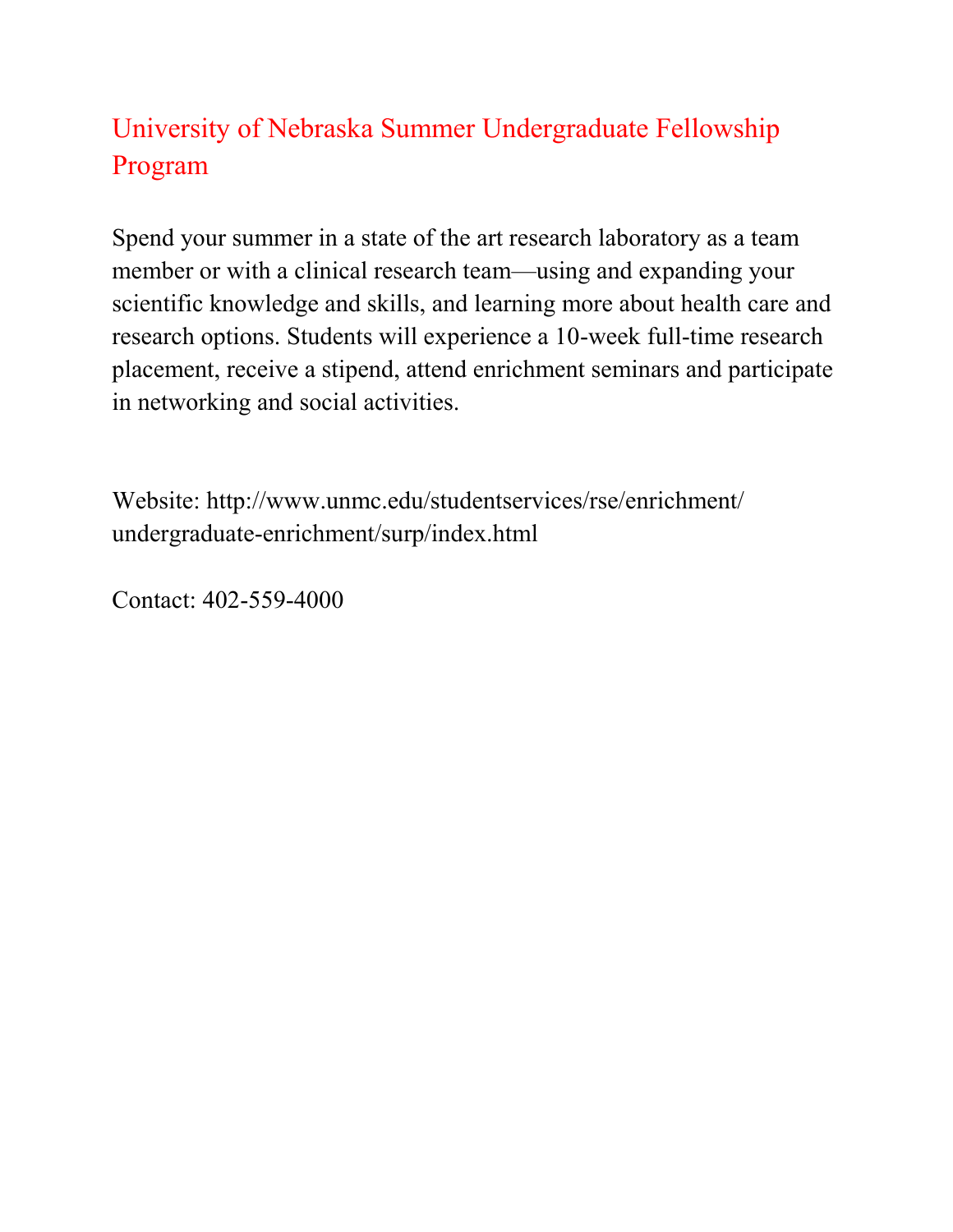# University of Oregon Summer Program for Undergraduate Research

The University of Oregon (UO) Summer Program for Undergraduate Research offers fellowship opportunities for undergraduate students from the other university and colleges to participate in ongoing research in life science laboratories at UO during the summer months.

Website: http://spur.uoregon.edu

Contact: Dr. Peter O'Day at oday@uoregon.edu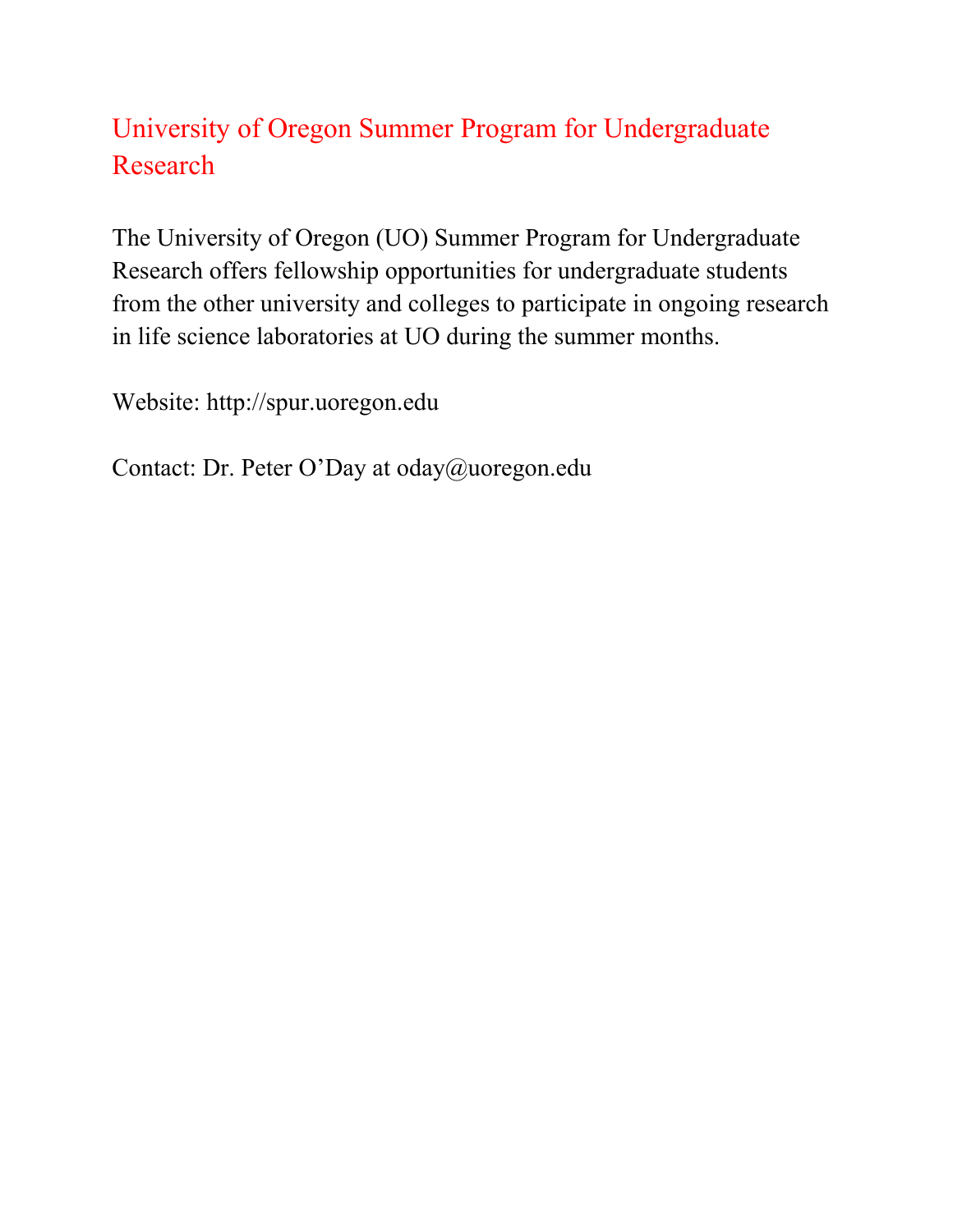# University of Pittsburgh School of Medicine Summer Undergraduate Research Program

The Summer Undergraduate Research Program provides stimulating and rewarding research opportunities for undergraduate considering graduate education in biomedical research. The School of Medicine provides an exceptional environment for students to gain research experience under the guidance of internationally recognized scientists.

Website: http://www.medschool.pitt.edu/future/future\_03\_spaep.asp

Contact: Carol Williams at cawillia@medschool.pitt.edu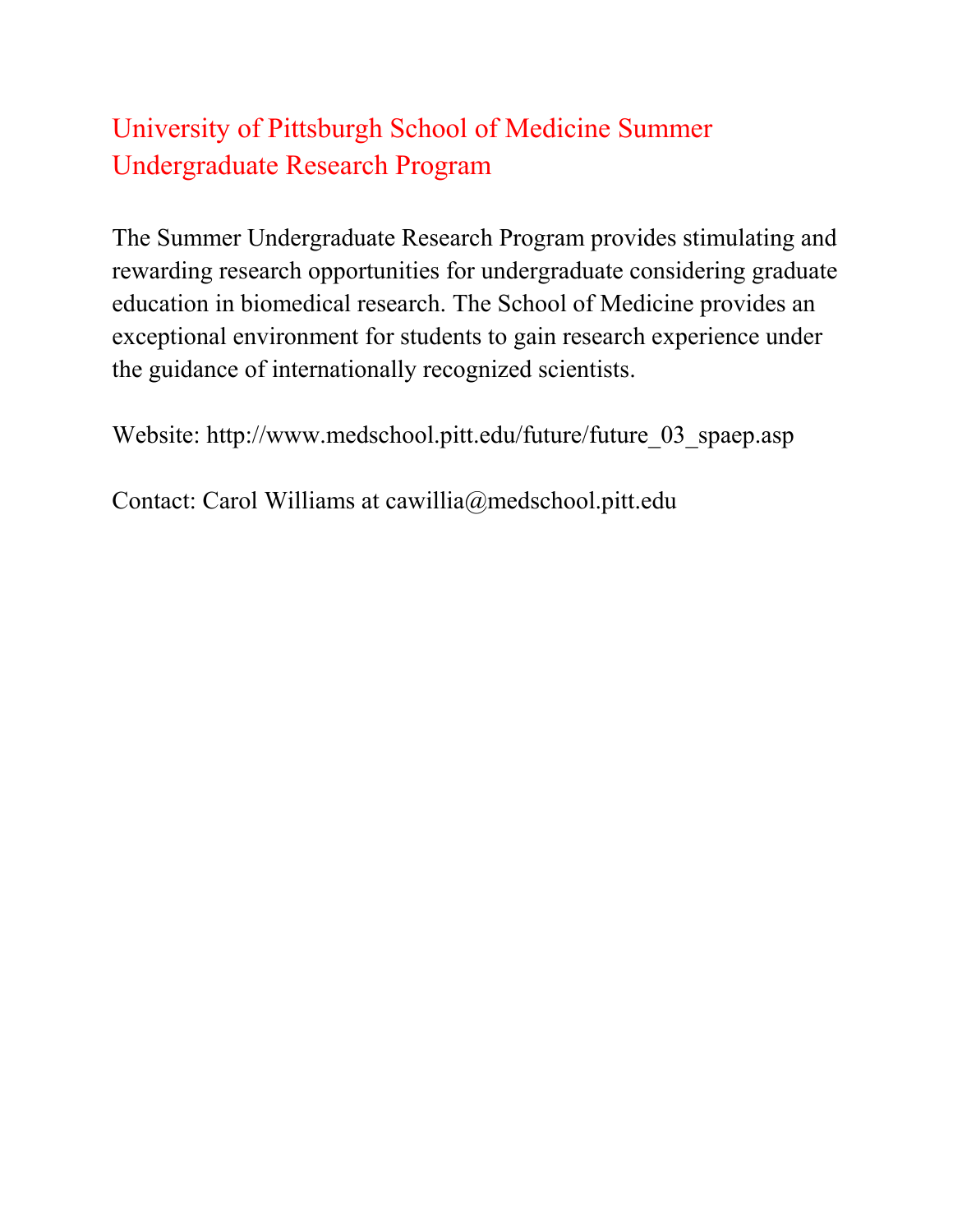# University of Rochester Summer Scholar's Program

The REU summer program will provide enhanced research opportunities in Cellular and Molecular Biology to promising undergraduates, so as to encourage these students to pursue graduate education and careers in the Biological Sciences. The Intellectual Merit of the program derives from the major strengths in the University of Rochester's cross campus programs in the Biological Sciences, combining programs from the undergraduate campus Department of Biology and Basic Science Departments of the University of Rochester Medical Center.

Website:

http://www.unmc.edu/studentservices/rse/enrichment/undergraduateenrichment/surp/index.html

Contact: stephanie\_corbitt@urmc.rochester.edu

Deadline: March 1, 2015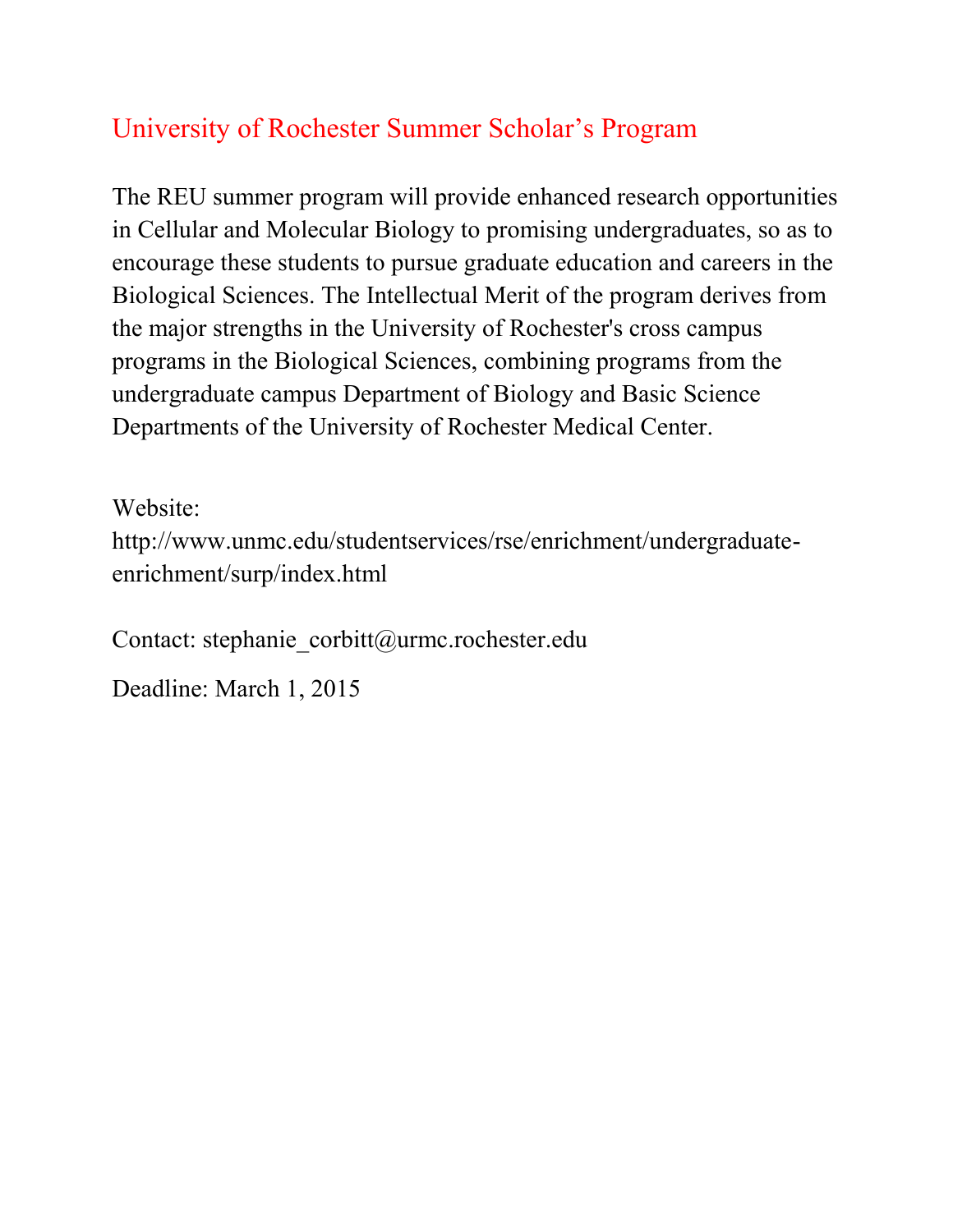## University of Texas Health Science Center at San Antonio Summer Undergraduate Research Fellowship

The Department of Molecular Medicine offers the Summer Undergraduate Research Fellowship Program. Undergraduate students selected for the program work in a research laboratory for a 10-week period in the summer. During this time, they also attend weekly undergraduate-level lectures by participating faculty. At the end of the internship period, each student presents his or her research to the department. The goal for this training program is to provide an opportunity for talented undergraduate-level scientists to experience "real" research.

Website: http://www. uthscsa.edu/outreach/summer.asp

Contact: Dr. Barbara A. Christy at christy@uthscsa.edu